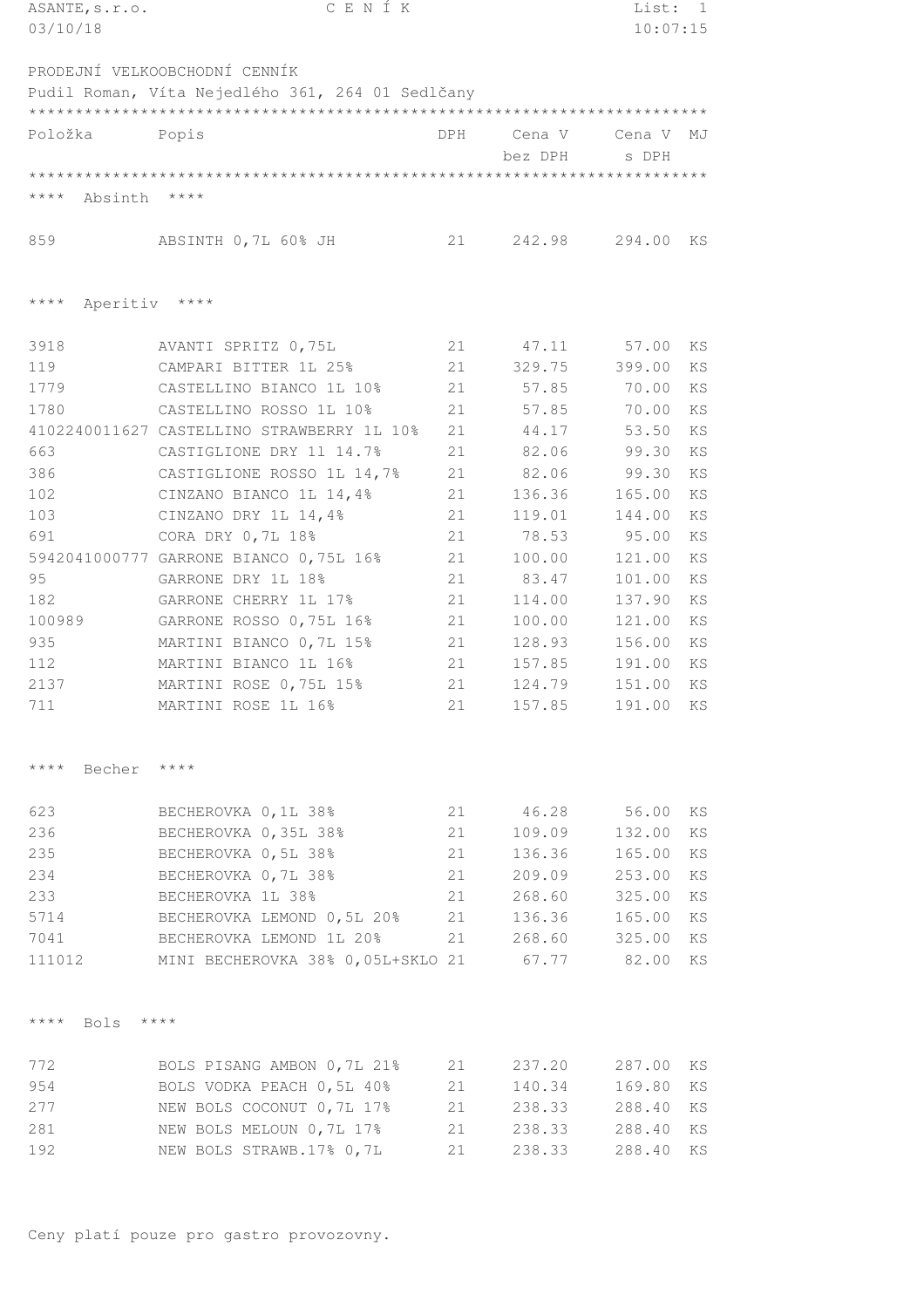| ASANTE, s.r.o.                           | CENÍK                                            |            |         | List:    | 2         |
|------------------------------------------|--------------------------------------------------|------------|---------|----------|-----------|
| 03/10/18                                 |                                                  |            |         | 10:07:16 |           |
|                                          |                                                  |            |         |          |           |
|                                          | PRODEJNÍ VELKOOBCHODNÍ CENNÍK                    |            |         |          |           |
|                                          | Pudil Roman, Víta Nejedlého 361, 264 01 Sedlčany |            |         |          |           |
|                                          |                                                  |            |         |          |           |
| Položka                                  | Popis                                            | <b>DPH</b> | Cena V  | Cena V   | MJ        |
|                                          |                                                  |            | bez DPH | s DPH    |           |
|                                          |                                                  |            |         |          |           |
| $***$ * * *<br>Bourbon                   | $***$                                            |            |         |          |           |
| 290                                      | FOUR ROSES 0, 7L 40%                             | 21         | 273.55  | 331.00   | KS        |
| 128                                      | FOUR ROSES 1L 40%                                | 21         | 345.45  | 418.00   | KS        |
| 322                                      | JIM BEAM 0, 7L 40%                               | 21         | 247.11  | 299.00   | <b>KS</b> |
| 379                                      | JIM BEAM BLACK 0, 7L 43%                         | 21         | 371.43  | 449.40   | <b>KS</b> |
|                                          | 5060045582843 JIM BEAM HONEY 0,7L 35%            | 21         | 247.11  | 299.00   | <b>KS</b> |
|                                          |                                                  | 21         | 276.86  |          |           |
| 1112312                                  | JIM BEAM RED STAG 0,7L 40%                       |            |         | 335.00   | KS        |
|                                          |                                                  |            |         |          |           |
| $\star\star\star\star$<br>Bylinné likéry | $\star\star\star\star$                           |            |         |          |           |
|                                          | 8594005018990 BLACK FOX 35% 1L                   | 21         | 321.49  | 389.00   | KS        |
|                                          | 8594000206750 HANÁCKÁ KARPATKA 1L 25%            | 21         | 170.00  | 205.70   | KS        |
| 317                                      | JAGERMEISTER 0,7L 35%                            | 21         | 279.00  | 337.60   | KS        |
| 422                                      | JAGERMEISTER 0.35L 35%                           | 21         | 204.13  | 247.00   | KS        |
| 318                                      | JAGERMEISTER 1L 35%                              | 21         | 371.07  | 449.00   | KS        |
|                                          | 8594163370138 KAKADU ELIXÍR BANANA 0.7L 30%      | 21         | 313.22  | 379.00   | <b>KS</b> |
| 610                                      | MAGISTER 0,5L 25%                                | 21         | 98.35   | 119.00   | KS        |
|                                          | 8594005014763 MAGISTR 1L 28% BOHÉM               | 21         | 239.17  | 289.40   | KS        |
| 1239                                     | PRADĚD BYLINNÝ LIK.0,7L 38%                      | 21         | 170.25  | 206.00   | <b>KS</b> |
| 331                                      | STARÁ MYSLIVECKÁ 0,5L 40%                        | 21         | 96.69   | 117.00   | KS        |
| 330                                      | STARÁ MYSLIVECKÁ 1L 40%                          | 21         | 217.36  | 263.00   | KS        |
|                                          | 9001700090408 STROH JAGERTEE 1L 40%              | 21         | 323.14  | 391.00   | KS        |
| 9269                                     | STYLE KITTELUV LIKÉR 0.5L 28% 21 325.00          |            |         | 393.30   | KS        |
| $\star\star\star\star$<br>Cigarety ****  |                                                  |            |         |          |           |
| 8594170830090 ATOMIZER C                 |                                                  | 21         | 95.04   | 115.00   | ΚS        |
|                                          | 8594060362786 BACCO CLASSIC LINE 79,-            | 21         | 61.16   | 74.00    | KS        |
| 42347743                                 | BACCO CLASSIC LINE 82,-                          | 21         | 64.90   | 78.50    | KS        |
|                                          | 8594060361208 BACCO1 RED 81,-                    | 21         | 47.97   | 58.00    | KS        |
|                                          | 8590379100286 BENZÍN DO ZAPALOVAČE ROYCE         | 21         | 41.32   | 50.00    | KS        |
|                                          | 4033100041419 CAMEL ACTIVATE 95,-                | 21         | 72.39   | 87.60    | ΚS        |
| 1079                                     | CAMEL BLUE 99,-                                  | 21         | 79.75   | 96.50    | ΚS        |
| 1112638                                  | CAMEL BLUE 99,-                                  | 21         | 77.85   | 94.20    | KS        |
| 1112332                                  | CAMEL ŽLUTÉ 96,-                                 | 21         | 75.34   | 91.20    | ΚS        |
| 42138266                                 | CAMEL ŽLUTÉ 99,-                                 | 21         | 79.75   | 96.50    | KS        |
| 1112469                                  | DEKANG 10ML BANÁN 12MG                           | 21         | 78.51   | 95.00    | KS        |
| 1112470                                  | DEKANG 10ML BANÁN 18MG                           | 21         | 78.51   | 95.00    | KS        |
| 1112571                                  | DEKANG 10ML ČOKOLÁDA 12MG                        | 21         | 78.51   | 95.00    | KS        |
| 25                                       | DEKANG 10ML ENERGI 18MG                          | 21         | 78.51   | 95.00    | KS        |
| 1112475                                  | DEKANG 10ML JABLKO 12MG                          | 21         | 78.51   | 95.00    | ΚS        |
| 18                                       | DEKANG 10ML KOKOS 18MG                           | 21         | 78.51   | 95.00    | KS        |
| 1112455                                  | DEKANG 10ML MALINA 18MG                          | 21         | 78.51   | 95.00    | KS        |
| 27                                       | DEKANG 10ML VANILKA 12MG                         | 21         | 78.51   | 95.00 KS |           |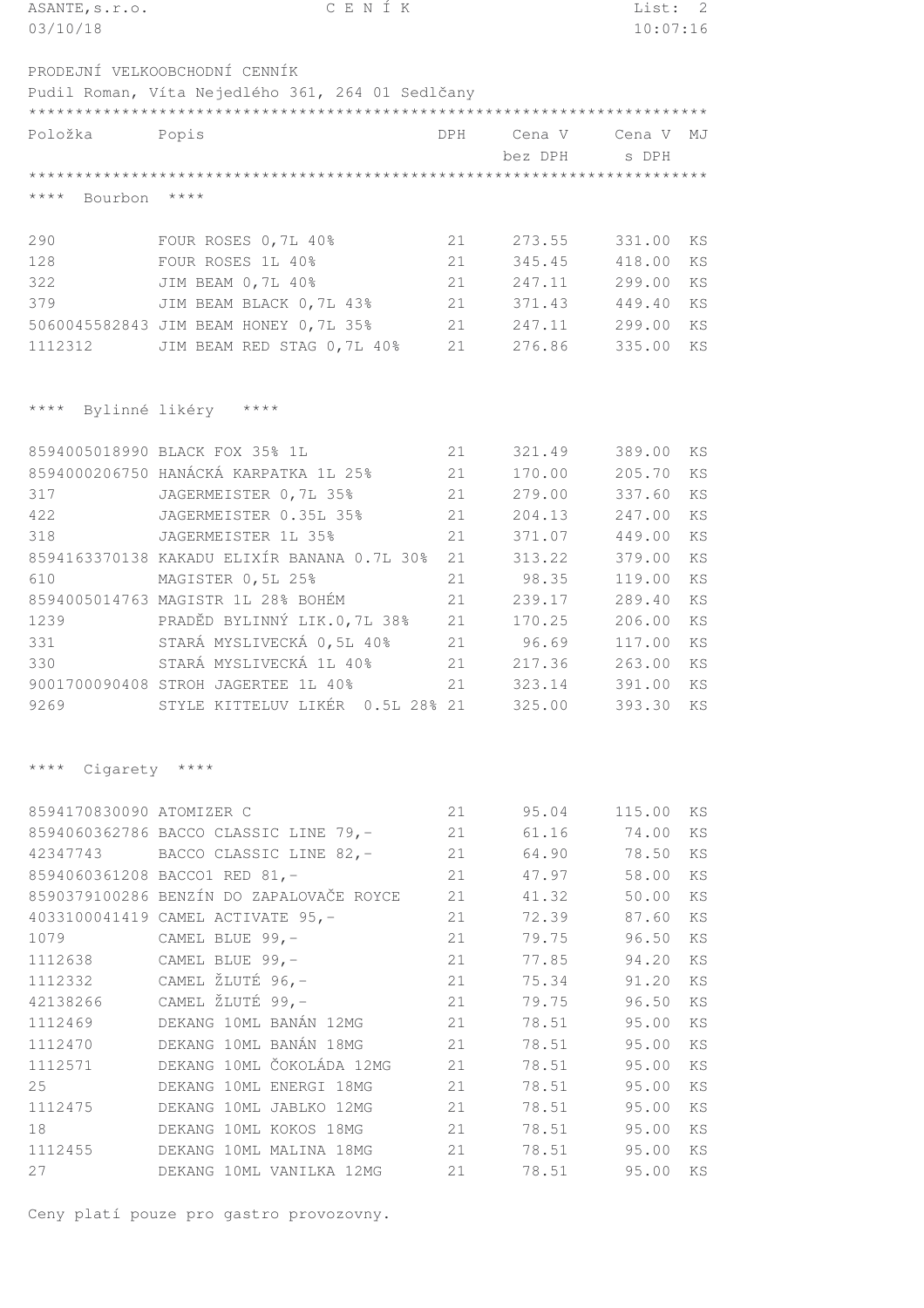| ASANTE, s.r.o. | CENÍK                                              |            |         | List:    | 3         |
|----------------|----------------------------------------------------|------------|---------|----------|-----------|
| 03/10/18       |                                                    |            |         | 10:07:16 |           |
|                |                                                    |            |         |          |           |
|                | PRODEJNÍ VELKOOBCHODNÍ CENNÍK                      |            |         |          |           |
|                | Pudil Roman, Víta Nejedlého 361, 264 01 Sedlčany   |            |         |          |           |
|                |                                                    |            |         |          |           |
| Položka        | Popis                                              | <b>DPH</b> | Cena V  | Cena V   | MJ        |
|                |                                                    |            | bez DPH | s DPH    |           |
|                |                                                    |            |         |          |           |
| 28             | DEKANG 10ML VANILKA 18MG                           | 21         | 78.51   | 95.00    | KS        |
|                | 8592303023074 DEKANG 10ML VODNÍ MELOUN 11MG        | 21         | 78.51   | 95.00    | <b>KS</b> |
| 1112458        | DEKANG 30ML MENTHOL 18MG                           | 21         | 210.75  | 255.00   | <b>KS</b> |
|                | 8594048411031 DOUT.AGIO FILTER TIP50KS 725,- 21    |            | 580.00  | 701.80   | KS        |
|                | 8710622513117 DOUT.AGIO TIP 5KS 55,-               | 21         | 41.35   | 50.00    | <b>KS</b> |
|                | 8594060363301 DOUT.BACCO CIGARILLOS 20KS           | 21         | 103.31  | 125.00   | KS        |
|                | 8720400100743 DOUT. CAFE CREME FIL. 10KS 110, - 21 |            | 84.19   | 101.90   | KS        |
|                | 4012922295040 DOUT.CANDL.CHERRY 5s 105,-           | 21         | 78.98   | 95.60    | <b>KS</b> |
| 9498           | DOUT. CANDL. CHERRY PLECH 10S 85 21                |            | 65.57   | 79.30    | KS        |
|                | 8500001541875 DOUT.COHIBA MINI 10s 235,-           | 21         | 186.61  | 225.80   | KS        |
|                | 4004018202605 DOUT.D MOODS 10KS 100,-              | 21         | 78.57   | 95.10    | <b>KS</b> |
|                | 4004008202707 DOUT.D MOODS 5S 50,-                 | 21         | 37.60   | 45.50    | <b>KS</b> |
|                | 4004018203701 DOUT.D MOODS FILT.ARO 10s 110, 21    |            | 91.30   | 110.50   | KS        |
|                | 4004018005183 DOUT.D MOODS FILT.ARO 5KS 67,- 21    |            | 52.51   | 63.50    | <b>KS</b> |
|                | 4000862412108 DOUT.HANDEL.WOODTIP CHERRY 5KS 21    |            | 81.66   | 98.80    | KS        |
|                | 4000862361208 DOUT.HANDELS.CLASSIC 10KS            | 21         | 66.57   | 80.50    | KS        |
|                | 4000862212104 DOUT.HANDELS.TIP-CHERRY 5KS          | 21         | 80.00   | 96.80    | KS        |
|                | 7465603170025 DOUT.HUMIDOR LEÓN JIME.ROBUSTO 21    |            | 165.29  | 200.00   | <b>KS</b> |
|                | 4000862316901 DOUT.HUMIDOR V DE G CORONA NO2 21    |            | 70.00   | 84.70    | KS        |
|                | 0689674030782 DOUT.HUMIDOR-DON TOMAS CLASICO 21    |            | 116.34  | 140.80   | <b>KS</b> |
|                | 4000862086309 DOUT.HUMIDOR-VASCO DE G.CARIB. 21    |            | 99.17   | 120.00   | <b>KS</b> |
|                | 0025900211936 DOUT.KE ORIGINAL FLAVOR 5s           | 21         | 92.44   | 111.90   | <b>KS</b> |
|                | 0025900211615 DOUT.KE SWEET CHERRY 5s 120,-        | 21         | 92.44   | 111.90   | KS        |
| 532            | DOUT.KE SWEET VANILLA 5s 120, - 21                 |            | 100.98  | 122.20   | <b>KS</b> |
|                | 8594048411109 DOUT.MEHARIS JAVA 10KS 100KČ         | 21         | 75.18   | 91.00    | <b>KS</b> |

| 532                        | DOUT.KE SWEET VANILLA 5s 120, - 21 100.98                     |    |                | 122.20      | KS        |
|----------------------------|---------------------------------------------------------------|----|----------------|-------------|-----------|
|                            | 8594048411109 DOUT.MEHARIS JAVA 10KS 100KČ 21 75.18           |    |                | 91.00       | <b>KS</b> |
| 9710                       | DOUT.PANTER BLUE 10KS 80,- 21 64.60 78.20                     |    |                |             | KS        |
|                            | 8594048411154 DOUT.PANTER SENORITAS 10S 210- 21 170.00 205.70 |    |                |             | KS        |
|                            | 8710622503729 DOUT.PANTER SPRINT 10KS 100,- 21 80.00 96.80    |    |                |             | KS        |
|                            | 8500001541950 DOUT.ROMEO Y JULIETA 10s 170,- 21 134.99        |    |                | 163.30      | KS        |
|                            | 1112459 ECHOMIZÉR BLACK                                       |    | 21<br>133.33   | 161.30      | KS        |
|                            | 1112482 ECHOMIZÉR BLUE                                        |    | 21<br>133.33   | 161.30      | KS        |
|                            | 1112499 ECHOMIZÉR GREEN                                       |    | 21<br>133.33   | 161.30      | KS        |
|                            | 8595234352787 HEETS YELLOW LABEL 20KS                         |    | 21 74.40       | 90.00       | KS        |
|                            | 8594170830120 JOYETECH AUTO NABÍJEČKA                         |    | 21<br>132.23   | 160.00      | KS        |
|                            | 8594170830168 JOYETECH BATERIE 1000                           |    | 21<br>446.28   | 540.00      | KS        |
|                            | 8594170830083 JOYETECH USB NABÍJEČKA                          |    | 21<br>281.00   | 340.00      | KS        |
| 8595234309958 LM BLUE 94,- |                                                               |    | 21 76.00 92.00 |             | KS        |
|                            | 4260367980100 MARK ADAMS 100 RED 84,-                         |    | 21<br>66.00    | 79.90       | <b>KS</b> |
|                            | 42317630 MARK ADAMS GOLD 84,-                                 | 21 | 65.00          | 78.70       | <b>KS</b> |
|                            | 42317692 MARK ADAMS RED 100S 84,-                             | 21 |                | 66.00 79.90 | <b>KS</b> |
|                            | 8595234341385 MARLBORO BOX 105,-                              | 21 | 84.30          | 102.00      | KS        |
|                            | 1112620 MARLBORO GOLD 105,-                                   | 21 | 84.30          | 102.00      | KS        |
|                            | 85949812 MARLBORO GOLD 105,-                                  |    | 21 84.30       | 102.00      | <b>KS</b> |
| 1112449                    | ŠŇURKA NA KRK                                                 |    | 21 150.00      | 181.50      | KS        |
|                            | 8594060363615 TABÁK BACCO VIRGINIA RYO 30G                    |    | 21 90.91       | 110.00      | KS        |
| 59472704                   | VICEROY MODRÉ 89,-                                            |    | 21             | 72.00 87.10 | KS        |
| 4000842693336 ZAPALOVAČ    |                                                               | 21 |                | 4.55 5.50   | KS        |
|                            |                                                               |    |                |             |           |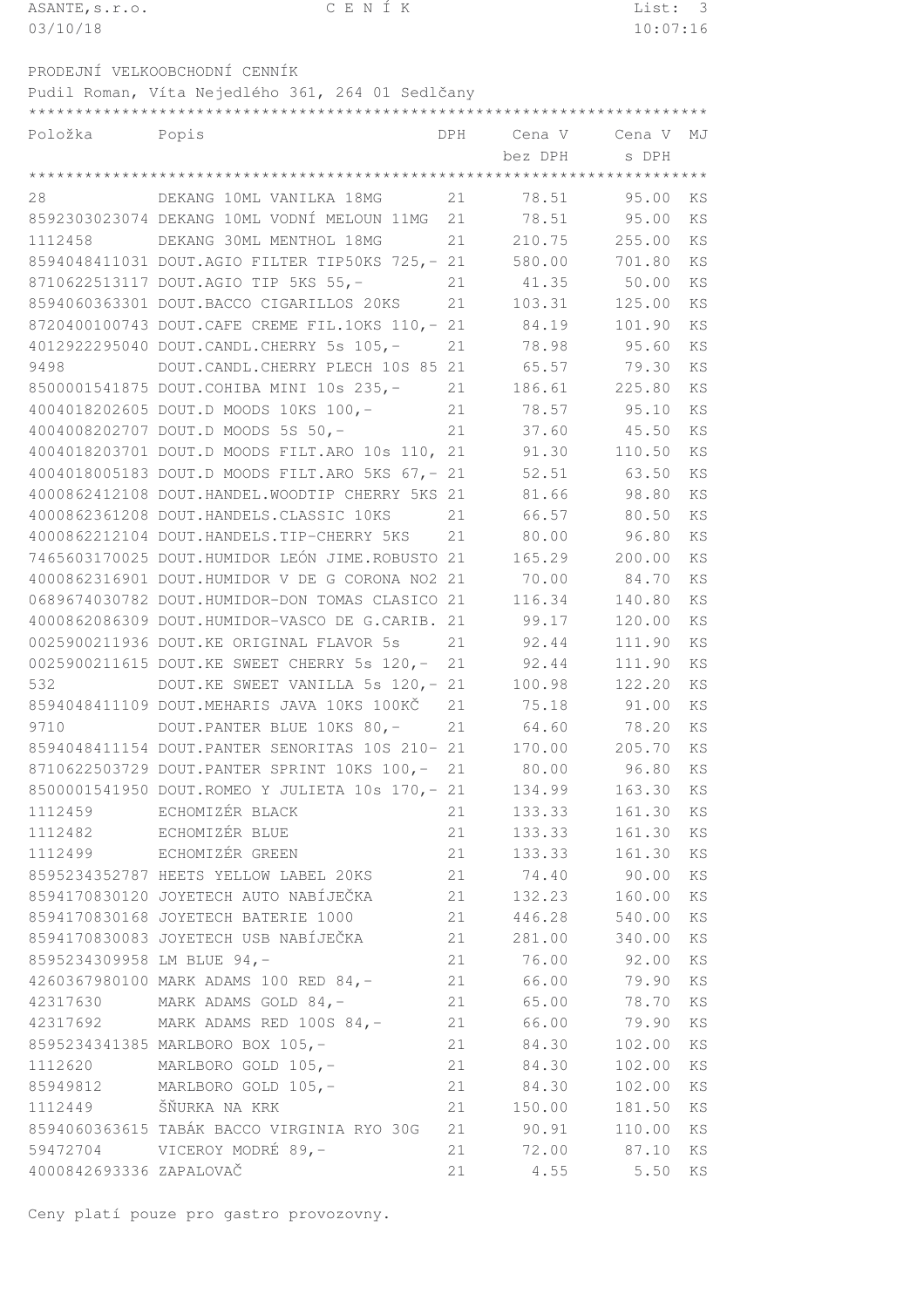| ASANTE, s.r.o.       | CENÍK                                            |                 |                  | List:    | 4  |
|----------------------|--------------------------------------------------|-----------------|------------------|----------|----|
| 03/10/18             |                                                  |                 |                  | 10:07:16 |    |
|                      |                                                  |                 |                  |          |    |
|                      | PRODEJNÍ VELKOOBCHODNÍ CENNÍK                    |                 |                  |          |    |
|                      | Pudil Roman, Víta Nejedlého 361, 264 01 Sedlčany |                 |                  |          |    |
|                      |                                                  |                 |                  |          |    |
| Položka              | Popis                                            | DPH             | Cena V           | Cena V   | MJ |
|                      |                                                  |                 | bez DPH          | s DPH    |    |
|                      |                                                  |                 |                  |          |    |
| 1112397              | ZAPALOVAČ CRICKET DISPLEJ                        | 21              | 9.83             | 11.90    | KS |
| 520                  | ZAPALOVAČ POTISK                                 | 21              | 5.96             | 7.20     | KS |
|                      |                                                  |                 |                  |          |    |
|                      |                                                  |                 |                  |          |    |
| $***$ * * *<br>Cola  | $***$ * * *                                      |                 |                  |          |    |
|                      |                                                  |                 |                  |          |    |
|                      |                                                  | 15              | 14.78            | 17.00    | KS |
|                      | 5740600997625 SPRITE 0,33L PLECH                 |                 |                  |          |    |
|                      |                                                  |                 |                  |          |    |
| $***$ * * *<br>Cream | $***$ * * *                                      |                 |                  |          |    |
|                      |                                                  |                 |                  |          |    |
|                      |                                                  |                 |                  | 321.00   |    |
| 315                  | BAILEYS 0, 7L 17%<br>BAILEYS 1L 17%              | 21              | 265.29<br>379.34 |          | KS |
| 1296                 |                                                  | 21              |                  | 459.00   | KS |
|                      |                                                  |                 |                  |          |    |
| $***$ * * *          |                                                  |                 |                  |          |    |
|                      | Cukrovinky ****                                  |                 |                  |          |    |
|                      | 8594021040616 ARAŠÍDY PRAŽENÉ SUL 100G           |                 |                  |          |    |
|                      |                                                  | 15              | 11.00            | 12.70    | KS |
| 5042301              | BAKE ROLLS ČESNEK 90G                            | 15              | 16.52            | 19.00    | KS |
|                      | 5201360112265 BAKE ROLLS SLANINA 70G             | 15              | 16.52            | 19.00    | KS |
|                      | 5201360639007 BAKE ROLLS SŮL 80G                 | 15              | 16.52            | 19.00    | KS |
|                      | 8593893003798 BONBÓNY BONPARI S VIT.C 90G        | 15              | 14.00            | 16.10    | KS |
|                      | 8593893706033 BONBÓNY JOJO 90G                   | 15              | 13.91            | 16.00    | KS |
|                      | 8594006961011 BONBÓNY LIPO FERDA 7,5G            | 15              | 2.00             | 2.30     | KS |
|                      | 8594021040456 BRAMBŮRKY CYRIL.HOŘČICE 100G       | 15              | 16.00            | 18.40    | ΚS |
|                      | 8594021040418 BRAMBŮRKY CYRIL.SOLENÉ 100G        | 15              | 16.00            | 18.40    | ΚS |
|                      | 5900649052666 CAPPUCINO GOLD CLASSIC 12,5G       | 15              | 4.35             | 5.00     | ΚS |
|                      | 5900649052697 CAPPUCINO GOLD ČOKOLÁDA 12,5G      | 15              | 4.35             | 5.00     | ΚS |
| 893                  | CUKR HYGIENA 4kg                                 | 15              | 226.36           | 260.30   | KS |
|                      | 0054881000109 ČAJ AHMAD BLACKCURRANT 20KS        | 15              | 2.61             | 3.00     | ΚS |
|                      | 0054881013666 ČAJ AHMAD DETOX 20KS               | 15              | 2.61             | 3.00     | ΚS |
|                      | 0054881005517 ČAJ AHMAD EARL GREY 20KS           | 15              | 2.61             | 3.00     | ΚS |
|                      | 0054881005555 ČAJ AHMAD ENGLISH BREAKFS 20KS 15  |                 | 2.61             | 3.00     | KS |
|                      | 0054881005654 ČAJ AHMAD GREEN JASMINE 20KS       | 15              | 2.61             | 3.00     | ΚS |
|                      | 0054881012423 ČAJ AHMAD GREEN RASP.-POMEGRAN 15  |                 | 2.61             | 3.00     | ΚS |
|                      | 0054881012430 ČAJ AHMAD GREEN STRAW. A KIWI      | 15              | 2.61             | 3.00     | ΚS |
|                      | 0054881008945 ČAJ AHMAD GREEN TEA 20KS           | 15              | 2.78             | 3.20     | ΚS |
|                      | 0054881000062 ČAJ AHMAD HEŘM.A C.TRÁVA 20KS      | 15              | 2.61             | 3.00     | ΚS |
|                      | 0054881000208 ČAJ AHMAD LEMON A GINGER 20KS      | 15              | 2.61             | 3.00     | ΚS |
|                      | 0054881000024 ČAJ AHMAD MÁTA A CITRON 20KS       | 15              | 2.61             | 3.00     | ΚS |
|                      | 0054881000055 ČAJ AHMAD MIXED BERRY 20KS         | 15              | 2.50             | 2.90     | ΚS |
|                      | 0054881000048 ČAJ AHMAD MIXED CITRUS 20KS        | 15              | 2.61             | 3.00     | ΚS |
|                      | 0054881000031 ČAJ AHMAD ROSEHIP-CHERRY 20KS      | 15              | 2.61             | 3.00     | ΚS |
|                      | 0054881000116 ČAJ AHMAD WILD STRAWBERR. 20KS 15  |                 | 2.61             | 3.00     | ΚS |
|                      | 054881000017 ČAJ AHMED ROOIBOS+SKOŘICE           | 15              | 2.50             | 2.90     | ΚS |
|                      | 5900300587001 ČAJ LIPT. MÁTOVÝ 40G               | 15              | 69.00            | 79.40    | ΚS |
| 9000                 | ČAJ PICKWICK ČERNÝ 25KS                          | 15 <sub>1</sub> | 26.72            | 30.70    | ΚS |
|                      |                                                  |                 |                  |          |    |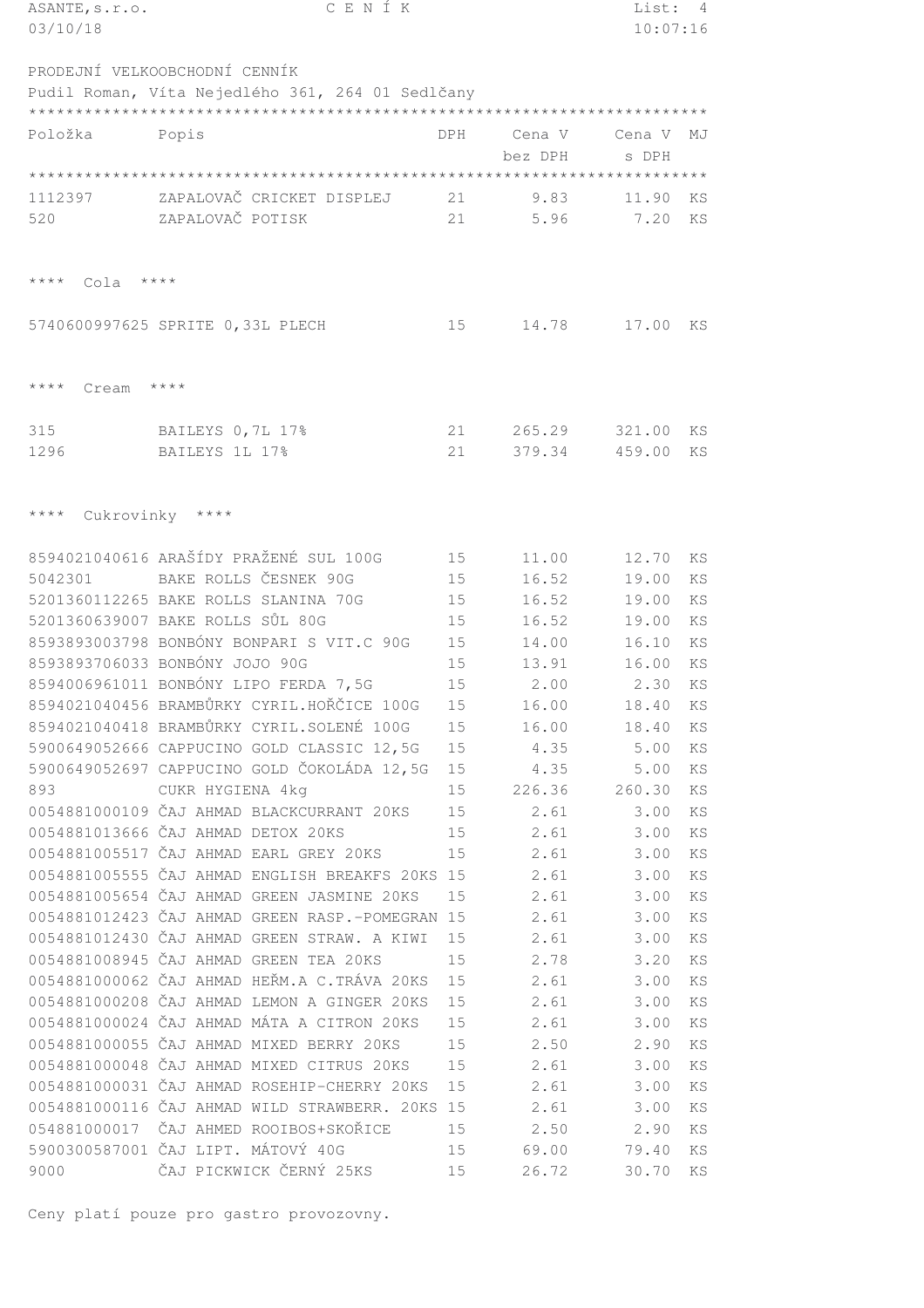| ASANTE, s.r.o. | CENÍK                                            |     |         | List:    | $-5$ |
|----------------|--------------------------------------------------|-----|---------|----------|------|
| 03/10/18       |                                                  |     |         | 10:07:16 |      |
|                | PRODEJNÍ VELKOOBCHODNÍ CENNÍK                    |     |         |          |      |
|                | Pudil Roman, Víta Nejedlého 361, 264 01 Sedlčany |     |         |          |      |
|                |                                                  |     |         |          |      |
| Položka        | Popis                                            | DPH | Cena V  | Cena V   | MJ   |
|                |                                                  |     | bez DPH | s DPH    |      |
|                |                                                  |     |         |          |      |
| 9002           | ČAJ PICKWICK OVOCNÝ                              | 15  | 32.00   | 36.80    | KS   |
| 800            | CHIPS HORSKÁ SUL 77G                             | 15  | 18.17   | 20.90    | KS   |
|                | 8594002930523 CHIPS CHALUPÁŘSKÝ ŠPÍZ 77G         | 15  | 18.17   | 20.90    | KS   |
| 812            | CHIPS MORAVSKÁ SLANINA 77G                       | 15  | 18.17   | 20.90    | KS   |
|                | 8594021040647 KEŠU PRAŽENÉ SUL 60G               | 15  | 27.83   | 32.00    | KS   |
| 80052760       | KINDER BUENO 43G                                 | 15  | 13.63   | 15.70    | KS   |
| 80761761       | KINDER BUENO WHITE 39G                           | 15  | 13.91   | 16.00    | KS   |
| 40084077       | KINDER CHOCO MAXI 21G                            | 15  | 6.11    | 7.00     | KS   |
| 40084107       | KINDER VEJCE                                     | 15  | 18.00   | 20.70    | KS   |
| 804            | KŘUPKY ARAŠÍDOVÉ 50q                             | 15  | 5.65    | 6.50     | KS   |
| 85921177       | LENTILKY 28G X 60KS                              | 15  | 8.00    | 9.20     | KS   |
| 85920880       | LENTILKY FRUITY 35G                              | 15  | 8.40    | 9.70     | KS   |
| 9020           | LÍZÁTKO ROKS.DÓZA 150x10G                        | 15  | 2.61    | 3.00     | KS   |
| 542            | LOTUS sušenka 50KS                               | 15  | 68.70   | 79.00    | KS   |
| 666            | MILA ŘEZY 50G                                    | 15  | 10.00   | 11.50    | KS   |
|                | 8593894809740 MIŇONKY KAKAOVÉ 50G                | 15  | 8.61    | 9.90     | KS   |
|                | 8593894809764 MIŇONKY OŘÍŠKOVÉ 50G               | 15  | 8.61    | 9.90     | KS   |
| 1383           | ORBIT DRA. WINTER. TMAVÉ ORIGI 15                |     | 10.95   | 12.60    | KS   |
| 1382           | ORBIT DRAŽÉ JABLKO                               | 15  | 9.00    | 10.40    | KS   |
| 9039           | ORBIT DRAŽÉ MELONE                               | 15  | 9.59    | 11.00    | KS   |
| 897            | ORBIT DRAŽÉ MODRÉ                                | 15  | 9.56    | 11.00    | KS   |
| 1158           | ORBIT DRAŽÉ POMERANČ                             | 15  | 10.09   | 11.60    | KS   |
| 1381           | ORBIT DRAŽÉ ZELENÉ                               | 15  | 9.56    | 11.00    | KS   |
|                | 8594021042016 PEKAŘSKÉ TYČINKY 90G               | 15  | 12.00   | 13.80    | KS   |
|                | 8594021040654 PISTÁCIE PRAŽENÉ SUL 80G           | 15  | 30.44   | 35.00    | KS   |
| 1132           | SLANÉ SOLETKY 43G                                | 15  | 3.04    | 3.50     | KS   |
| 850            | SMETANKA 10G                                     | 15  | 1.25    | 1.40     | KS   |
| 994            | STAROČ.BRAMBURKY ČESNEKOVÉ 80g                   | 15  | 10.26   | 11.80    | KS   |
| 9556           | STAROČ.BRAMBURKY PAPRIKA 80g                     | 15  | 10.26   | 11.80    | KS   |
| 9577           | STAROČ.BRAMBURKY SOLENÉ 80g                      | 15  | 10.26   | 11.80    | KS   |
| 9595           | STAROČ.BRAMBURKY ŠUNKOVÉ 80g                     | 15  | 10.26   | 11.80    | KS   |
| 1357           | STAROČ.BRAMBŮRKY HOŘČICE 80G                     | 15  | 10.26   | 11.80    | KS   |
| 898            | TATRANKY OPAVIA 47G                              | 15  | 7.50    | 8.60     | KS   |
|                | 8594006966870 TIC-TAC FERDA EXOTIC 16G           | 15  | 5.88    | 6.80     | KS   |
|                | 4014400194906 TOFFIFEE 125G                      | 15  | 40.00   | 46.00    | KS   |
|                | 8594002930561 TYČINKY BOHEMIA SLANÉ 85G          | 15  | 13.90   | 16.00    | KS   |
|                | 8712100705878 ZMRZ.MÍŠA BORŮVKA 45ML             | 15  | 13.91   | 16.00    | KS   |

\*\*\*\* Dárkové zboží \*\*\*\*

|                                    |     | 1165.83                                                                                                                                                                | 1410.70 KS |        |
|------------------------------------|-----|------------------------------------------------------------------------------------------------------------------------------------------------------------------------|------------|--------|
|                                    |     | 449.16                                                                                                                                                                 | 543.50 KS  |        |
| 8595577200530 BOX NA 6 LAHVÍ C0002 | 2.1 | 499.18                                                                                                                                                                 | 604.00 KS  |        |
|                                    |     | 344.38                                                                                                                                                                 | 416.70 KS  |        |
|                                    |     | 18.00                                                                                                                                                                  | 21.80 KS   |        |
| STOJAN NA 6 VÍN W0006              |     |                                                                                                                                                                        | 411.80 KS  |        |
|                                    |     | ADVENTNÍ KALENDÁŘ MINIATURY 21<br>BOX MAHAGON OTVÍRÁK+5 POMUCEK 21<br>8595577201728 HLAVOLAM NA LÁHEV HARD B0001 21<br>4548626103690 PAPÍROVÁ TAŠKA DÁRK.VÁNOCE 22, 21 | 21         | 340.35 |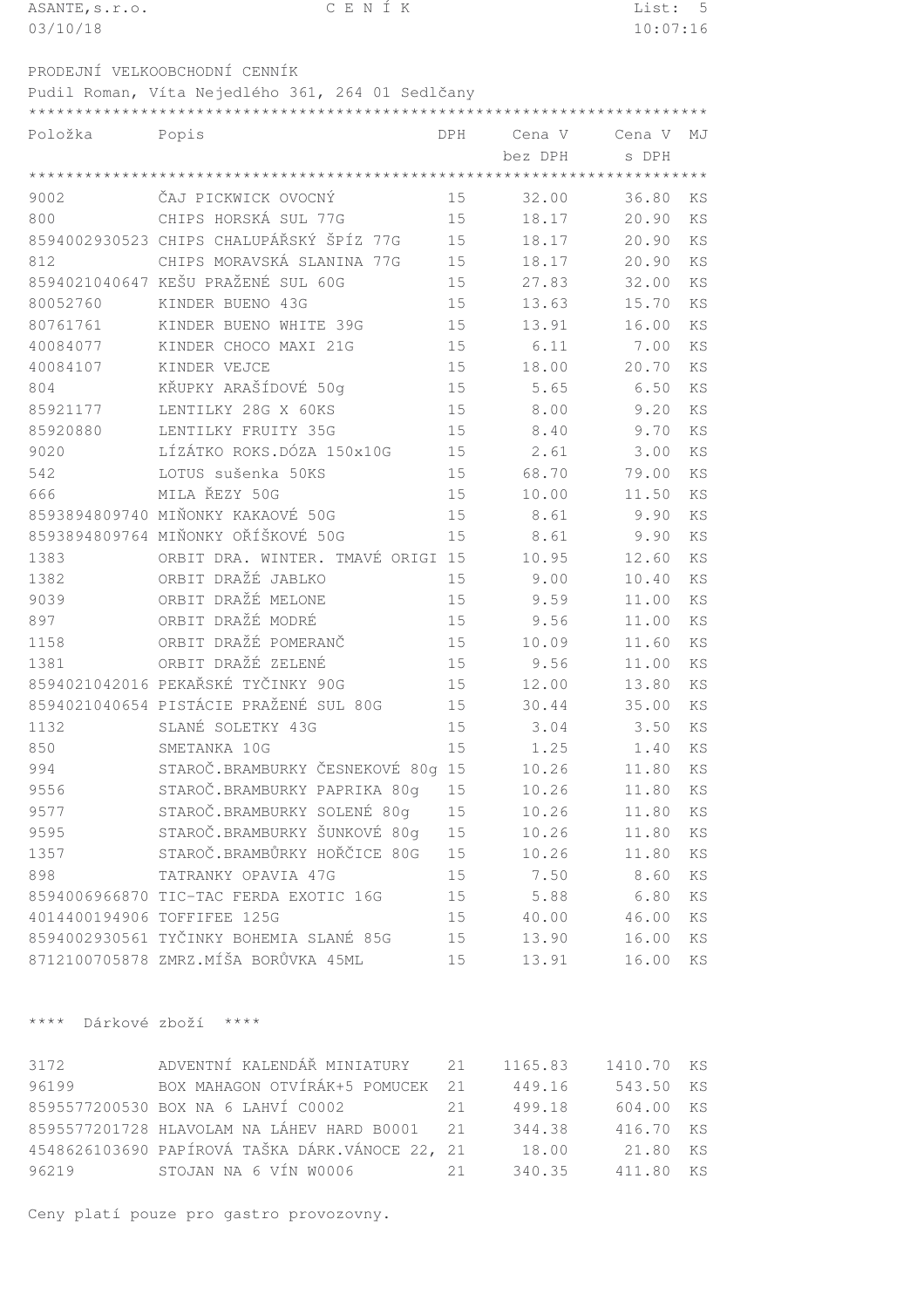| ASANTE, s.r.o.                | CENÍK                                            |     |         | List:    | 6                          |
|-------------------------------|--------------------------------------------------|-----|---------|----------|----------------------------|
| 03/10/18                      |                                                  |     |         | 10:07:16 |                            |
|                               |                                                  |     |         |          |                            |
|                               | PRODEJNÍ VELKOOBCHODNÍ CENNÍK                    |     |         |          |                            |
|                               | Pudil Roman, Víta Nejedlého 361, 264 01 Sedlčany |     |         |          |                            |
|                               |                                                  |     |         |          |                            |
| Položka                       | Popis                                            | DPH | Cena V  | Cena V   | MJ                         |
|                               |                                                  |     | bez DPH | s DPH    |                            |
|                               |                                                  |     |         |          |                            |
|                               | 8590864010571 STYLE LAH.FOTBAL0, 35L SLIV.42% 21 |     | 603.36  | 730.10   | KS                         |
|                               | 8590864010588 STYLE LAH.GOLF 0,35L SLIV.42%      | 21  | 574.80  | 695.50   | KS                         |
| 900799                        | STYLE LAH.HAVANA 0.5L SLIV.42% 21                |     | 613.45  | 742.30   | <b>KS</b>                  |
| 96309                         | ŠPUNT NA VÍNO ZINK-DŘEVO                         | 21  | 41.18   | 49.80    | KS                         |
|                               | 8595577201353 VÝVRTKA-DŘEVĚNÁ Z0067              |     | 52.25   | 63.20    | <b>KS</b>                  |
|                               |                                                  | 21  |         |          |                            |
|                               |                                                  |     |         |          |                            |
|                               |                                                  |     |         |          |                            |
| $***$ * * *<br>Destiláty **** |                                                  |     |         |          |                            |
|                               |                                                  |     |         |          |                            |
|                               | 8594024921127 BARON HILDPRAN.HRUŠKA 40% 0,7L 21  |     | 474.38  | 574.00   | KS                         |
|                               | 8594024921165 BARON HILDPRAN. MALINA 40% 0.7L 21 |     | 474.38  | 574.00   | KS                         |
|                               | 8594024921141 BARON HILDPRAN. ŠVESTKA 40% 0.7 21 |     | 474.38  | 574.00   | KS                         |
|                               | 8594024922681 BARON HILDPRAN. ŠVESTKA 50% 0,7 21 |     | 349.59  | 423.00   | KS                         |
|                               | 8594045650327 BERLACHE JAB.+HRUŠ.0,5L 38%        | 21  | 147.14  | 178.00   | <b>KS</b>                  |
|                               | 8595010602396 BUM PRAŽSKÉ GARDY 0,7L 40%         | 21  | 184.55  | 223.30   | KS                         |
| 1591                          | CALVADOS J.LORET 0,7L 40%                        | 21  | 273.43  | 330.90   | KS                         |
|                               | 8594061722459 FLERET-FRUIT HRUŠKA 0,7L 40%       | 21  | 200.83  | 243.00   | KS                         |
| 2613                          | FLERET-HRUŠK.PEČEŤ 0,7L 50%                      | 21  | 412.40  | 499.00   | KS                         |
|                               | 8594061720356 FLERET-HRUŠKOVICE 0,5L 40%         | 21  | 180.17  | 218.00   | KS                         |
| 2552                          | FLERET-HRUŠKOVICE 1L 40%                         | 21  | 329.75  | 399.00   | KS                         |
| 2614                          | FLERET-MERUŇKOV.PEČEŤ 0,7L 50% 21                |     | 418.18  | 506.00   | KS                         |
| 2545                          | FLERET-SLIV. PEČEŤ 0,71 50%                      | 21  | 412.40  | 499.00   | KS                         |
| 2551                          | FLERET-SLIVOVICE 1L 40%                          | 21  | 329.75  | 399.00   | KS                         |
|                               | 8594061720226 FLERET-SLIVOVICE BÍLÁ 0,5L 40% 21  |     | 180.99  | 219.00   | KS                         |
| 3000                          | FLERET-VALAŠ.MERUŇKA 1L 36%                      | 21  | 200.83  | 243.00   | ΚS                         |
|                               | 7431008104019 FLOR DE CANA 5YO ANEJO 40% 1L      | 21  | 398.35  | 482.00   | ΚS                         |
| 3057                          | GAZDOVA ČEREŠŇA 0,7L 40%                         | 21  | 159.17  | 192.60   | ΚS                         |
| 671                           | GRAPA JULIA NOVA 0,7L 40%                        | 21  | 237.50  | 287.40   | ΚS                         |
|                               | 7501021500201 GUSANO ROJO 0,7L 38% MEXICO        | 21  | 415.97  | 503.30   | ΚS                         |
| 42300465                      | LORCH WILLIAMS BIRNE 0,5L 38%                    | 21  | 164.46  | 199.00   | KS                         |
| 42300472                      | LORCH ZWETSCHGENWASS.0,5L 38%                    | 21  | 160.89  | 194.70   | ΚS                         |
| 617                           | MERUŇKA 1L BOŽKOV 35%                            | 21  | 179.34  | 217.00   | KS                         |
| 5395                          | MOR.ŠVESTKA BÍLÁ 0,5L 40%                        | 21  | 123.14  | 149.00   | $\mathop{\rm KS}\nolimits$ |
|                               | MOR.ŠVESTKA BÍLÁ 1L 40%                          |     |         |          |                            |
| 5058                          | MOR.ŠVESTKA ZLATÁ 1L 40%                         | 21  | 222.31  | 269.00   | ΚS                         |
| 5060                          |                                                  | 21  | 222.31  | 269.00   | $\mathop{\rm KS}\nolimits$ |
| 5223                          | MORAVSKÁ HRUŠKA 0,5L 40%                         | 21  | 123.14  | 149.00   | ΚS                         |
| 5064                          | MORAVSKÁ HRUŠKA 1L 40%                           | 21  | 222.31  | 269.00   | KS                         |
| 926                           | OSMDESÁTKA 1L 80%                                | 21  | 317.65  | 384.40   | KS                         |
| 887                           | PERNOD 0,7L 40%                                  | 21  | 332.23  | 402.00   | ΚS                         |
| 2151                          | R.J.HRUSKOVICE BUDIK 0,7L 45%                    | 21  | 280.17  | 339.00   | $\mathop{\rm KS}\nolimits$ |
| 5582                          | R.J.HRUŠKOVICE 0,5L 42%                          | 21  | 210.74  | 255.00   | ΚS                         |
| 5836                          | R.J.HRUŠKOVICE 1L 42%                            | 21  | 343.80  | 416.00   | $\mathop{\mathrm{KS}}$     |
| 2667                          | R.J.JAHODA PREMIUM 0,7L 40%                      | 21  | 160.33  | 194.00   | ΚS                         |
| 776                           | R.J.MERUŇKOVICE BUDÍK 0,7L 42% 21                |     | 320.66  | 388.00   | $\mathop{\mathrm{KS}}$     |
| 5324                          | R.J.SLIVOVICE BÍLÁ 0,5L 45%                      | 21  | 209.09  | 253.00   | KS                         |
| 5192                          | R.J.SLIVOVICE BÍLÁ 1L 45%                        | 21  | 343.80  | 416.00   | $\mathop{\rm KS}\nolimits$ |
| 5313                          | R.J.SLIVOVICE ZLATÁ 0,5L 45%                     | 21  | 209.09  | 253.00   | ΚS                         |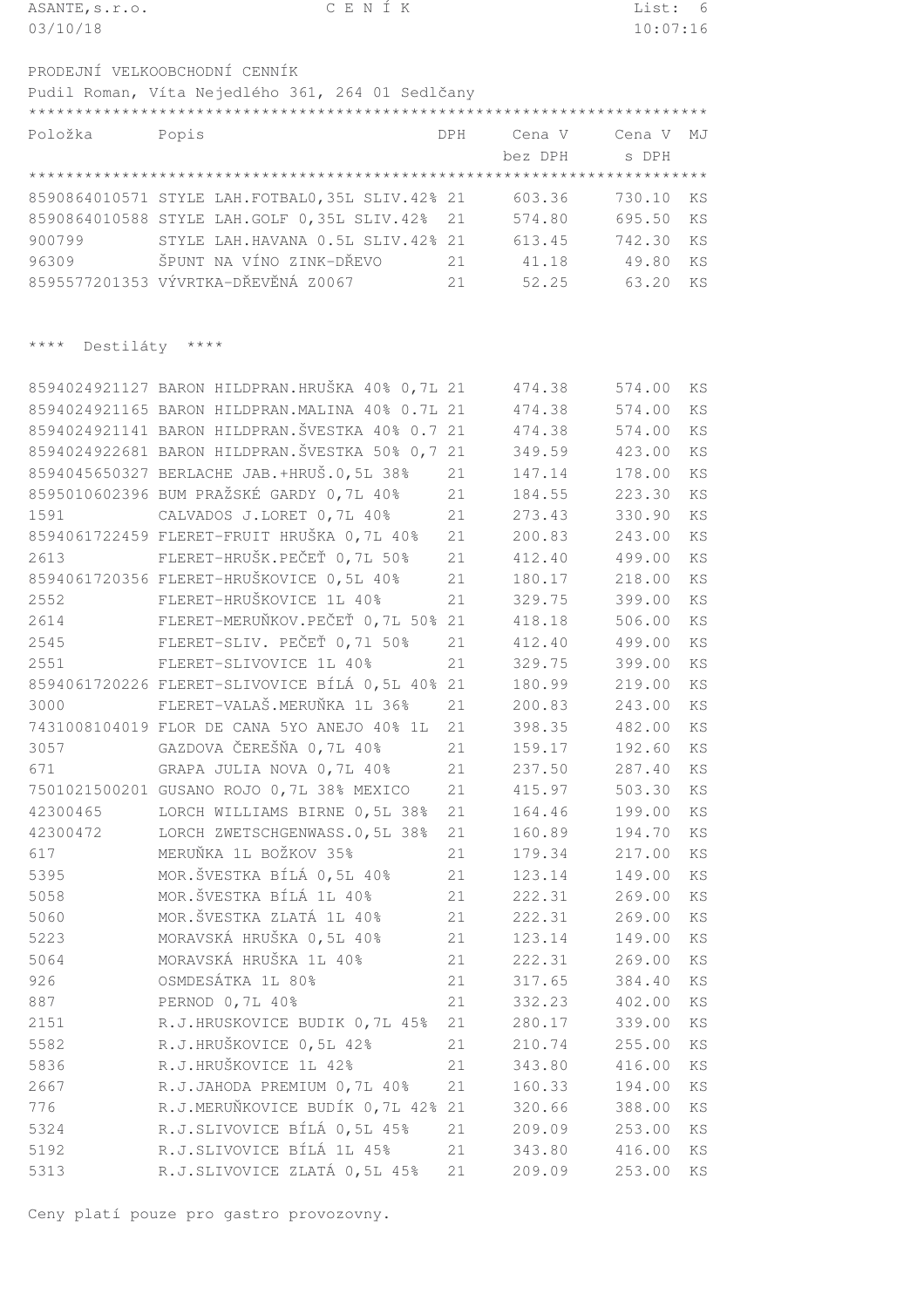| ASANTE, s.r.o.                       | CENÍK                                                             |            |                  | List: 7          |           |
|--------------------------------------|-------------------------------------------------------------------|------------|------------------|------------------|-----------|
| 03/10/18                             |                                                                   |            |                  | 10:07:16         |           |
|                                      |                                                                   |            |                  |                  |           |
|                                      | PRODEJNÍ VELKOOBCHODNÍ CENNÍK                                     |            |                  |                  |           |
|                                      | Pudil Roman, Víta Nejedlého 361, 264 01 Sedlčany                  |            |                  |                  |           |
|                                      |                                                                   |            |                  |                  |           |
| Položka                              | Popis                                                             | <b>DPH</b> | Cena V           | Cena V           | MJ        |
|                                      |                                                                   |            | bez DPH          | s DPH            |           |
| 5194                                 | R.J.SLIVOVICE ZLATÁ 1L 45%                                        | 21         | 343.80           | 416.00           | KS        |
| 982                                  | SAMBUCA 0, 7L 38%                                                 | 21         | 267.77           | 324.00           | KS        |
| 385                                  | SAMBUCA STOCK 0,5L 40%                                            | 21         | 170.83           | 206.70           | KS        |
| 248                                  | SLIV. CHALUPÁŘSKÁ 0,5L 38%                                        | 21         | 100.00           | 121.00           | KS        |
| 29                                   | SLIV. STOCK EXCELLENT ZLATÁ 0,5 21                                |            | 196.53           | 237.80           | KS        |
| 272                                  | SPIŠSKÁ BOROVIČKA 0,7L 40%                                        | 21         | 180.99           | 219.00           | <b>KS</b> |
| 575                                  | STAROREŽNÁ 1L 40%                                                 | 21         | 201.65           | 244.00           | <b>KS</b> |
| 3                                    | TATRANSKÁ KÁVA 30% 0,7L                                           | 21         | 207.44           | 251.00           | KS        |
| 840                                  | TATRANSKÝ BOZK 30% 0,7L                                           | 21         | 150.89           | 182.60           | KS        |
| 4854                                 | TATRANSKÝ ČAJ 17% 0,7L                                            | 21         | 257.02           | 311.00           | KS        |
| 1923                                 | TATRANSKÝ ČAJ 22% 0,7L                                            | 21         | 266.94           | 323.00           | KS        |
| 4855                                 | TATRANSKÝ ČAJ 27% 0,7L                                            | 21         | 277.69           | 336.00           | KS        |
| 3428                                 | TATRANSKÝ ČAJ 32% 0,7L                                            | 21         | 287.60           | 348.00           | KS        |
| 4856                                 | TATRANSKÝ ČAJ 37% 0,7L                                            | 21         | 298.35           | 361.00           | KS        |
| 1112113                              | TATRANSKÝ ČAJ 42% 0,7L                                            | 21         | 308.26           | 373.00           | KS        |
| $\mathbf{1}$                         | TATRANSKÝ ČAJ 52% 0,7L                                            | 21         | 334.71           | 405.00           | KS        |
| 3429                                 | TATRANSKÝ ČAJ 62% 0,7L                                            | 21         | 354.55           | 429.00           | KS        |
| 1112111                              | TATRANSKÝ ČAJ 72% 0,7L                                            | 21         | 376.03           | 455.00           | KS        |
| 9527                                 | TEQ.SOMBRERO GOLD 1L 38%                                          | 21         | 329.75           | 399.00           | KS        |
| 827                                  | ZBOJNICKÝ ČAJ 72% 0,7L                                            | 21         | 333.88           | 404.00           | KS        |
|                                      |                                                                   |            |                  |                  |           |
|                                      |                                                                   |            |                  |                  |           |
| $***$ * * *<br>Fernet                | $* * * * *$                                                       |            |                  |                  |           |
|                                      |                                                                   |            |                  |                  |           |
| 223                                  | FERNET CITRUS 0, 5L 27%                                           | 21         | 128.10           | 155.00           | ΚS        |
| 222                                  | FERNET CITRUS 1L 27%                                              | 21         | 238.84           | 289.00           | ΚS        |
| 1440                                 | FERNET ORANGE 1L 30%                                              | 21         | 167.23           | 202.40           | KS        |
| 220                                  | FERNET STOCK 0,5L 40%                                             | 21         | 128.10           | 155.00           | KS        |
| 219                                  | FERNET STOCK 1L 40%                                               | 21         | 238.84           | 289.00           | ΚS        |
|                                      | 8594005018266 FERNET STOCK CRANBERRY 1L 27%                       | 21         | 228.93           | 277.00           | ΚS        |
|                                      | 8594005018181 FERNET STOCK HRUŠKA 1L 30%                          | 21         | 228.93           | 277.00           | KS        |
| 1630                                 | FERNET STOCK PLECH 0,5L 40%                                       | 21         | 151.24           | 183.00           | ΚS        |
|                                      | 8594005018204 FERNET STOCK S MÁTOU 0,5L 30%                       | 21         | 116.00           | 140.40           | ΚS        |
|                                      | 8594005018228 FERNET STOCK S MÁTOU 1L 30%                         | 21         | 238.84           | 289.00           | KS        |
|                                      |                                                                   |            |                  |                  |           |
|                                      |                                                                   |            |                  |                  |           |
| $\star\star\star\star$<br>Gin $****$ |                                                                   |            |                  |                  |           |
|                                      |                                                                   |            |                  |                  |           |
| 321                                  | BEEFEATER DRY GIN 0,7L 40%                                        | 21         | 273.55           | 331.00           | KS        |
| 476<br>2522                          | BEEFEATER DRY GIN 1L 40%                                          | 21<br>21   | 314.88           | 381.00           | KS        |
|                                      | GIN GORDONS 1L 37,5%<br>5000289929417 GIN GORDONS PINK 0,7L 37,5% | 21         | 288.43<br>238.84 | 349.00<br>289.00 | ΚS<br>KS  |
|                                      | 5000281015248 GIN TANQUERAY 12XO 43,1% 0,7L                       | 21         | 412.40           | 499.00           | ΚS        |
|                                      |                                                                   |            |                  |                  |           |
|                                      |                                                                   |            |                  |                  |           |

\*\*\*\* Griotte \*\*\*\*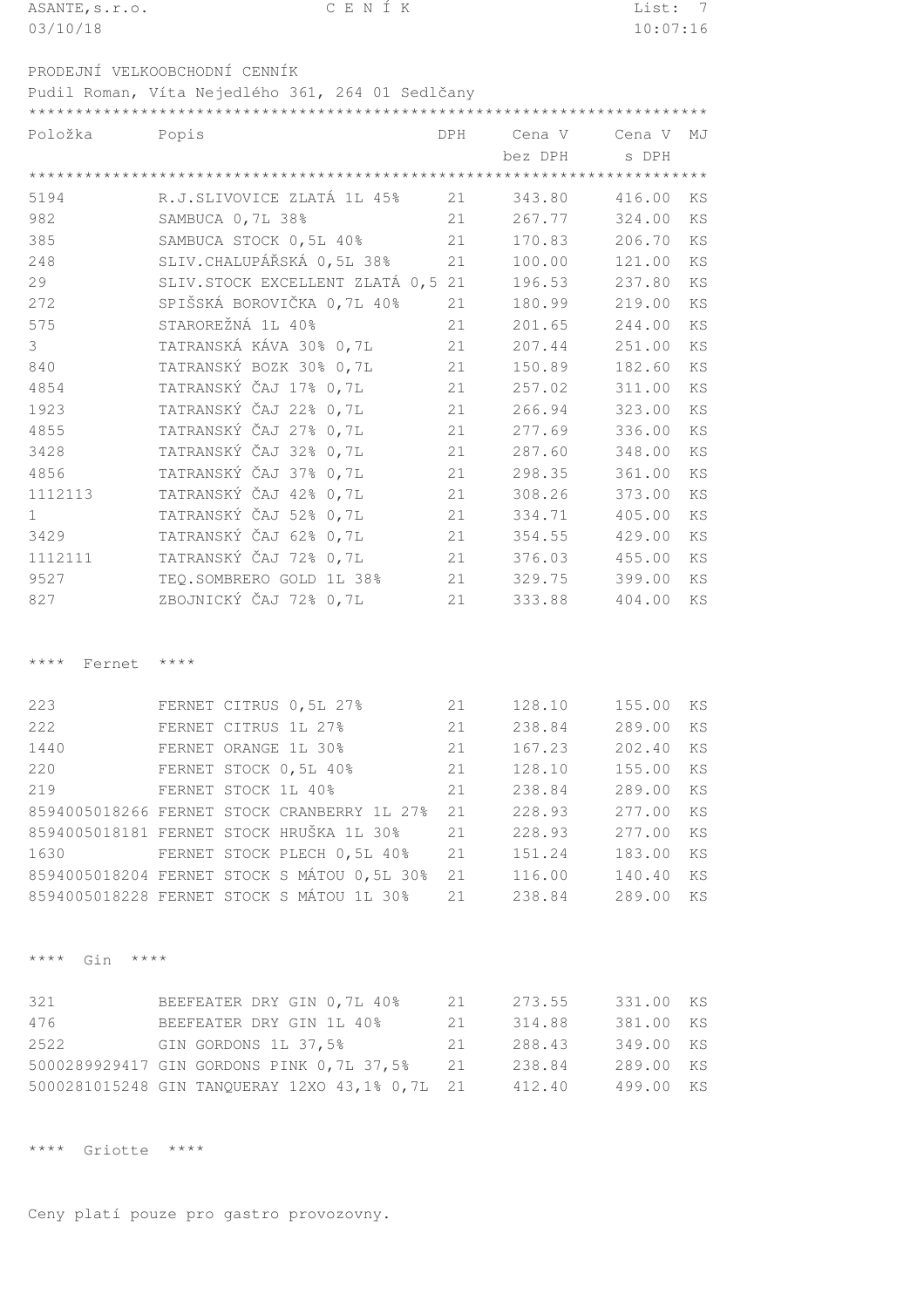| ASANTE, s.r.o.           | CENÍK                                            |            |               | List:    | - 8       |
|--------------------------|--------------------------------------------------|------------|---------------|----------|-----------|
| 03/10/18                 |                                                  |            |               | 10:07:16 |           |
|                          |                                                  |            |               |          |           |
|                          | PRODEJNÍ VELKOOBCHODNÍ CENNÍK                    |            |               |          |           |
|                          | Pudil Roman, Víta Nejedlého 361, 264 01 Sedlčany |            |               |          |           |
|                          |                                                  |            |               |          |           |
| Položka                  | Popis                                            | <b>DPH</b> | Cena V        | Cena V   | MJ        |
|                          |                                                  |            | bez DPH       | s DPH    |           |
|                          |                                                  |            |               |          |           |
| 256                      | GRIOTTE 0,5L BOŽKOV 18%                          | 21         | 94.21         | 114.00   |           |
|                          |                                                  |            |               |          | KS        |
| 1194                     | GRIOTTE 1L 18% BOŽKOV                            | 21         | 164.46        | 199.00   | ΚS        |
|                          |                                                  |            |               |          |           |
|                          |                                                  |            |               |          |           |
| $***$ * *<br>Juice       | $* * * * *$                                      |            |               |          |           |
|                          |                                                  |            |               |          |           |
| 1176                     | HELLO ČERNÝ RYBÍZ NEKTAR 1L                      | 15         | 25.22         | 29.00    | KS        |
| 2876                     | HELLO HRUŠKA 1L                                  | 15         | 26.09         | 30.00    | <b>KS</b> |
| 709                      | HELLO JAHODA 1L                                  | 15         | 26.96         | 31.00    | KS        |
| 771                      | HELLO MINI 0,25L JABLKO                          | 15         | 6.00          | 6.90     | KS        |
| 769                      | HELLO MINI 0,25L POMERANČ                        | 15         | 8.00          | 9.20     | KS        |
| 715                      | HELLO MULTIVITAMÍN NEKTAR 1L                     | 15         | 22.43         | 25.80    | KS        |
|                          | 7501013118117 JUMEX 0,33L PLECH ANANAS PIŇA      | 15         | 14.30         | 16.50    | KS        |
|                          | 0076406022403 JUMEX 0,33L PLECH GUANABANA        | 15         | 14.30         | 16.50    | KS        |
|                          | 7501013118063 JUMEX 0,33L PLECH GUAYABA          | 15         | 14.30         | 16.50    | KS        |
|                          | 7501013118018 JUMEX 0,33L PLECH HRUŠKA           | 15         | 14.30         | 16.50    | KS        |
|                          |                                                  |            |               |          |           |
|                          | 7501013118278 JUMEX 0,33L PLECH JAHODA-BANÁN 15  |            | 14.30         | 16.50    | KS        |
|                          | 0076406022601 JUMEX 0,33L PLECH KOKOS-ANANAS     | 15         | 14.30         | 16.50    | <b>KS</b> |
|                          | 7501013118032 JUMEX 0,33L PLECH MANGO            | 15         | 14.30         | 16.50    | <b>KS</b> |
|                          | 7501013118070 JUMEX 0,33L PLECH MERUŇKA CHAB 15  |            | 14.30         | 16.50    | KS        |
|                          | 7501013118094 JUMEX 0,33L PLECH PAPAYA-PIŇA      | 15         | 14.30         | 16.50    | KS        |
|                          | 7501013100907 JUMEX 0,5L PLECH GRANÁT.JABLKO 15  |            | 32.00         | 36.80    | KS        |
|                          | 7501013122053 JUMEX BROSKEV 1L                   | 15         | 28.00         | 32.20    | KS        |
|                          | 7501013122060 JUMEX GUAYABA 1L                   | 15         | 28.00         | 32.20    | KS        |
| 1769                     | KAKTUSOVÝ DŽUS 1L                                | 15         | 25.22         | 29.00    | KS.       |
| 9685                     | RELAX BRUSINKA 15% 1L                            | 15         | 33.91         | 39.00    | KS        |
|                          | 8594057631574 RELAX HRUŠKA VLÁKNINA 30% 1L 15    |            | 29.09         | 33.50    | KS        |
| 9689                     | RELAX MULTIVITAMÍN 75% 1L                        | 15         | 26.23         | 30.20    | KS        |
|                          |                                                  |            |               |          |           |
|                          |                                                  |            |               |          |           |
| $***$ $*$<br>Kofola **** |                                                  |            |               |          |           |
|                          |                                                  |            |               |          |           |
|                          |                                                  |            |               |          |           |
|                          | 8594003848346 KOFOLA 0,5L PET MERUŇKA            | 15         | 16.52 19.00   |          | KS        |
| 1773                     | KOFOLA 2L PET                                    | 15         | 24.56 28.20   |          | KS        |
|                          | 2272 KOFOLA KEG KOFOLA 50L                       | 15         | 789.57 908.00 |          | ΚS        |
| 1410                     | KOFOLA RAJEC NESYCENÁ 0,75L                      | 15         | 10.78         | 12.40    | ΚS        |
|                          | 8030 KOFOLA RC COLA 0,5L PET                     | 15         | 17.00         | 19.60    | ΚS        |
|                          | 8594003848162 KOFOLA TOP TOPIC ORANGE 0.5L       | 15         | 12.00         | 13.80    | KS        |
|                          | 1772 KOFOLA VINEA 1,5L                           | 15         | 25.22         | 29.00    | KS        |
|                          | 8586011330470 KOFOLA VINEA ČERVENÁ 1,5L          | 15         | 25.22         | 29.00    | KS        |
|                          | 8594003847790 SEMTEX PLECH CACTUS 0,5L           | 15         | 22.00         | 25.30    | KS        |
|                          | 8595231208292 SEMTEX PLECH KRVAVÝ POMER.0,5L 15  |            | 23.23         | 26.70    | KS        |
|                          |                                                  |            |               |          |           |
|                          |                                                  |            |               |          |           |
| Koňak ****<br>$***$ $*$  |                                                  |            |               |          |           |
|                          |                                                  |            |               |          |           |
|                          |                                                  |            |               |          |           |
| 398                      | BRANDY STOCK 84 0,7L 38%                         | 21         | 200.83        | 243.00   | KS        |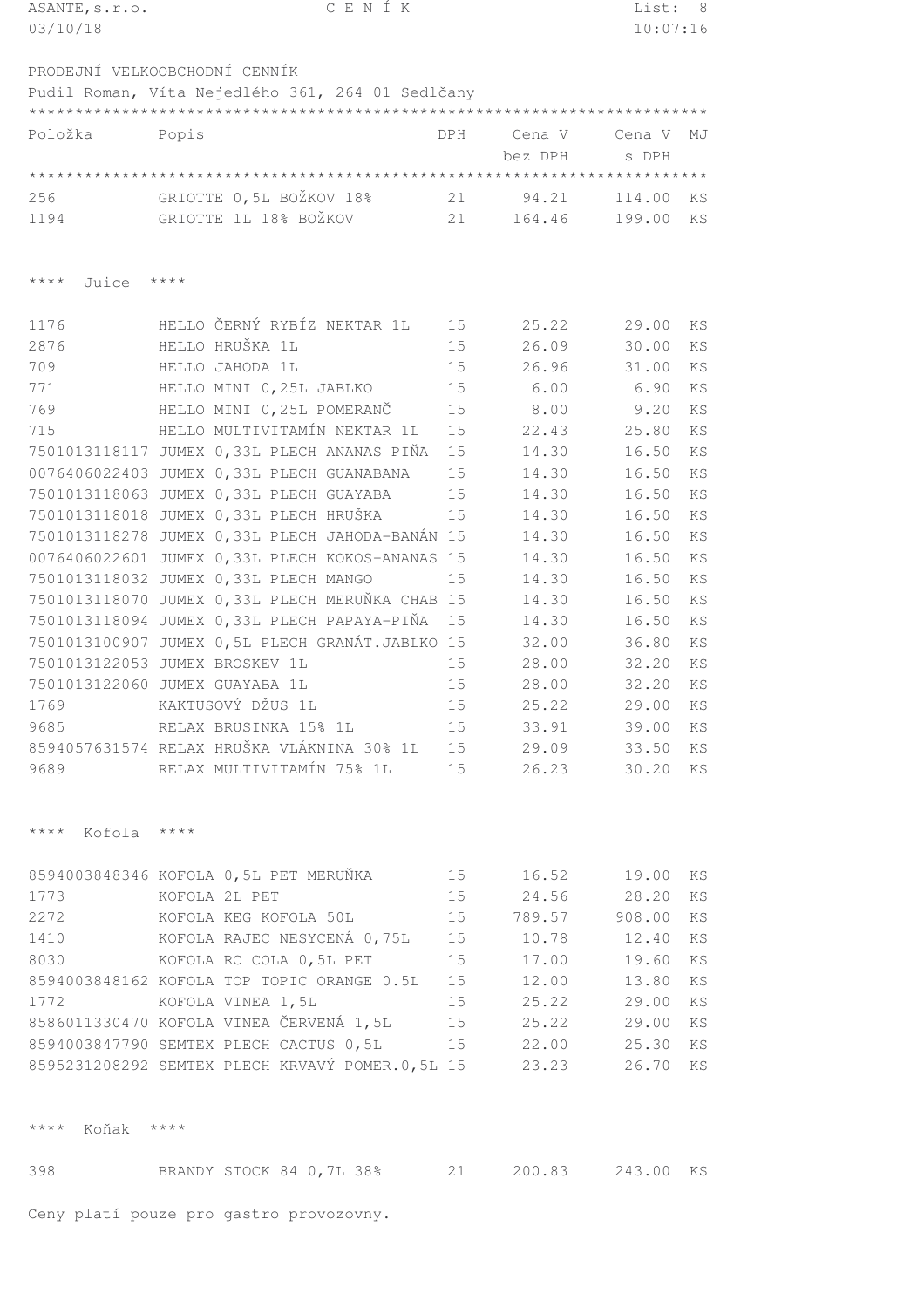| ASANTE, s.r.o. |                                                  | CENÍK |  |     |         | List: 9  |    |
|----------------|--------------------------------------------------|-------|--|-----|---------|----------|----|
| 03/10/18       |                                                  |       |  |     |         | 10:07:16 |    |
|                |                                                  |       |  |     |         |          |    |
|                | PRODEJNÍ VELKOOBCHODNÍ CENNÍK                    |       |  |     |         |          |    |
|                | Pudil Roman, Víta Nejedlého 361, 264 01 Sedlčany |       |  |     |         |          |    |
|                |                                                  |       |  |     |         |          |    |
| Položka        | Popis                                            |       |  | DPH | Cena V  | Cena V   | MJ |
|                |                                                  |       |  |     | bez DPH | s DPH    |    |
|                |                                                  |       |  |     |         |          |    |
| 941            | GODET PEARADISE 0,5L 38%                         |       |  | 21  | 515.74  | 624.10   | KS |
|                | 3263280105552 J.P.CHENET BRANDY 0,7L 36% BOX 21  |       |  |     | 226.32  | 273.90   | ΚS |

|        |                                                |     | 226.32  | 273.90 KS  |           |
|--------|------------------------------------------------|-----|---------|------------|-----------|
| 357    | METAXA 5* 0,7L 38%                             | 21  | 214.88  | 260.00 KS  |           |
| 101045 | METAXA 5* 1L 38%                               | 2.1 | 293.39  | 355.00 KS  |           |
| 358    | METAXA 7* 0,7L 40%<br>21                       |     | 279.34  | 338.00 KS  |           |
| 8005   | METAXA 7* 1L 40%                               | 21  | 461.98  | 559.00 KS  |           |
| 4627   | METAXA HONEY 0,7L 30%                          | 2.1 | 216.53  | 262.00 KS  |           |
|        | 4009367220928 METAXA RESERVA 0,7L 40% 30LET 21 |     | 1665.00 | 2014.70 KS |           |
|        | 4009367220874 MINI METAXA 7* 0,05L 40%         | 21  | 50.42   | 61.00      | <b>KS</b> |
| 3039   | REMY MARTIN COEUR COG.0,7L 40% 21              |     | 1166.28 | 1411.20 KS |           |
|        |                                                |     |         |            |           |

\*\*\*\* Likér \*\*\*\*

| 130  | AMARETTO VENICE 0,7L 18%                        | 21 | 75.21  | 91.00  | <b>KS</b> |
|------|-------------------------------------------------|----|--------|--------|-----------|
|      | 8594045652697 APERITIVO VILLA ITALIA 1L 11%     | 21 | 119.83 | 145.00 | <b>KS</b> |
| 2622 | BLUE CURACAO 0,7L 24%                           | 21 | 123.14 | 149.00 | KS        |
| 35   | BOŽKOV GROG 0,5L 35%                            | 21 | 99.42  | 120.30 | KS        |
|      | 3181250067405 CALVADOS MAGL.V.S.O.P 0,7L 40% 21 |    | 412.50 | 499.10 | KS        |
| 984  | COINTREAU LIKÉR 0,7L 40%                        | 21 | 328.93 | 398.00 | KS        |
| 9528 | EL DORADO CREAM LIQ.0,7L 16,5% 21               |    | 274.80 | 332.50 | KS        |
| 672  | GALLA CAFFEÉ ESPRESSO 0,7L 30% 21               |    | 170.83 | 206.70 | KS        |
|      | 8594000209393 HANÁCKÁ ZLATÁ 1L 33%              | 21 | 199.00 | 240.80 | KS        |
|      | 5011019100037 IRISH MIST 0,7L 35%               | 21 | 290.83 | 351.90 | KS        |
| 2051 | KAHLUA LIGUEUR 20% 1L                           | 21 | 326.89 | 395.50 | KS        |
| 1238 | KRVESAJ ĎÁBELSKÝ 1L 24%                         | 21 | 205.79 | 249.00 | KS        |
| 81   | LICOR 43 0, 7L 31%                              | 21 | 334.17 | 404.40 | KS        |
| 3038 | MAGISTER 0,5L DARK 22%                          | 21 | 98.35  | 119.00 | KS        |
| 244  | MALIBU 0, 7L 21%                                | 21 | 219.01 | 265.00 | KS        |
| 1837 | MALIBU 1L 21%                                   | 21 | 265.29 | 321.00 | KS        |
|      | 8594054370032 MEDOVINA HROMČÍKOVA HOŘKÁ 1L      | 21 | 149.00 | 180.30 | KS        |
| 1160 | PASSOA 0, 7L 20%                                | 21 | 259.66 | 314.20 | KS        |
| 312  | PUNČ ČERVENÝ 0,5L 30% JH                        | 21 | 90.08  | 109.00 | KS        |
|      | 8595010606561 STROMEČEK PEPERMINT 0,5L 20%      | 21 | 139.67 | 169.00 | KS        |
| 1515 | VAJEČNÝ LIKÉR 0,5L BOŽ.15%                      | 21 | 78.51  | 95.00  | KS        |
| 9781 | VAJEČNÝ LIKÉR 1L BOŽ. 15%                       | 21 | 156.20 | 189.00 | KS        |

\*\*\*\* Nealko \*\*\*\*

| 2169   | ALOE VERA 0,5L                           | 1.5 | 16.52 | 19.00 | KS |
|--------|------------------------------------------|-----|-------|-------|----|
| 2016   | AQUILA 0,33L NEPERLIVA                   | 15  | 4.96  | 5.70  | KS |
|        | 8594001022038 AQUILA 0,75L NEPERLIVÁ PET | 15  | 11.89 | 13.70 | KS |
| 266    | BENETA NEPERLIVÁ 2L                      | 1.5 | 7.70  | 8.80  | KS |
| 1406   | BENETA PERLIVÁ 2L                        | 1.5 | 7.70  | 8.80  | KS |
| 14945  | BONAQUA CITRON 0,5L PET                  | 15  | 12.00 | 13.80 | KS |
| 100501 | BONAQUA ČERVENÝ POMERANČ 0,5L 15         |     | 12.00 | 13.80 | KS |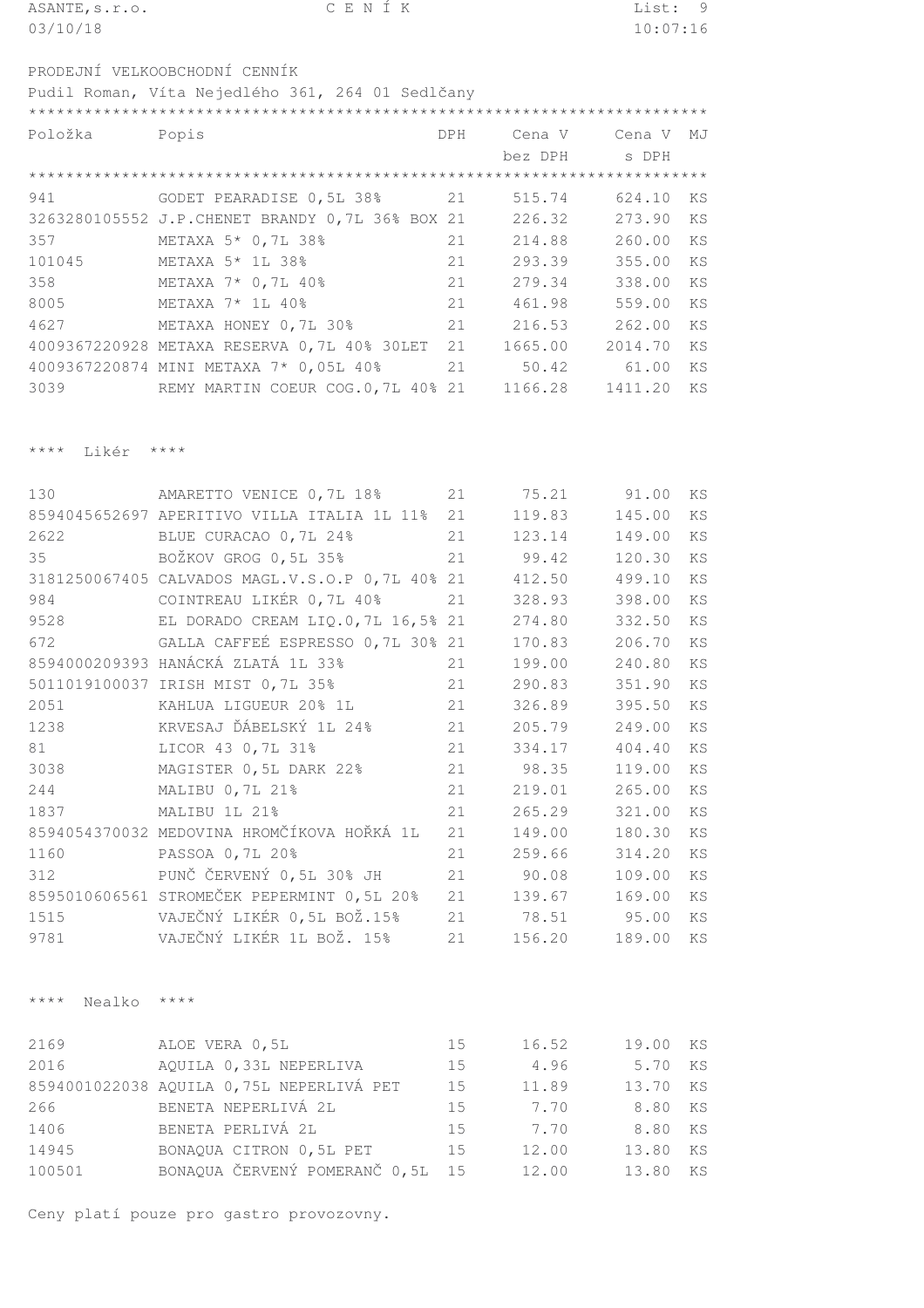| ASANTE, s.r.o. |                                                  | CENIK |     |        | List: 10 |     |
|----------------|--------------------------------------------------|-------|-----|--------|----------|-----|
| 03/10/18       |                                                  |       |     |        | 10:07:16 |     |
|                |                                                  |       |     |        |          |     |
|                | PRODEJNÍ VELKOOBCHODNÍ CENNÍK                    |       |     |        |          |     |
|                | Pudil Roman, Víta Nejedlého 361, 264 01 Sedlčany |       |     |        |          |     |
|                |                                                  |       |     |        |          |     |
| Položka        | Popis                                            |       | DPH | Cena V | Cena V   | M.T |
|                |                                                  |       |     |        |          |     |

| BONAQUA ČERVENÝ POMERANČ 1,5L<br>100502<br>15<br>12.17<br>14.00<br>ΚS<br>BONAQUA HRUŠKA A MEDUŇKA 1,5L<br>111217<br>12.17<br>15<br>14.00<br>KS<br>12.00<br>101064<br>BONAQUA JAHODA A REBAR. 0,5L<br>15<br>13.80<br>KS<br>100257<br>BONAQUA JAHODA A REBAR. 1,5L<br>15<br>12.17<br>14.00<br>KS<br>11509<br>BONAQUA JEMNĚ PERLIVÁ 0,2L<br>15<br>5.61<br>6.50<br>KS<br>10265<br>BONAQUA JEMNĚ PERLIVÁ 0,5L<br>15<br>10.26<br>11.80<br>KS<br>BONAQUA JEMNĚ PERLIVÁ 1,5L<br>11153<br>15<br>10.43<br>12.00<br>KS<br>5449000234193 BONAQUA LIMETKA MÁTA 1,5L<br>15<br>12.17<br>14.00<br>KS<br>BONAQUA NEPERLIVÁ 0,2L<br>17377<br>15<br>5.61<br>6.50<br>KS<br>BONAQUA NEPERLIVÁ 0,5L PET<br>11395<br>15<br>10.26<br>11.80<br>KS<br>BONAQUA NEPERLIVÁ 1,5L PET<br>16846<br>15<br>11.30<br>13.00<br>KS<br>11510<br>BONAQUA PERLIVÁ 0,2L<br>5.61<br>15<br>6.50<br>KS<br>8052<br>BONAQUA PERLIVÁ 1.5L<br>15<br>11.30<br>13.00<br>KS<br>5449000234131 BONAQUA VIŠEŇ ČERNÝ RYBÍZ 1,5L 15<br>16.60<br>14.39<br>KS<br>CAPPY ČERNÝ RYBÍZ 0,25L<br>13243<br>16.51<br>19.00<br>15<br>KS<br>8008<br>CAPPY GREP 0,25L<br>15<br>16.51<br>19.00<br>KS<br>CAPPY HRUŠKA 0,25L<br>17737<br>15<br>16.51<br>19.00<br>KS<br>10240<br>CAPPY JABLKO 0,25L<br>15<br>16.51<br>19.00<br>KS<br>12410<br>CAPPY JAHODA 0,25L<br>15<br>16.51<br>19.00<br>KS<br>CAPPY MERUŇKA 0,25L<br>8029<br>15<br>16.51<br>19.00<br>KS<br>13254<br>CAPPY MULTIVITAMIN 0,25L<br>15<br>16.51<br>19.00<br>KS<br>90399770<br>CAPPY PULPY BROSKEV PET 330ML<br>16.00<br>18.40<br>15<br>KS<br>90491559<br>CAPPY PULPY GREP PET 330ML<br>15<br>16.00<br>18.40<br>KS<br>5449000147042 CAPPY PULPY POMERANČ PET 330ML 15<br>16.00<br>18.40<br>KS<br>1254<br>CAPRIO JABLKO 2L<br>15<br>21.74<br>25.00<br>KS<br>1208<br>CAPRIO MULTIVITAMIN 2L<br>21.74<br>25.00<br>15<br>KS<br>1230<br>CAPRIO POMERANČ 2L<br>21.74<br>15<br>25.00<br>KS<br>10252<br>COCA COLA 0, 25L/24 PLECH<br>15<br>11.29<br>13.00<br>KS<br>10104<br>COCA COLA 0,33L<br>16.51<br>15<br>19.00<br>KS<br>10146<br>COCA COLA 0,33L PLECH<br>15<br>12.90<br>14.80<br>KS<br>15027<br>COCA COLA 0,5L PET<br>15<br>17.90<br>20.60<br>KS<br>COCA COLA 1,75L PET<br>26.00<br>8045<br>15<br>29.90<br>ΚS<br>8073<br>COCA COLA LIGHT 0,33L<br>16.51<br>15<br>19.00<br>KS<br>15750<br>COCA COLA LIGHT 0.5L PET<br>17.90<br>15<br>20.60<br>ΚS<br>8046<br>COCA COLA LIGHT 1,75L PET<br>26.00<br>29.90<br>15<br>KS<br>229<br>COCA COLA ZERO 0.33L<br>16.51<br>15<br>19.00<br>KS<br>167<br>COCA COLA ZERO 1,75L<br>26.00<br>15<br>29.90<br>ΚS<br>DĚTSKÝ ŠAMPUS 0,75L HROZNY<br>2669<br>15<br>47.40<br>54.50<br>ΚS<br>DĚTSKÝ ŠAMPUS 0,75L JABLKO<br>2670<br>15<br>47.40<br>54.50<br>ΚS<br>DĚTSKÝ ŠAMPUS 0,75L JAHODA<br>2668<br>15<br>54.50<br>47.40<br>ΚS<br>DOBRÁ VODA 1,5L BEZINKA NEPE<br>1112647<br>9.48<br>15<br>10.90<br>ΚS<br>DOBRÁ VODA 1,5L CITRON JEMNÁ<br>885<br>15<br>9.48<br>KS<br>10.90<br>DOBRÁ VODA 1,5L ČERV.JABL.NEPE 15<br>1599<br>9.48<br>10.90<br>ΚS<br>DOBRÁ VODA 1,5L HROZNO NEPE<br>15<br>2873<br>9.48<br>10.90<br>ΚS<br>DOBRÁ VODA 1,5L HRUŠKA NEPE<br>10053<br>15<br>9.48<br>10.90<br>ΚS<br>DOBRÁ VODA 1,5L JABLKO-HRUŠKA<br>2460<br>15<br>9.48<br>10.90<br>ΚS<br>DOBRÁ VODA 1,5L JAHODA NEPE<br>615<br>15<br>9.48<br>10.90<br>ΚS |  | bez DPH | s DPH |  |
|-------------------------------------------------------------------------------------------------------------------------------------------------------------------------------------------------------------------------------------------------------------------------------------------------------------------------------------------------------------------------------------------------------------------------------------------------------------------------------------------------------------------------------------------------------------------------------------------------------------------------------------------------------------------------------------------------------------------------------------------------------------------------------------------------------------------------------------------------------------------------------------------------------------------------------------------------------------------------------------------------------------------------------------------------------------------------------------------------------------------------------------------------------------------------------------------------------------------------------------------------------------------------------------------------------------------------------------------------------------------------------------------------------------------------------------------------------------------------------------------------------------------------------------------------------------------------------------------------------------------------------------------------------------------------------------------------------------------------------------------------------------------------------------------------------------------------------------------------------------------------------------------------------------------------------------------------------------------------------------------------------------------------------------------------------------------------------------------------------------------------------------------------------------------------------------------------------------------------------------------------------------------------------------------------------------------------------------------------------------------------------------------------------------------------------------------------------------------------------------------------------------------------------------------------------------------------------------------------------------------------------------------------------------------------------------------------------------------------------------------------------------------------------------------------------------------------------------------------------------------------------------------------------------------------------------------------------------------------------------------------------------------------------------------------------------------------------------------------------------------------------------------------------------------------------------------------------------------------------------------------|--|---------|-------|--|
|                                                                                                                                                                                                                                                                                                                                                                                                                                                                                                                                                                                                                                                                                                                                                                                                                                                                                                                                                                                                                                                                                                                                                                                                                                                                                                                                                                                                                                                                                                                                                                                                                                                                                                                                                                                                                                                                                                                                                                                                                                                                                                                                                                                                                                                                                                                                                                                                                                                                                                                                                                                                                                                                                                                                                                                                                                                                                                                                                                                                                                                                                                                                                                                                                                                 |  |         |       |  |
|                                                                                                                                                                                                                                                                                                                                                                                                                                                                                                                                                                                                                                                                                                                                                                                                                                                                                                                                                                                                                                                                                                                                                                                                                                                                                                                                                                                                                                                                                                                                                                                                                                                                                                                                                                                                                                                                                                                                                                                                                                                                                                                                                                                                                                                                                                                                                                                                                                                                                                                                                                                                                                                                                                                                                                                                                                                                                                                                                                                                                                                                                                                                                                                                                                                 |  |         |       |  |
|                                                                                                                                                                                                                                                                                                                                                                                                                                                                                                                                                                                                                                                                                                                                                                                                                                                                                                                                                                                                                                                                                                                                                                                                                                                                                                                                                                                                                                                                                                                                                                                                                                                                                                                                                                                                                                                                                                                                                                                                                                                                                                                                                                                                                                                                                                                                                                                                                                                                                                                                                                                                                                                                                                                                                                                                                                                                                                                                                                                                                                                                                                                                                                                                                                                 |  |         |       |  |
|                                                                                                                                                                                                                                                                                                                                                                                                                                                                                                                                                                                                                                                                                                                                                                                                                                                                                                                                                                                                                                                                                                                                                                                                                                                                                                                                                                                                                                                                                                                                                                                                                                                                                                                                                                                                                                                                                                                                                                                                                                                                                                                                                                                                                                                                                                                                                                                                                                                                                                                                                                                                                                                                                                                                                                                                                                                                                                                                                                                                                                                                                                                                                                                                                                                 |  |         |       |  |
|                                                                                                                                                                                                                                                                                                                                                                                                                                                                                                                                                                                                                                                                                                                                                                                                                                                                                                                                                                                                                                                                                                                                                                                                                                                                                                                                                                                                                                                                                                                                                                                                                                                                                                                                                                                                                                                                                                                                                                                                                                                                                                                                                                                                                                                                                                                                                                                                                                                                                                                                                                                                                                                                                                                                                                                                                                                                                                                                                                                                                                                                                                                                                                                                                                                 |  |         |       |  |
|                                                                                                                                                                                                                                                                                                                                                                                                                                                                                                                                                                                                                                                                                                                                                                                                                                                                                                                                                                                                                                                                                                                                                                                                                                                                                                                                                                                                                                                                                                                                                                                                                                                                                                                                                                                                                                                                                                                                                                                                                                                                                                                                                                                                                                                                                                                                                                                                                                                                                                                                                                                                                                                                                                                                                                                                                                                                                                                                                                                                                                                                                                                                                                                                                                                 |  |         |       |  |
|                                                                                                                                                                                                                                                                                                                                                                                                                                                                                                                                                                                                                                                                                                                                                                                                                                                                                                                                                                                                                                                                                                                                                                                                                                                                                                                                                                                                                                                                                                                                                                                                                                                                                                                                                                                                                                                                                                                                                                                                                                                                                                                                                                                                                                                                                                                                                                                                                                                                                                                                                                                                                                                                                                                                                                                                                                                                                                                                                                                                                                                                                                                                                                                                                                                 |  |         |       |  |
|                                                                                                                                                                                                                                                                                                                                                                                                                                                                                                                                                                                                                                                                                                                                                                                                                                                                                                                                                                                                                                                                                                                                                                                                                                                                                                                                                                                                                                                                                                                                                                                                                                                                                                                                                                                                                                                                                                                                                                                                                                                                                                                                                                                                                                                                                                                                                                                                                                                                                                                                                                                                                                                                                                                                                                                                                                                                                                                                                                                                                                                                                                                                                                                                                                                 |  |         |       |  |
|                                                                                                                                                                                                                                                                                                                                                                                                                                                                                                                                                                                                                                                                                                                                                                                                                                                                                                                                                                                                                                                                                                                                                                                                                                                                                                                                                                                                                                                                                                                                                                                                                                                                                                                                                                                                                                                                                                                                                                                                                                                                                                                                                                                                                                                                                                                                                                                                                                                                                                                                                                                                                                                                                                                                                                                                                                                                                                                                                                                                                                                                                                                                                                                                                                                 |  |         |       |  |
|                                                                                                                                                                                                                                                                                                                                                                                                                                                                                                                                                                                                                                                                                                                                                                                                                                                                                                                                                                                                                                                                                                                                                                                                                                                                                                                                                                                                                                                                                                                                                                                                                                                                                                                                                                                                                                                                                                                                                                                                                                                                                                                                                                                                                                                                                                                                                                                                                                                                                                                                                                                                                                                                                                                                                                                                                                                                                                                                                                                                                                                                                                                                                                                                                                                 |  |         |       |  |
|                                                                                                                                                                                                                                                                                                                                                                                                                                                                                                                                                                                                                                                                                                                                                                                                                                                                                                                                                                                                                                                                                                                                                                                                                                                                                                                                                                                                                                                                                                                                                                                                                                                                                                                                                                                                                                                                                                                                                                                                                                                                                                                                                                                                                                                                                                                                                                                                                                                                                                                                                                                                                                                                                                                                                                                                                                                                                                                                                                                                                                                                                                                                                                                                                                                 |  |         |       |  |
|                                                                                                                                                                                                                                                                                                                                                                                                                                                                                                                                                                                                                                                                                                                                                                                                                                                                                                                                                                                                                                                                                                                                                                                                                                                                                                                                                                                                                                                                                                                                                                                                                                                                                                                                                                                                                                                                                                                                                                                                                                                                                                                                                                                                                                                                                                                                                                                                                                                                                                                                                                                                                                                                                                                                                                                                                                                                                                                                                                                                                                                                                                                                                                                                                                                 |  |         |       |  |
|                                                                                                                                                                                                                                                                                                                                                                                                                                                                                                                                                                                                                                                                                                                                                                                                                                                                                                                                                                                                                                                                                                                                                                                                                                                                                                                                                                                                                                                                                                                                                                                                                                                                                                                                                                                                                                                                                                                                                                                                                                                                                                                                                                                                                                                                                                                                                                                                                                                                                                                                                                                                                                                                                                                                                                                                                                                                                                                                                                                                                                                                                                                                                                                                                                                 |  |         |       |  |
|                                                                                                                                                                                                                                                                                                                                                                                                                                                                                                                                                                                                                                                                                                                                                                                                                                                                                                                                                                                                                                                                                                                                                                                                                                                                                                                                                                                                                                                                                                                                                                                                                                                                                                                                                                                                                                                                                                                                                                                                                                                                                                                                                                                                                                                                                                                                                                                                                                                                                                                                                                                                                                                                                                                                                                                                                                                                                                                                                                                                                                                                                                                                                                                                                                                 |  |         |       |  |
|                                                                                                                                                                                                                                                                                                                                                                                                                                                                                                                                                                                                                                                                                                                                                                                                                                                                                                                                                                                                                                                                                                                                                                                                                                                                                                                                                                                                                                                                                                                                                                                                                                                                                                                                                                                                                                                                                                                                                                                                                                                                                                                                                                                                                                                                                                                                                                                                                                                                                                                                                                                                                                                                                                                                                                                                                                                                                                                                                                                                                                                                                                                                                                                                                                                 |  |         |       |  |
|                                                                                                                                                                                                                                                                                                                                                                                                                                                                                                                                                                                                                                                                                                                                                                                                                                                                                                                                                                                                                                                                                                                                                                                                                                                                                                                                                                                                                                                                                                                                                                                                                                                                                                                                                                                                                                                                                                                                                                                                                                                                                                                                                                                                                                                                                                                                                                                                                                                                                                                                                                                                                                                                                                                                                                                                                                                                                                                                                                                                                                                                                                                                                                                                                                                 |  |         |       |  |
|                                                                                                                                                                                                                                                                                                                                                                                                                                                                                                                                                                                                                                                                                                                                                                                                                                                                                                                                                                                                                                                                                                                                                                                                                                                                                                                                                                                                                                                                                                                                                                                                                                                                                                                                                                                                                                                                                                                                                                                                                                                                                                                                                                                                                                                                                                                                                                                                                                                                                                                                                                                                                                                                                                                                                                                                                                                                                                                                                                                                                                                                                                                                                                                                                                                 |  |         |       |  |
|                                                                                                                                                                                                                                                                                                                                                                                                                                                                                                                                                                                                                                                                                                                                                                                                                                                                                                                                                                                                                                                                                                                                                                                                                                                                                                                                                                                                                                                                                                                                                                                                                                                                                                                                                                                                                                                                                                                                                                                                                                                                                                                                                                                                                                                                                                                                                                                                                                                                                                                                                                                                                                                                                                                                                                                                                                                                                                                                                                                                                                                                                                                                                                                                                                                 |  |         |       |  |
|                                                                                                                                                                                                                                                                                                                                                                                                                                                                                                                                                                                                                                                                                                                                                                                                                                                                                                                                                                                                                                                                                                                                                                                                                                                                                                                                                                                                                                                                                                                                                                                                                                                                                                                                                                                                                                                                                                                                                                                                                                                                                                                                                                                                                                                                                                                                                                                                                                                                                                                                                                                                                                                                                                                                                                                                                                                                                                                                                                                                                                                                                                                                                                                                                                                 |  |         |       |  |
|                                                                                                                                                                                                                                                                                                                                                                                                                                                                                                                                                                                                                                                                                                                                                                                                                                                                                                                                                                                                                                                                                                                                                                                                                                                                                                                                                                                                                                                                                                                                                                                                                                                                                                                                                                                                                                                                                                                                                                                                                                                                                                                                                                                                                                                                                                                                                                                                                                                                                                                                                                                                                                                                                                                                                                                                                                                                                                                                                                                                                                                                                                                                                                                                                                                 |  |         |       |  |
|                                                                                                                                                                                                                                                                                                                                                                                                                                                                                                                                                                                                                                                                                                                                                                                                                                                                                                                                                                                                                                                                                                                                                                                                                                                                                                                                                                                                                                                                                                                                                                                                                                                                                                                                                                                                                                                                                                                                                                                                                                                                                                                                                                                                                                                                                                                                                                                                                                                                                                                                                                                                                                                                                                                                                                                                                                                                                                                                                                                                                                                                                                                                                                                                                                                 |  |         |       |  |
|                                                                                                                                                                                                                                                                                                                                                                                                                                                                                                                                                                                                                                                                                                                                                                                                                                                                                                                                                                                                                                                                                                                                                                                                                                                                                                                                                                                                                                                                                                                                                                                                                                                                                                                                                                                                                                                                                                                                                                                                                                                                                                                                                                                                                                                                                                                                                                                                                                                                                                                                                                                                                                                                                                                                                                                                                                                                                                                                                                                                                                                                                                                                                                                                                                                 |  |         |       |  |
|                                                                                                                                                                                                                                                                                                                                                                                                                                                                                                                                                                                                                                                                                                                                                                                                                                                                                                                                                                                                                                                                                                                                                                                                                                                                                                                                                                                                                                                                                                                                                                                                                                                                                                                                                                                                                                                                                                                                                                                                                                                                                                                                                                                                                                                                                                                                                                                                                                                                                                                                                                                                                                                                                                                                                                                                                                                                                                                                                                                                                                                                                                                                                                                                                                                 |  |         |       |  |
|                                                                                                                                                                                                                                                                                                                                                                                                                                                                                                                                                                                                                                                                                                                                                                                                                                                                                                                                                                                                                                                                                                                                                                                                                                                                                                                                                                                                                                                                                                                                                                                                                                                                                                                                                                                                                                                                                                                                                                                                                                                                                                                                                                                                                                                                                                                                                                                                                                                                                                                                                                                                                                                                                                                                                                                                                                                                                                                                                                                                                                                                                                                                                                                                                                                 |  |         |       |  |
|                                                                                                                                                                                                                                                                                                                                                                                                                                                                                                                                                                                                                                                                                                                                                                                                                                                                                                                                                                                                                                                                                                                                                                                                                                                                                                                                                                                                                                                                                                                                                                                                                                                                                                                                                                                                                                                                                                                                                                                                                                                                                                                                                                                                                                                                                                                                                                                                                                                                                                                                                                                                                                                                                                                                                                                                                                                                                                                                                                                                                                                                                                                                                                                                                                                 |  |         |       |  |
|                                                                                                                                                                                                                                                                                                                                                                                                                                                                                                                                                                                                                                                                                                                                                                                                                                                                                                                                                                                                                                                                                                                                                                                                                                                                                                                                                                                                                                                                                                                                                                                                                                                                                                                                                                                                                                                                                                                                                                                                                                                                                                                                                                                                                                                                                                                                                                                                                                                                                                                                                                                                                                                                                                                                                                                                                                                                                                                                                                                                                                                                                                                                                                                                                                                 |  |         |       |  |
|                                                                                                                                                                                                                                                                                                                                                                                                                                                                                                                                                                                                                                                                                                                                                                                                                                                                                                                                                                                                                                                                                                                                                                                                                                                                                                                                                                                                                                                                                                                                                                                                                                                                                                                                                                                                                                                                                                                                                                                                                                                                                                                                                                                                                                                                                                                                                                                                                                                                                                                                                                                                                                                                                                                                                                                                                                                                                                                                                                                                                                                                                                                                                                                                                                                 |  |         |       |  |
|                                                                                                                                                                                                                                                                                                                                                                                                                                                                                                                                                                                                                                                                                                                                                                                                                                                                                                                                                                                                                                                                                                                                                                                                                                                                                                                                                                                                                                                                                                                                                                                                                                                                                                                                                                                                                                                                                                                                                                                                                                                                                                                                                                                                                                                                                                                                                                                                                                                                                                                                                                                                                                                                                                                                                                                                                                                                                                                                                                                                                                                                                                                                                                                                                                                 |  |         |       |  |
|                                                                                                                                                                                                                                                                                                                                                                                                                                                                                                                                                                                                                                                                                                                                                                                                                                                                                                                                                                                                                                                                                                                                                                                                                                                                                                                                                                                                                                                                                                                                                                                                                                                                                                                                                                                                                                                                                                                                                                                                                                                                                                                                                                                                                                                                                                                                                                                                                                                                                                                                                                                                                                                                                                                                                                                                                                                                                                                                                                                                                                                                                                                                                                                                                                                 |  |         |       |  |
|                                                                                                                                                                                                                                                                                                                                                                                                                                                                                                                                                                                                                                                                                                                                                                                                                                                                                                                                                                                                                                                                                                                                                                                                                                                                                                                                                                                                                                                                                                                                                                                                                                                                                                                                                                                                                                                                                                                                                                                                                                                                                                                                                                                                                                                                                                                                                                                                                                                                                                                                                                                                                                                                                                                                                                                                                                                                                                                                                                                                                                                                                                                                                                                                                                                 |  |         |       |  |
|                                                                                                                                                                                                                                                                                                                                                                                                                                                                                                                                                                                                                                                                                                                                                                                                                                                                                                                                                                                                                                                                                                                                                                                                                                                                                                                                                                                                                                                                                                                                                                                                                                                                                                                                                                                                                                                                                                                                                                                                                                                                                                                                                                                                                                                                                                                                                                                                                                                                                                                                                                                                                                                                                                                                                                                                                                                                                                                                                                                                                                                                                                                                                                                                                                                 |  |         |       |  |
|                                                                                                                                                                                                                                                                                                                                                                                                                                                                                                                                                                                                                                                                                                                                                                                                                                                                                                                                                                                                                                                                                                                                                                                                                                                                                                                                                                                                                                                                                                                                                                                                                                                                                                                                                                                                                                                                                                                                                                                                                                                                                                                                                                                                                                                                                                                                                                                                                                                                                                                                                                                                                                                                                                                                                                                                                                                                                                                                                                                                                                                                                                                                                                                                                                                 |  |         |       |  |
|                                                                                                                                                                                                                                                                                                                                                                                                                                                                                                                                                                                                                                                                                                                                                                                                                                                                                                                                                                                                                                                                                                                                                                                                                                                                                                                                                                                                                                                                                                                                                                                                                                                                                                                                                                                                                                                                                                                                                                                                                                                                                                                                                                                                                                                                                                                                                                                                                                                                                                                                                                                                                                                                                                                                                                                                                                                                                                                                                                                                                                                                                                                                                                                                                                                 |  |         |       |  |
|                                                                                                                                                                                                                                                                                                                                                                                                                                                                                                                                                                                                                                                                                                                                                                                                                                                                                                                                                                                                                                                                                                                                                                                                                                                                                                                                                                                                                                                                                                                                                                                                                                                                                                                                                                                                                                                                                                                                                                                                                                                                                                                                                                                                                                                                                                                                                                                                                                                                                                                                                                                                                                                                                                                                                                                                                                                                                                                                                                                                                                                                                                                                                                                                                                                 |  |         |       |  |
|                                                                                                                                                                                                                                                                                                                                                                                                                                                                                                                                                                                                                                                                                                                                                                                                                                                                                                                                                                                                                                                                                                                                                                                                                                                                                                                                                                                                                                                                                                                                                                                                                                                                                                                                                                                                                                                                                                                                                                                                                                                                                                                                                                                                                                                                                                                                                                                                                                                                                                                                                                                                                                                                                                                                                                                                                                                                                                                                                                                                                                                                                                                                                                                                                                                 |  |         |       |  |
|                                                                                                                                                                                                                                                                                                                                                                                                                                                                                                                                                                                                                                                                                                                                                                                                                                                                                                                                                                                                                                                                                                                                                                                                                                                                                                                                                                                                                                                                                                                                                                                                                                                                                                                                                                                                                                                                                                                                                                                                                                                                                                                                                                                                                                                                                                                                                                                                                                                                                                                                                                                                                                                                                                                                                                                                                                                                                                                                                                                                                                                                                                                                                                                                                                                 |  |         |       |  |
|                                                                                                                                                                                                                                                                                                                                                                                                                                                                                                                                                                                                                                                                                                                                                                                                                                                                                                                                                                                                                                                                                                                                                                                                                                                                                                                                                                                                                                                                                                                                                                                                                                                                                                                                                                                                                                                                                                                                                                                                                                                                                                                                                                                                                                                                                                                                                                                                                                                                                                                                                                                                                                                                                                                                                                                                                                                                                                                                                                                                                                                                                                                                                                                                                                                 |  |         |       |  |
|                                                                                                                                                                                                                                                                                                                                                                                                                                                                                                                                                                                                                                                                                                                                                                                                                                                                                                                                                                                                                                                                                                                                                                                                                                                                                                                                                                                                                                                                                                                                                                                                                                                                                                                                                                                                                                                                                                                                                                                                                                                                                                                                                                                                                                                                                                                                                                                                                                                                                                                                                                                                                                                                                                                                                                                                                                                                                                                                                                                                                                                                                                                                                                                                                                                 |  |         |       |  |
|                                                                                                                                                                                                                                                                                                                                                                                                                                                                                                                                                                                                                                                                                                                                                                                                                                                                                                                                                                                                                                                                                                                                                                                                                                                                                                                                                                                                                                                                                                                                                                                                                                                                                                                                                                                                                                                                                                                                                                                                                                                                                                                                                                                                                                                                                                                                                                                                                                                                                                                                                                                                                                                                                                                                                                                                                                                                                                                                                                                                                                                                                                                                                                                                                                                 |  |         |       |  |
|                                                                                                                                                                                                                                                                                                                                                                                                                                                                                                                                                                                                                                                                                                                                                                                                                                                                                                                                                                                                                                                                                                                                                                                                                                                                                                                                                                                                                                                                                                                                                                                                                                                                                                                                                                                                                                                                                                                                                                                                                                                                                                                                                                                                                                                                                                                                                                                                                                                                                                                                                                                                                                                                                                                                                                                                                                                                                                                                                                                                                                                                                                                                                                                                                                                 |  |         |       |  |
|                                                                                                                                                                                                                                                                                                                                                                                                                                                                                                                                                                                                                                                                                                                                                                                                                                                                                                                                                                                                                                                                                                                                                                                                                                                                                                                                                                                                                                                                                                                                                                                                                                                                                                                                                                                                                                                                                                                                                                                                                                                                                                                                                                                                                                                                                                                                                                                                                                                                                                                                                                                                                                                                                                                                                                                                                                                                                                                                                                                                                                                                                                                                                                                                                                                 |  |         |       |  |
|                                                                                                                                                                                                                                                                                                                                                                                                                                                                                                                                                                                                                                                                                                                                                                                                                                                                                                                                                                                                                                                                                                                                                                                                                                                                                                                                                                                                                                                                                                                                                                                                                                                                                                                                                                                                                                                                                                                                                                                                                                                                                                                                                                                                                                                                                                                                                                                                                                                                                                                                                                                                                                                                                                                                                                                                                                                                                                                                                                                                                                                                                                                                                                                                                                                 |  |         |       |  |
|                                                                                                                                                                                                                                                                                                                                                                                                                                                                                                                                                                                                                                                                                                                                                                                                                                                                                                                                                                                                                                                                                                                                                                                                                                                                                                                                                                                                                                                                                                                                                                                                                                                                                                                                                                                                                                                                                                                                                                                                                                                                                                                                                                                                                                                                                                                                                                                                                                                                                                                                                                                                                                                                                                                                                                                                                                                                                                                                                                                                                                                                                                                                                                                                                                                 |  |         |       |  |
|                                                                                                                                                                                                                                                                                                                                                                                                                                                                                                                                                                                                                                                                                                                                                                                                                                                                                                                                                                                                                                                                                                                                                                                                                                                                                                                                                                                                                                                                                                                                                                                                                                                                                                                                                                                                                                                                                                                                                                                                                                                                                                                                                                                                                                                                                                                                                                                                                                                                                                                                                                                                                                                                                                                                                                                                                                                                                                                                                                                                                                                                                                                                                                                                                                                 |  |         |       |  |
|                                                                                                                                                                                                                                                                                                                                                                                                                                                                                                                                                                                                                                                                                                                                                                                                                                                                                                                                                                                                                                                                                                                                                                                                                                                                                                                                                                                                                                                                                                                                                                                                                                                                                                                                                                                                                                                                                                                                                                                                                                                                                                                                                                                                                                                                                                                                                                                                                                                                                                                                                                                                                                                                                                                                                                                                                                                                                                                                                                                                                                                                                                                                                                                                                                                 |  |         |       |  |
|                                                                                                                                                                                                                                                                                                                                                                                                                                                                                                                                                                                                                                                                                                                                                                                                                                                                                                                                                                                                                                                                                                                                                                                                                                                                                                                                                                                                                                                                                                                                                                                                                                                                                                                                                                                                                                                                                                                                                                                                                                                                                                                                                                                                                                                                                                                                                                                                                                                                                                                                                                                                                                                                                                                                                                                                                                                                                                                                                                                                                                                                                                                                                                                                                                                 |  |         |       |  |
|                                                                                                                                                                                                                                                                                                                                                                                                                                                                                                                                                                                                                                                                                                                                                                                                                                                                                                                                                                                                                                                                                                                                                                                                                                                                                                                                                                                                                                                                                                                                                                                                                                                                                                                                                                                                                                                                                                                                                                                                                                                                                                                                                                                                                                                                                                                                                                                                                                                                                                                                                                                                                                                                                                                                                                                                                                                                                                                                                                                                                                                                                                                                                                                                                                                 |  |         |       |  |
|                                                                                                                                                                                                                                                                                                                                                                                                                                                                                                                                                                                                                                                                                                                                                                                                                                                                                                                                                                                                                                                                                                                                                                                                                                                                                                                                                                                                                                                                                                                                                                                                                                                                                                                                                                                                                                                                                                                                                                                                                                                                                                                                                                                                                                                                                                                                                                                                                                                                                                                                                                                                                                                                                                                                                                                                                                                                                                                                                                                                                                                                                                                                                                                                                                                 |  |         |       |  |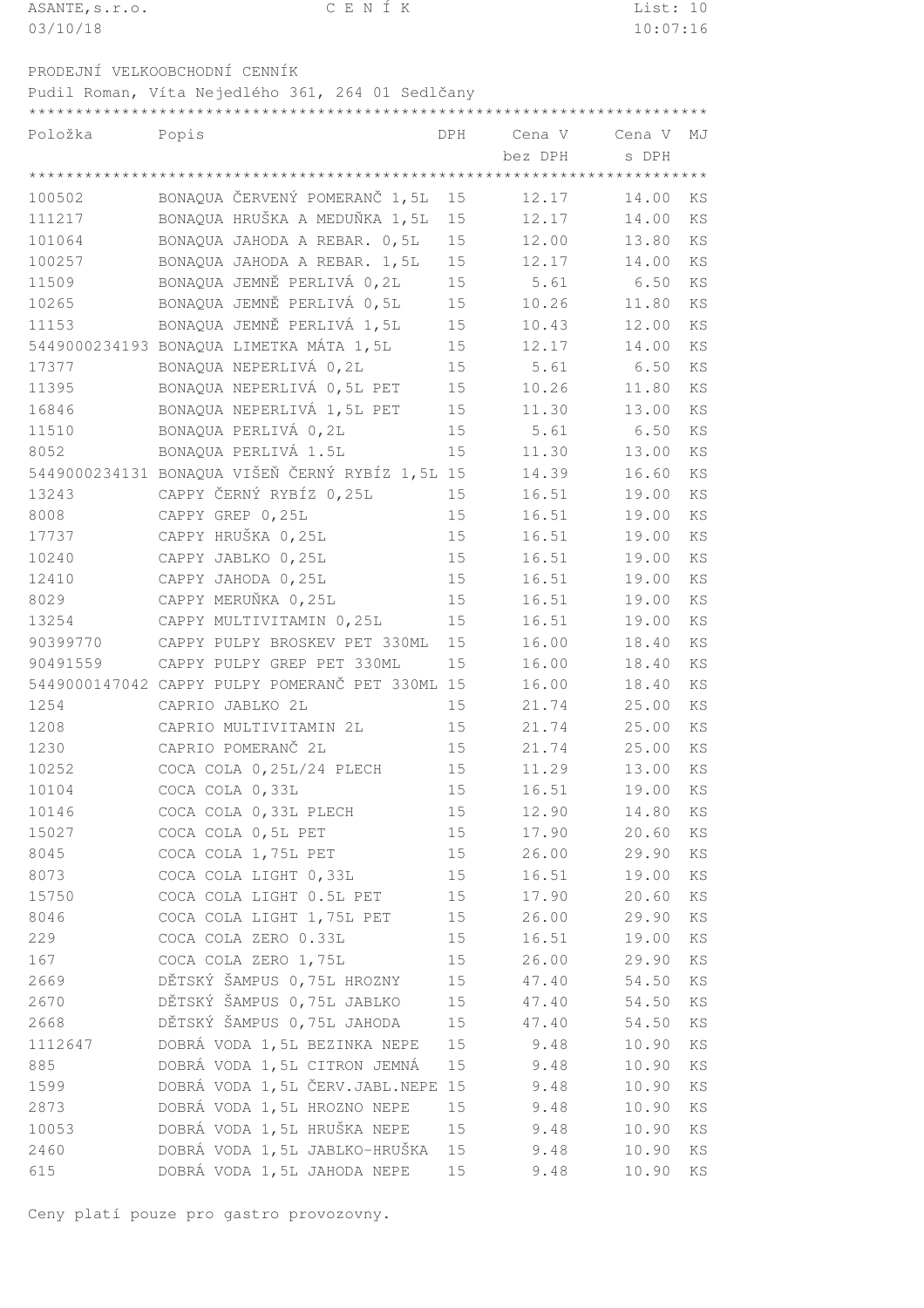| ASANTE, s.r.o. | CENÍK                                            |            |             | List: 11      |    |
|----------------|--------------------------------------------------|------------|-------------|---------------|----|
| 03/10/18       |                                                  |            |             | 10:07:16      |    |
|                |                                                  |            |             |               |    |
|                | PRODEJNÍ VELKOOBCHODNÍ CENNÍK                    |            |             |               |    |
|                | Pudil Roman, Víta Nejedlého 361, 264 01 Sedlčany |            |             |               |    |
|                |                                                  |            |             |               |    |
| Položka        | Popis                                            | <b>DPH</b> | Cena V      | Cena V        | MJ |
|                |                                                  |            | bez DPH     | s DPH         |    |
|                |                                                  |            |             |               |    |
| 179            | DOBRÁ VODA 1,5L JEMNĚ PERL.                      | 15         | 7.74        | 8.90          | KS |
| 1112622        | DOBRÁ VODA 1,5L LES.JAHO.JEMNÉ 15                |            | 9.48        | 10.90         | KS |
| 1608           | DOBRÁ VODA 1,5L LES.PLOD.JEMNÉ 15                |            | 9.48        | 10.90         | KS |
| 746            | DOBRÁ VODA 1,5L PERLIVÁ                          | 15         | 7.74        | 8.90          | KS |
| 695            | DOBRÁ VODA 1,5L POMERANČ JEMNÁ 15                |            | 9.48        | 10.90         | KS |
| 1112126        | DOBRÁ VODA NEPERLIVA 0,5L                        | 15         | 8.70        | 10.00         | KS |
|                | 5449000250759 FANTA MANGO GUAVA 0,5L             | 15         | 17.90       | 20.60         | KS |
| 10254          | FANTA POMERANČ 0,25L/24 PLECH                    | 15         | 11.29       | 13.00         | KS |
| 10681          | FANTA POMERANČ 0,33L PLECH                       | 15         | 14.16       | 16.30         | KS |
| 0681           | FANTA POMERANČ 0,33L SKLO                        | 15         | 16.51       | 19.00         | KS |
| 15751          | FANTA POMERANČ 0,5L PET                          | 15         | 17.90       | 20.60         | KS |
| 12275          | FANTA POMERANČ 2L PET                            | 15         | 26.00       | 29.90         | KS |
|                | 5449000119056 FANTA SHOKATA 1,75L                | 15         | 26.00       | 29.90         | KS |
|                | 5449000236623 FUZE ČERNÝ ČAJ BROSKEV             | $0, 5L$ 15 | 21.74       | 25.00         | KS |
|                | 5449000235947 FUZE ČERNÝ ČAJ CITRON              | $0, 5L$ 15 | 21.74       | 25.00         | KS |
|                | 5449000189370 FUZE ZELENÝ ČAJ CITRON             | $0, 5L$ 15 | 21.74       | 25.00         | KS |
|                | 5449000233493 FUZE ZELENÝ ČAJ CITRUS             | 1,5L 15    | 28.70       | 33.00         | KS |
|                | 5449000237040 FUZE ZELENÝ ČAJ JAHODA             | $0, 5L$ 15 | 21.74       | 25.00         | KS |
|                | 5449000236036 FUZE ZELENÝ ČAJ LIME MINT 1,5L 15  |            | 28.70       | 33.00         | KS |
|                | 5449000027450 FUZE ZELENÝ ČAJ MANGO              | $0, 5L$ 15 | 21.74       | 25.00         | KS |
|                | 5449000665034 FUZE ZELENÝ ČAJ MANGO              | 1,5L 15    | 28.70       | 33.00         | KS |
|                | 8594018917112 KALABRIA MALINA PET 0.5L           | 15         | 6.96        | 8.00          | KS |
|                | 8594018917051 KALABRIA ORANŽ PET 0.5L            | 15         | 5.90        | 6.80          | KS |
| 71             | KEG MALINA SWIST 50L                             | 15         |             | 530.00 609.50 | KS |
| 1416001        | KINLEY BITTER ROSE 0,25L                         |            | 15<br>16.51 | 19.00         | KS |
| 8071           | KINLEY GINGER 0.25L ALE                          | 15         | 16.51       | 19.00         | KS |
| 14191          | KINLEY TONIC 0, 25L                              | 15         | 16.51       | 19.00         | KS |
| 10561          | KINLEY TONIC 2L                                  | 15         | 26.00       | 29.90         | KS |
|                | 5449000015471 KINLEY TONIC GINGER 2L             | 15         | 26.00       | 29.90         | KS |
| 1821 7         | KOFOLA 0,5L PET                                  | 15         | 17.00       | 19.60         | KS |
|                | 8594003844782 KOFOLA ORANGINA ŽLUTÁ 0,5L         | 15         | 17.00       | 19.60         | KS |
|                | 8586011330494 KOFOLA VINEA ČERVENÁ 0,5L          | 15         | 15.48       | 17.80         | KS |
| 2768           | KOLI MALINA 2L                                   | 15         | 12.09       | 13.90         | KS |
| 2769           | KOLI-ORANŽ 2L PET                                | 15         | 12.09       | 13.90         | KS |
| 1926           | KOLI-PET BÍLÉ HROZNY 0.5L                        |            | 15 7.02     | 8.10          | KS |
| 2474           | KOLI-PET CITRON 0,5L                             |            | 15<br>7.13  | 8.20          | KS |
|                | 8594011843036 KOLI-PET MALINA 0,5                | 15         | 8.61        | 9.90          | KS |
|                | 1112356 KOLI-PET MULTIVIT. 0,5L                  | 15         | 10.00       | 11.50         | KS |
|                | 8594011843043 KOLI-PET ORANZ 0,5                 | 15         | 8.61        | 9.90          | KS |
|                |                                                  |            |             |               |    |

 KOLI-PET PERLIVÁ VODA 0,5L 15 5.90 6.80 KS KOLI-SKLO COLA 0,33L 15 6.96 8.00 KS KOLI-SKLO MALINA 0.33L 15 6.96 8.00 KS KOLI-SKLO ORANŽ 0.33L 15 6.96 8.00 KS KOLI-SKLO SODOVÁ VODA 0.33L 15 4.78 5.50 KS LED.KÁVA MR.BROWN CLASSIC 15 28.00 32.20 KS 64 LEDOVÝ ČAJ BROSKEV PLECH 0,33L 15 10.43 12.00 KS 90020742 LEDOVÝ ČAJ RAUCH LEMON 0,5L 15 17.13 19.70 KS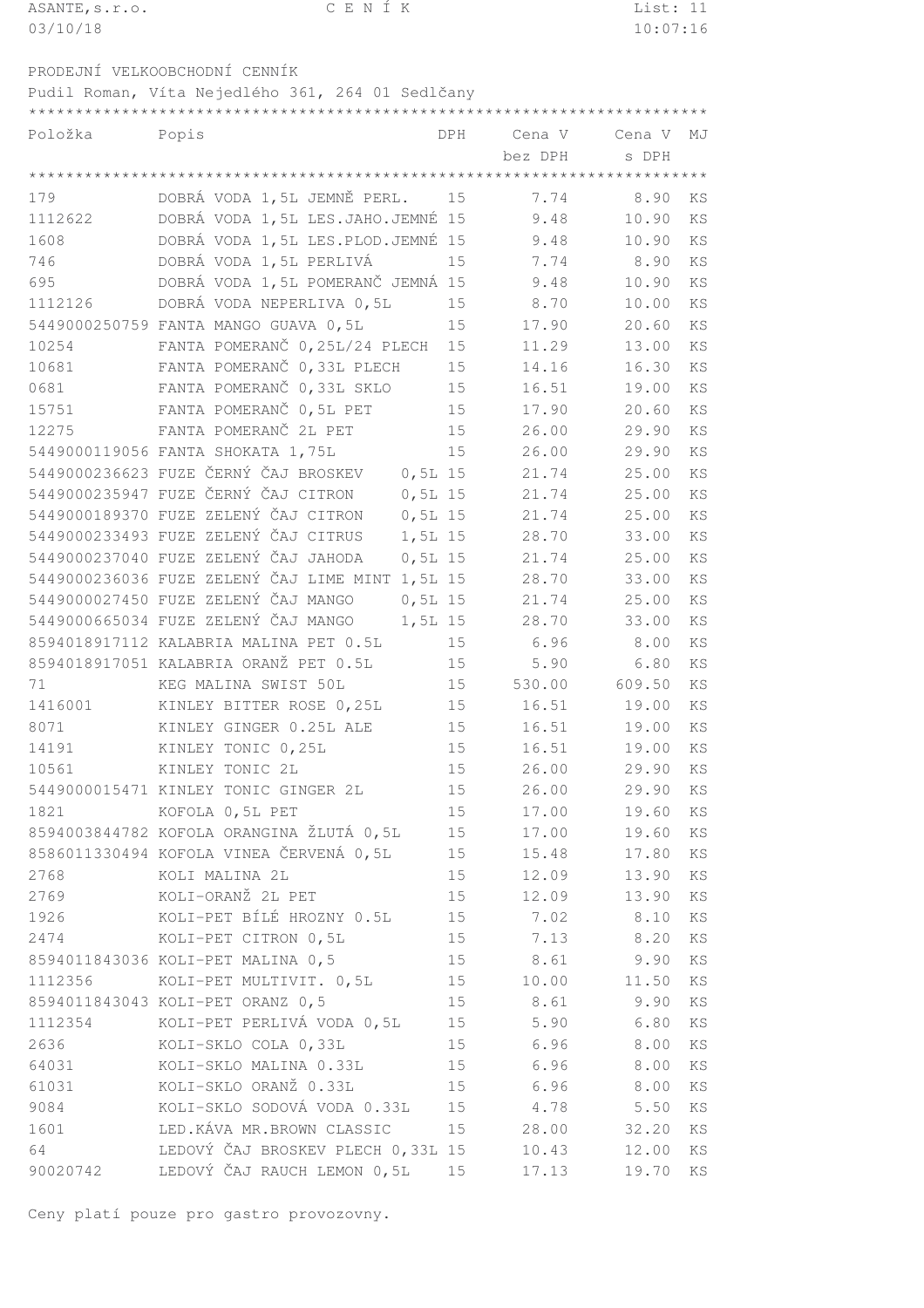| ASANTE, s.r.o.                                   |                   |                             | CENÍK |     |          | List: $\overline{12}$ |           |
|--------------------------------------------------|-------------------|-----------------------------|-------|-----|----------|-----------------------|-----------|
| 03/10/18                                         |                   |                             |       |     |          | 10:07:16              |           |
|                                                  |                   |                             |       |     |          |                       |           |
| PRODEJNÍ VELKOOBCHODNÍ CENNÍK                    |                   |                             |       |     |          |                       |           |
| Pudil Roman, Víta Nejedlého 361, 264 01 Sedlčany |                   |                             |       |     |          |                       |           |
|                                                  |                   |                             |       |     |          |                       |           |
| Položka                                          | Popis             |                             |       | DPH |          |                       |           |
|                                                  |                   |                             |       |     | bez DPH  | s DPH                 |           |
|                                                  |                   |                             |       |     |          |                       |           |
| 8594001021925 MAGNESIA 1,5L GRAPEFRUIT           |                   |                             |       |     | 15 14.52 | 16.70                 | <b>KS</b> |
| 239                                              |                   | MAGNESIA 1,5L JEMNÁ         |       |     | 15 12.90 | 14.80                 | KS        |
| 8594001022410 MAGNESIA 1,5L MALINA               |                   |                             |       | 15  | 14.52    | 16.70                 | KS        |
| 2193                                             |                   | MAGNESIA 1,5L NEPERLIVÁ     |       | 15  | 12.90    | 14.80                 | KS        |
| 730                                              |                   | MAGNESIA 1,5L PERLIVÁ       |       |     | 15 12.90 | 14.80                 | KS        |
| 104                                              | MAGNESIA GO 0,75L |                             |       |     | 15 9.91  | 11.40                 | KS        |
| 2815                                             |                   | MATTONI 0,33L JEMNÁ SKLO    |       | 15  | 6.00     | 6.90                  | KS        |
| 744                                              |                   | MATTONI 0,33L SKLO          |       | 15  | 6.00     | 6.90                  | KS        |
| 8594001022014 MATTONI 0,75L SPORT NEPERLIVÁ 15   |                   |                             |       |     | 11.90    | 13.70                 | KS        |
| 9745                                             |                   | MATTONI BÍLÉ HROZNY 1,5L    |       | 15  | 12.09    | 13.90                 | KS        |
| 985                                              |                   | MATTONI BROSKEV 1,5L        |       | 15  | 12.09    | 13.90                 | KS        |
| 8594001028979 MATTONI CEDRATA 1,5L               |                   |                             |       | 15  | 12.09    | 13.90                 | KS        |
| 766                                              |                   | MATTONI CITRON 1,5L         |       | 15  | 12.09    | 13.90                 | KS        |
| 748                                              | MATTONI EURO 1,5L |                             |       |     | 15 9.39  | 10.80                 | KS        |
| 2912                                             |                   | MATTONI GRANAT. JABLKO 1,5L |       |     | 15 12.09 | 13.90                 | KS        |
| 751                                              | MATTONI GREP 1,5L |                             |       | 15  | 12.09    | 13.90                 | KS        |
| 537                                              |                   | MATTONI HRUSKA 1,5L         |       | 15  | 12.09    | 13.90                 | KS        |
| $1 A Q 1$                                        |                   | MATTONI INDIKO 1 51         |       | 15  | 1200     | 13.00 KC              |           |

|          | 8594001022410 MAGNESIA 1,5L MALINA              | ŢР | 14.52         | 16.70    | KS |
|----------|-------------------------------------------------|----|---------------|----------|----|
| 2193     | MAGNESIA 1,5L NEPERLIVÁ                         | 15 | 12.90         | 14.80    | KS |
| 730      | MAGNESIA 1,5L PERLIVÁ                           | 15 | 12.90         | 14.80    | KS |
| 104      | MAGNESIA GO 0,75L                               | 15 | 9.91          | 11.40    | KS |
| 2815     | MATTONI 0,33L JEMNÁ SKLO                        | 15 | $6.00$ $6.90$ |          | KS |
| 744      | MATTONI 0,33L SKLO                              | 15 | 6.00          | 6.90     | KS |
|          | 8594001022014 MATTONI 0,75L SPORT NEPERLIVÁ     | 15 | 11.90         | 13.70    | KS |
| 9745     | MATTONI BÍLÉ HROZNY 1,5L                        | 15 | 12.09         | 13.90    | KS |
| 985      | MATTONI BROSKEV 1,5L                            | 15 | 12.09         | 13.90    | KS |
|          | 8594001028979 MATTONI CEDRATA 1,5L              | 15 | 12.09         | 13.90    | KS |
| 766      | MATTONI CITRON 1,5L                             | 15 | 12.09         | 13.90    | KS |
| 748      | MATTONI EURO 1,5L                               | 15 | 9.39          | 10.80    | KS |
| 2912     | MATTONI GRANAT. JABLKO 1,5L                     | 15 | 12.09         | 13.90    | KS |
| 751      | MATTONI GREP 1,5L                               | 15 | 12.09         | 13.90    | KS |
| 537      | MATTONI HRUSKA 1,5L                             | 15 | 12.09         | 13.90    | KS |
| 1481     | MATTONI JABLKO 1,5L                             | 15 | 12.09         | 13.90    | KS |
| 1058     | MATTONI JEMNĚ PERLIVÁ 1,5L                      | 15 | 9.39          | 10.80    | KS |
|          | 8594001028993 MATTONI MELOUN 1,5L               | 15 | 12.09         | 13.90    | KS |
| 1043     | MATTONI NEPERLIVÁ 1,5L                          | 15 | 9.39          | 10.80    | KS |
| 1542     | MATTONI POMERANČ 0,5L                           | 15 | 10.00         | 11.50    | KS |
| 768      | MATTONI POMERANČ 1,5L                           | 15 | 12.09         | 13.90    | KS |
| 1411     | MATTONI SPORT NEPERLIVÁ 0,75L                   | 15 | 11.78         | 13.60    | KS |
|          | 8594001028771 MATTONI SPRITZ 1,5L               | 15 | 15.91         | 18.30    | KS |
|          | 3052910033125 MONIN PUREE SREAWBERRY 1L         | 15 | 260.00        | 299.00   | KS |
|          | 5060166697280 MONSTER ENERGI 0,5 ABS ZERO       | 15 | 28.70         | 33.00    | KS |
|          | 5060335633583 MONSTER ENERGI 0,5 THE DOCTOR     | 15 | 28.70         | 33.00    | KS |
|          | 5060337508605 MONSTER ENERGI 0,5L L.HAMILTON 15 |    | 28.70         | 33.00    | KS |
|          | 5060517884598 MONSTER ENERGI 0,5L MIX PUNCH     | 15 | 28.70         | 33.00    | KS |
|          | 5060337500197 MONSTER ENERGI 0,5L UL.RED        | 15 | 28.70         | 33.00    | KS |
|          | 5060337500227 MONSTER ENERGI 0,5L UL.SUNRISE 15 |    | 28.70         | 33.00    | KS |
|          | 5060337500166 MONSTER ENERGI 0,5L UL.ZERO       | 15 | 28.70         | 33.00    | KS |
|          | 5060517884628 MONSTER ENERGI 0,5L ULT VIOLET 15 |    | 28.70         | 33.00    | KS |
|          | 5060337508001 MONSTER ENERGI 0,5L ULT.CITRON 15 |    | 28.70         | 33.00    | KS |
|          | 100593 MONSTER ENERGY 0,5L                      | 15 | 28.70         | 33.00    | KS |
|          | 5060335630223 MONSTER ENERGY 0,5L ASSAULT       | 15 | 28.70         | 33.00    | KS |
| 16784    | NESTEA BROSKEV 1.5L PET                         | 15 | 28.05         | 32.30 KS |    |
| 1112323  | NESTEA VITAO WHITE T.MER.1,5L 15                |    | 27.98         | 32.20    | KS |
|          | 8594404013275 PLECH BIRELL BOT.JABLKO 0,4L 15   |    | 17.00         | 19.60    | KS |
| 729      | RED BULL PLECH 0,25L                            |    | 15<br>24.78   | 28.50    | KS |
|          | 90433542 RED BULL PLECH 0,25L GRAPEFRUI 15      |    | 24.78         | 28.50    | KS |
|          |                                                 |    |               | 28.50    | KS |
| 90415784 | RED BULL PLECH 0.25L TROPICAL 15                |    | 24.78         | 28.50    | KS |
| 1990 000 | ROSES LEMON 1L                                  | 15 | 132.17 152.00 |          | KS |
|          | 8594006180214 SEMTEX PLECH FORTE 0,25           | 15 | 12.96         | 14.90    | KS |
|          | 8595231207097 SEMTEX PLECH GRANÁT.JABLKO 0,5 15 |    | 23.23         | 26.70    | KS |
|          |                                                 |    |               |          |    |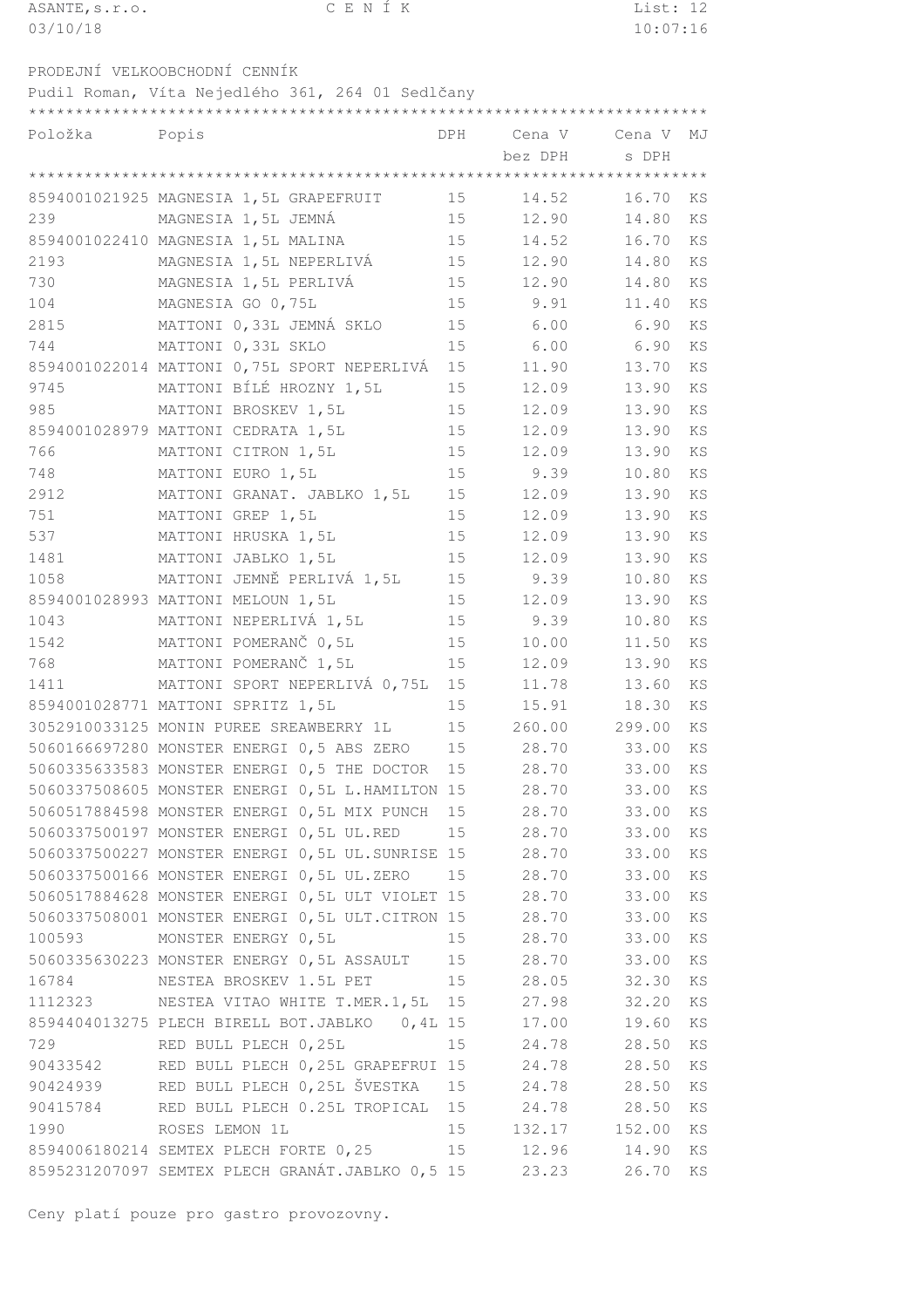| ASANTE, s.r.o. | CENÍK                                            |     |         | List: 13      |    |
|----------------|--------------------------------------------------|-----|---------|---------------|----|
| 03/10/18       |                                                  |     |         | 10:07:16      |    |
|                |                                                  |     |         |               |    |
|                | PRODEJNÍ VELKOOBCHODNÍ CENNÍK                    |     |         |               |    |
|                | Pudil Roman, Víta Nejedlého 361, 264 01 Sedlčany |     |         |               |    |
|                |                                                  |     |         |               |    |
| Položka        | Popis                                            | DPH |         | Cena V Cena V | MJ |
|                |                                                  |     | bez DPH | s DPH         |    |
|                |                                                  |     |         |               |    |
| 1112318        | SHOCK ENERGY 1L                                  | 15  | 30.00   | 34.50         | KS |
| 2138           | SONNY JABLKO 100% 1L                             | 15  | 25.22   | 29.00         | KS |
| 2135           | SONNY POMERANČ 100% 1L                           | 15  | 25.22   | 29.00         | KS |
| 12524          | SPRITE 0,25L/24 PLECH                            | 15  | 11.29   | 13.00         | KS |
| 10680          | SPRITE 0,33L                                     | 15  | 16.51   | 19.00         | KS |
| 15752          | SPRITE 0,5L PET                                  | 15  | 17.90   | 20.60         | KS |
| 11759          | SPRITE 2L PET                                    | 15  | 26.00   | 29.90         | KS |
|                | 5449000241535 SPRITE ZERO OKURKA 0,5L PET        | 15  | 17.90   | 20.60         | KS |
|                | 8935001233039 TAMARIND DRINK PLECH 0.32L         | 15  | 15.00   | 17.30         | KS |

TIGER ENER.NÁPOJ CLASSIC 0.25L 15 16.52 19.00 KS

\*\*\*\* Obaly \*\*\*\*

|         | 8591199732824 KELÍMEK PP 0,2L PAPÍR | 21         | 1.30    | 1.60    | KS                     |
|---------|-------------------------------------|------------|---------|---------|------------------------|
| 1190    | LÁHEV BERN.S UZÁVĚREM               | $\bigcirc$ | 7.00    | 7.00    | KS                     |
| 8011    | LÁHEV COCA-COLA                     | $\bigcirc$ | 2.00    | 2.00    | KS                     |
| 100538  | LÁHEV COLA NOVÁ 0,3L                | $\bigcirc$ | 3.00    | 3.00    | KS                     |
| 2908    | LÁHEV GRANINI                       | $\Omega$   | 3.00    | 3.00    | KS                     |
| 2243    | LÁHEV KOFOLA                        | 0          | 3.00    | 3.00    | KS                     |
| 1112559 | LÁHEV KOLI                          | $\Omega$   | 3.00    | 3.00    | KS                     |
| 1007    | LÁHEV MATTONI 0,33L                 | $\Omega$   | 3.00    | 3.00    | $\mathop{\mathrm{KS}}$ |
| 2014    | LÁHEV MATTONI GR, Aquilq 0.33L      | $\bigcap$  | 3.50    | 3.50    | KS                     |
| 1000    | LÁHEV PIVNÍ                         | $\bigcirc$ | 3.00    | 3.00    | KS                     |
| 0650    | OBAL TLAK.LÁHVE DG 20L 3630,-       | 21         | 3000.00 | 3630.00 | KS                     |
| 1021    | PALETA                              | $\circ$    | 250.00  | 250.00  | KS                     |
| 539     | PET VÍČKO NA LÁHEV                  | 21         | 0.39    | 0.50    | KS                     |
| 8012    | PŘEPRAVKA COCA-COLA                 | $\bigcirc$ | 50.00   | 50.00   | KS                     |
| 2907    | PŘEPRAVKA GRANINI                   | $\bigcirc$ | 40.00   | 40.00   | KS                     |
| 2244    | PŘEPRAVKA KOFOLA                    | $\bigcirc$ | 50.00   | 50.00   | KS                     |
| 1112558 | PŘEPRAVKA KOLI                      | $\bigcirc$ | 10.00   | 10.00   | KS                     |
| 1006    | PŘEPRAVKA MATTONI 0,33L             | $\circ$    | 50.00   | 50.00   | KS                     |
| 2015    | PŘEPRAVKA MATTONI GR, AQUILA        | $\bigcirc$ | 100.00  | 100.00  | KS                     |
| 1001    | PŘEPRAVKA PIVNÍ                     | $\bigcirc$ | 100.00  | 100.00  | KS                     |
| 1494    | PŘEPRAVKA VÍNO                      | $\bigcirc$ | 36.00   | 36.00   | KS                     |
| 9981    | SUD KOFOLA 1200,- !!!!              | $\bigcirc$ | 1200.00 | 1200.00 | KS                     |
| 1014    | SUD OBAL PIVNÍ 10L, 20L 2000,- 0    |            | 2000.00 | 2000.00 | KS                     |
| 9701    | SUD OBAL PIVNÍ 50L, 30L 1000,- 0    |            | 1000.00 | 1000.00 | KS                     |
| 111227  | SUD OBAL VÍNO 50L                   | $\bigcirc$ | 1500.00 | 1500.00 | KS                     |

\*\*\*\* Ochucené vodky \*\*\*\*

|  |                                                                                                              |      | 351.90 KS                            |  |
|--|--------------------------------------------------------------------------------------------------------------|------|--------------------------------------|--|
|  | -21 -                                                                                                        |      | 318.00 KS                            |  |
|  | -21 -                                                                                                        |      | 334.50 KS                            |  |
|  |                                                                                                              |      | 346.00 KS                            |  |
|  | ABSOLUT KURANT 0,7L 40%<br>ABSOLUT MANDRIN 0,7L 40%<br>ABSOLUT PEPPAR 0,5L 40%<br>ABSOLUT RASPBERRI 0,7L 40% | -2.1 | 290.83<br>262.81<br>276.47<br>285.95 |  |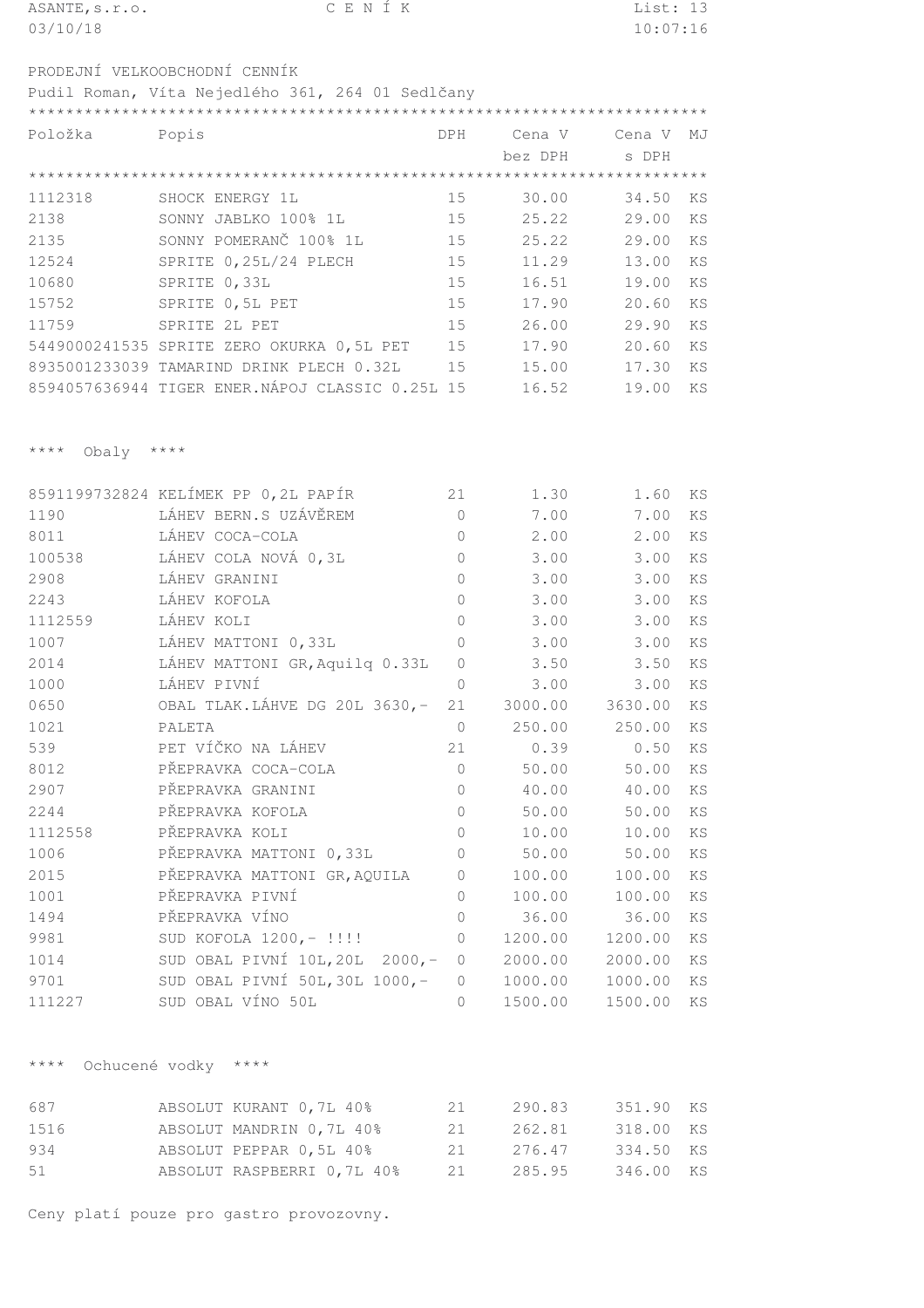| ASANTE, s.r.o. |  |  | CENÍK |  | List: 14 |  |
|----------------|--|--|-------|--|----------|--|
| 03/10/18       |  |  |       |  | 10:07:16 |  |
|                |  |  |       |  |          |  |

PRODEJNÍ VELKOOBCHODNÍ CENNÍK

Pudil Roman, Víta Nejedlého 361, 264 01 Sedlčany \*\*\*\*\*\*\*\*\*\*\*\*\*\*\*\*\*\*\*\*\*\*\*\*\*\*\*\*\*\*\*\*\*\*\*\*\*\*\*\*\*\*\*\*\*\*\*\*\*\*\*\*\*\*\*\*\*\*\*\*\*\*\*\*\*\*\*\*\*\*\*\*\*

| Položka | Popis                                                |    | DPH Cena V Cena V<br>bez DPH | s DPH            | MJ        |
|---------|------------------------------------------------------|----|------------------------------|------------------|-----------|
|         |                                                      |    |                              |                  |           |
|         | 7312040080106 ABSOLUT RED GREP 1L 40%                | 21 | 352.10                       | 426.00           | KS        |
|         | 8594005017740 AMUNDSEN ANANAS-KOKOS 0,5L 15% 21      |    | 82.56                        | 99.90            | KS        |
| 1637    | AMUNDSEN APPLE 0,5L 16%                              | 21 | 90.99                        | 110.10           | <b>KS</b> |
| 1782    | AMUNDSEN APPLE 1L 16%                                | 21 | 165.29                       | 200.00           | KS        |
| 111283  | AMUNDSEN CRANBERRY 0,5L 15%                          | 21 | 90.91                        | 110.00           | KS        |
| 1636    | AMUNDSEN ENERGY 0,5L 17,7%                           | 21 | 90.99                        | 110.10           | KS        |
| 1783    | AMUNDSEN ENERGY 1L 15%                               | 21 | 165.29                       | 200.00           | KS        |
| 100970  | AMUNDSEN HRUŠKA 1L 15%                               | 21 | 165.29                       | 200.00           | KS        |
| 1979    | AMUNDSEN CHERRY 1L 16%                               | 21 | 165.29                       | 200.00           | KS        |
| 2481    | AMUNDSEN LIME + MINT 1L 15%                          | 21 | 165.29                       | 200.00           | KS        |
|         | 8594005016675 AMUNDSEN LIME+MINT 0,5L 15%            | 21 | 82.56                        | 99.90            | KS        |
| 3211    | AMUNDSEN MELON 1L 15%                                | 21 | 165.29                       | 200.00           | KS        |
|         | 8594005014688 AMUNDSEN MELOUN 0,5L 15%               | 21 | 82.56                        | 99.90            | KS        |
|         | 8594005017726 AMUNDSEN OKURKA-LIMETA 1L              | 21 | 165.29                       | 200.00           | KS        |
|         | 8594005016460 AMUNDSEN PEACH 0,5L 15%                | 21 | 82.56                        | 99.90            | <b>KS</b> |
| 1977    | AMUNDSEN STRAWBERRY 1L 18%                           | 21 | 165.29                       | 200.00           | KS        |
| 1490    | B.JELZIN APFEL 0,7L 16,6%                            | 21 | 115.00                       | 139.20           | KS        |
| 777     | B.JELZIN APFEL 1L 16,6%                              | 21 | 169.00                       | 204.50           | KS        |
| 1221    | B.JELZIN BLACK 0,7L 16,6%                            | 21 | 115.00                       | 139.20           | KS        |
| 688     | B.JELZIN BLACK 1L 16.6%                              | 21 | 169.00                       | 204.50           | KS        |
|         | 3263280111041 B.JELZIN CRANBERRY 1L 15%              | 21 | 169.00                       | 204.50           | KS        |
| 1360    |                                                      | 21 | 107.50                       | 130.10           | KS        |
| 9728    | B.JELZIN GRAPE 0,7L 16,6%<br>B.JELZIN GRAPE 1L 16.6% | 21 |                              |                  | KS        |
|         |                                                      |    | 169.00                       | 204.50<br>139.20 |           |
| 1260    | B.JELZIN KIRSCH 0,7L 16,6%                           | 21 | 115.00                       |                  | KS        |
| 2102    | B.JELZIN KIRSCH 1L 16,6%                             | 21 | 169.00                       | 204.50           | KS        |
| 2101    | B.JELZIN P.GOLD 1L 16,6%                             | 21 | 169.00                       | 204.50           | KS        |
|         | 3263280104104 B.JELZIN PLUM 1L 16,6%                 | 21 | 169.00                       | 204.50           | KS        |
| 9247    | BASILICO 0.5L 30%                                    | 21 | 204.18                       | 247.10           | KS        |
| 369     | BERENT.APFEL 0,7L 20% !!!!!                          | 21 | 164.46                       | 199.00           | KS        |
| 2088    | BERENT. FERNET CITRUS 0.7L 30%                       | 21 | 154.25                       | 186.60           | KS        |
| 2082    | BERENT.FERNET PREMIUM 0.7L 30% 21                    |    | 154.89                       | 187.40           | ΚS        |
| 310     | BERENT.GRUENE BIR.0,7L 15%                           | 21 | 164.46                       | 199.00           | ΚS        |
| 204     | BERENT.HERBER ZWET.0,7L 16%                          | 21 | 164.46                       | 199.00           | KS        |
| 1222    | BERENT.JOHANNIS.0,7L 18%                             | 21 | 164.46                       | 199.00           | ΚS        |
| 1901    | BERENT.MARACUJA 0,7L 18%                             | 21 | 120.83                       | 146.20           | KS        |
| 355     | BERENT. SAUER APFEL 1L 16%                           | 21 | 164.46                       | 199.00           | KS        |
| 1657    | BERENT. TRADITION 0, 7L 32%                          | 21 | 172.27                       | 208.50           | ΚS        |
| 972     | BERENT.VÁNOČNÍ 0,7L 18%                              | 21 | 164.46                       | 199.00           | KS        |
| 1625    | BERENT.WILD KIRSCH 1L 16%                            | 21 | 164.46                       | 199.00           | KS        |
| 2070    | BERENTZEN APFEL-KIWI 0,7L                            | 21 | 164.46                       | 199.00           | KS        |
| 2834    | BERENTZEN SAUR.APFEL+SKLO DREV 21                    |    | 173.33                       | 209.70           | KS        |
| 2879    | BOŽKOV GREP 1L 15%                                   | 21 | 156.20                       | 189.00           | KS        |
| 696     | BOŽKOV ŠVESTKA 1L 15%                                | 21 | 156.20                       | 189.00           | KS        |
| 1172    | BOŽKOV ZLATÝ 1L 15%                                  | 21 | 156.20                       | 189.00           | ΚS        |
| 21      | EVERGREEN JABLKO 16% 2L PET                          | 21 | 250.95                       | 303.70           | ΚS        |
| 1885    | FINLANDIA CRANB.1L 37,5%                             | 21 | 272.73                       | 330.00           | ΚS        |
| 9274    | FINOCCHIETTO 0.7L 32%                                | 21 | 204.18                       | 247.10           | ΚS        |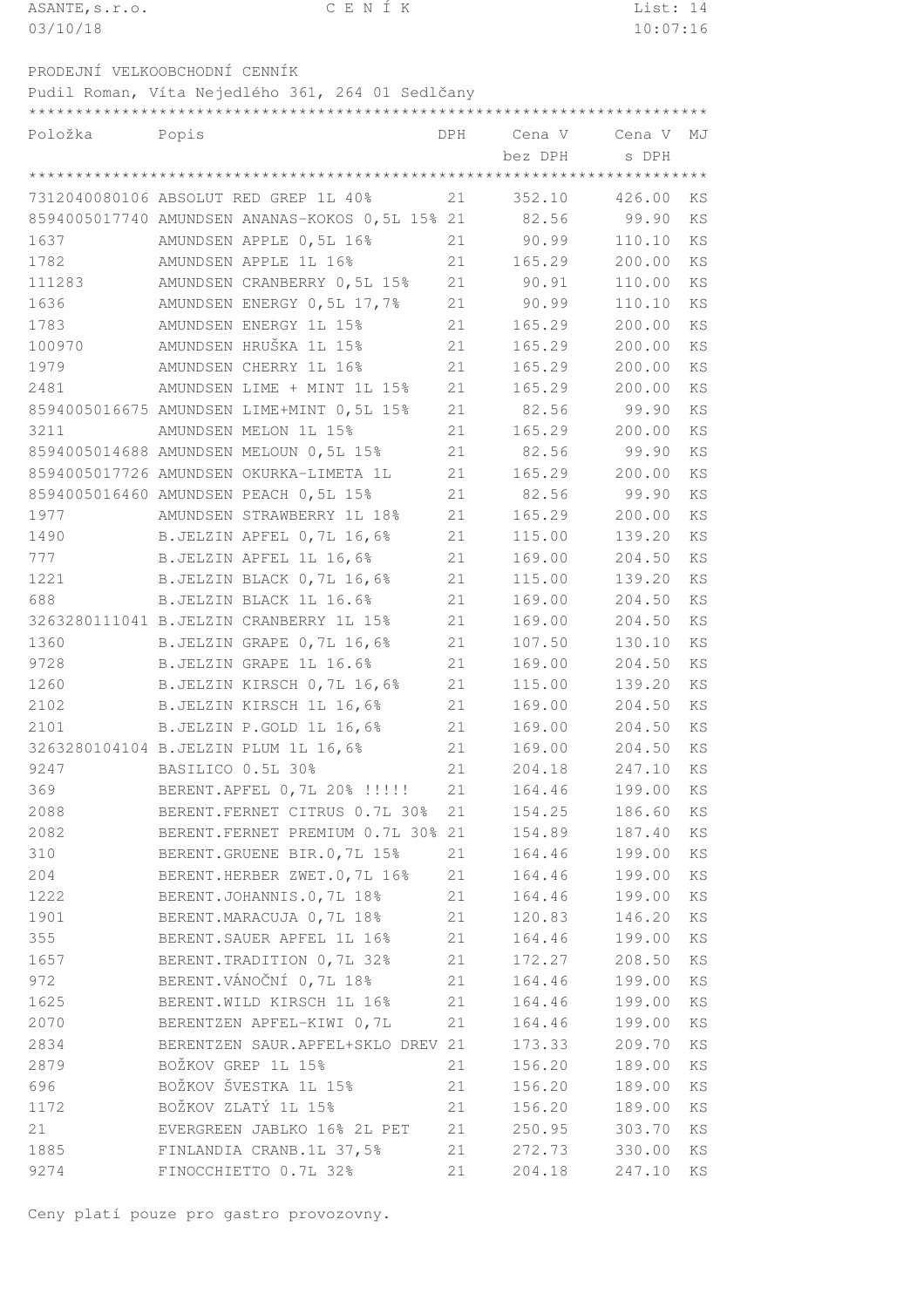| ASANTE, s.r.o.             | CENÍK                                            |     |         | List: 15 |    |  |
|----------------------------|--------------------------------------------------|-----|---------|----------|----|--|
| 03/10/18                   |                                                  |     |         | 10:07:16 |    |  |
|                            |                                                  |     |         |          |    |  |
|                            | PRODEJNÍ VELKOOBCHODNÍ CENNÍK                    |     |         |          |    |  |
|                            | Pudil Roman, Víta Nejedlého 361, 264 01 Sedlčany |     |         |          |    |  |
|                            |                                                  |     |         |          |    |  |
| Položka                    | Popis                                            | DPH | Cena V  | Cena V   | MJ |  |
|                            |                                                  |     | bez DPH | s DPH    |    |  |
|                            |                                                  |     |         |          |    |  |
| 9283                       | FRAGOLINO 0.7L                                   | 21  | 228.06  | 276.00   | KS |  |
| 725                        | JABLKO 0,5L BOŽKOV 15%                           | 21  | 73.55   | 89.00    | KS |  |
| 211                        | KOSKENKORVA PEACH 0,7L 21%                       | 21  | 152.07  | 184.00   | KS |  |
| 268                        | KOSKENKORVA STRAW 0,7L 21%                       | 21  | 131.93  | 159.60   | KS |  |
| 9238                       | LIQURIZIO 0.5L 25%                               | 21  | 204.18  | 247.10   | KS |  |
| 250                        | NORDIC ICE LEMON 0, 5L 21%                       | 21  | 52.94   | 64.10    | KS |  |
| 1422                       | NRG ENERGY 0,04L 17,7%                           | 21  | 15.70   | 19.00    | KS |  |
|                            | 4038600103285 POLAR LIMES 1L 10,5%               | 21  | 180.99  | 219.00   | KS |  |
| 883                        | POLAR PASSIONFRUIT 0,5L 10,5%                    | 21  | 119.83  | 145.00   | KS |  |
| 111287                     | POLAR PEAR 0, 5L 10, 5%                          | 21  | 119.83  | 145.00   | KS |  |
| 1721                       | PUSCHKIN BLACK 1L 16,6%                          | 21  | 194.21  | 235.00   | ΚS |  |
|                            | 4008660370408 PUSCHKIN EXPLOSION PLECH 0.33L 21  |     | 44.86   | 54.30    | KS |  |
| 2056                       | PUSCHKIN PINK STAR 16,8% 0,7L                    | 21  | 146.22  | 176.90   | KS |  |
| 629                        | PUSCHKIN RED 0,7L 17,5%                          | 21  | 143.80  | 174.00   | KS |  |
| 1720                       | PUSCHKIN RED 1L 17,5%                            | 21  | 194.21  | 235.00   | ΚS |  |
| 1560                       | PUSCHKIN WARP 0, 7L 17, 7%                       | 21  | 145.45  | 176.00   | KS |  |
| 1722                       | PUSCHKIN WARP 1L 17,7%                           | 21  | 180.99  | 219.00   | KS |  |
| 9292                       | RUCOLINO 0.7L 30%                                | 21  | 228.48  | 276.50   | KS |  |
| 337                        | SILVER ICE APPLE 0,5L 17%                        | 21  | 75.63   | 91.50    | KS |  |
| 1683                       | SILVER ICE APPLE 1L 17%                          | 21  | 117.56  | 142.30   | KS |  |
| 270                        | SILVER ICE LEMON 0,5L 17%                        | 21  | 83.19   | 100.70   | KS |  |
| 1682                       | SILVER ICE STRAW.1L 17%                          | 21  | 117.56  | 142.30   | KS |  |
| 1739                       | TRUL MAD BERRY 0,75L 24%                         | 21  | 99.17   | 120.00   | KS |  |
| 774                        | TRUL SOUR APPLE 0,75L 16%                        | 21  | 99.17   | 120.00   | KS |  |
|                            |                                                  |     |         |          |    |  |
|                            |                                                  |     |         |          |    |  |
| $***$ * *<br>Ostatní       | $***$                                            |     |         |          |    |  |
|                            |                                                  |     |         |          |    |  |
|                            | 5907667210351 BALONKY NEON 6KS                   | 21  | 22.00   | 26.60    | KS |  |
|                            | 8594029210448 BATERIE ALKAL. MIKRO               | 21  | 9.09    | 11.00    | KS |  |
|                            | 8594029210431 BATERIE ALKAL. TUŽKOV              | 21  | 9.00    | 10.90    | KS |  |
|                            | 8595067301693 BATERIE MIKROTUŽKOVÁ               | 21  | 4.88    | 5.90     | KS |  |
|                            | 8594029210233 BATERIE PLOCHÁ                     | 21  | 14.82   | 17.90    | KS |  |
|                            | 8594029210134 BATERIE ŠPALEK VELKÝ               | 21  | 12.35   | 14.90    | KS |  |
|                            | 8595067300511 BATERIE TUŽKOVÁ                    | 21  | 4.88    | 5.90     | KS |  |
|                            | 8594005066373 BRČKA KLOUB 40KS                   | 21  | 15.00   | 18.20    | KS |  |
|                            | 8594021040272 CIBULOVÉ KROUŽKY 50G               | 15  | 13.83   | 15.90    | ΚS |  |
| 054881001618               | ČAJ AHMED DĚTSKÝ BANÁN+KAR.20s                   | 15  | 3.50    | 4.00     | ΚS |  |
| 4900                       | ČAJ KOREJSKÝ ŽENŠEŇ PANAX 30G                    | 15  | 15.00   | 17.30    | ΚS |  |
| 10205                      | DRINKGAS CO2 10KG                                | 21  | 454.55  | 550.00   | KS |  |
|                            | 3800223910462 DUTINKY MAXI GOLD 200KS            | 21  | 17.56   | 21.30    | KS |  |
|                            | 3800223910479 DUTINKY MAXI WHITE 200KS           | 21  | 17.56   | 21.30    | KS |  |
| 8594037570022 HERMELÍN 1KG |                                                  | 15  | 164.34  | 189.00   | ΚS |  |
| 4813                       | HOŘČICE PLNOTUČNÁ 5KG                            | 15  | 94.78   | 109.00   | ΚS |  |
| 29048663                   | CHIPS 30G BBQ 6KS                                | 15  | 1.30    | 1.50     | KS |  |

 CHIPS SMETANA S CIBULÍ 77G 15 18.17 20.90 KS 5413149136977 JAR LEMON 1L 21 38.00 46.00 KS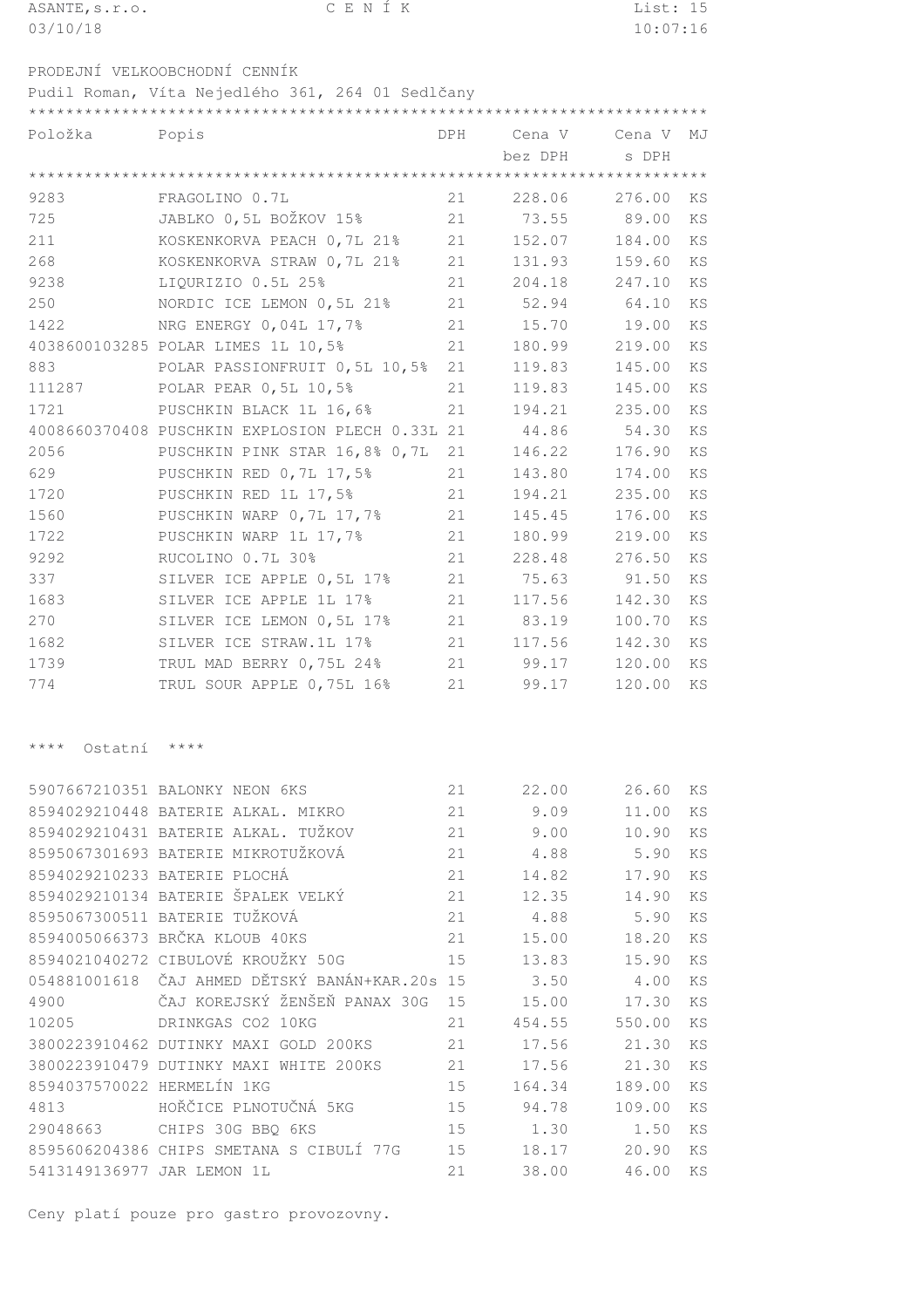| ASANTE, s.r.o.             | CENÍK                                            |            |         | List: 16 |           |
|----------------------------|--------------------------------------------------|------------|---------|----------|-----------|
| 03/10/18                   |                                                  |            |         | 10:07:16 |           |
|                            |                                                  |            |         |          |           |
|                            | PRODEJNÍ VELKOOBCHODNÍ CENNÍK                    |            |         |          |           |
|                            | Pudil Roman, Víta Nejedlého 361, 264 01 Sedlčany |            |         |          |           |
|                            |                                                  |            |         |          |           |
| Položka                    | Popis                                            | <b>DPH</b> | Cena V  | Cena V   | MJ        |
|                            |                                                  |            | bez DPH | s DPH    |           |
|                            |                                                  |            |         |          |           |
|                            | 4015600626136 JAR PROFESIONÁL 5L                 | 21         | 210.74  | 255.00   | KS        |
| 9116                       | KAPESNÍK PAPÍROVÝ                                | 21         | 2.16    | 2.60     | KS        |
|                            | 8594042230409 KAPESNÍKY DE LUXE 100KS VYTAH. 21  |            | 16.00   | 19.40    | KS        |
| 9281                       | KARTY HRACÍ CANASTA                              | 21         | 37.90   | 45.90    | <b>KS</b> |
|                            | 8000070020108 KÁVA LAVAZZA TOP CLASS 1KG         | 15         | 543.86  | 625.40   | KS        |
|                            | 8594002830090 KÁVA STANDARD 500G                 | 15         | 86.00   | 98.90    | KS        |
|                            | 8594002830113 KÁVA STANDARD 70G                  | 15         | 12.00   | 13.80    | KS        |
| 9124                       | KELÍMEK MALÝ 2CL/4CL 50 KS                       | 21         | 1.07    | 1.30     | KS        |
| 9112                       | KELÍMEK MALÝ 2CL/5CL 40KS                        | 21         | 1.08    | 1.30     | KS        |
| 1112606                    | KELÍMEK NA RUSKÉ VEJCE 130ml                     | 21         | 0.83    | 1.00     | KS        |
| 9120                       | KELÍMEK PP 0.2L TRANS.                           | 21         | 0.52    | 0.60     | <b>KS</b> |
| 9109                       | KELÍMEK PP 0.3TRA HLADKÝ 100KS                   | 21         | 0.71    | 0.90     | KS        |
| 9117                       | KELÍMEK PP 0.5L TRANS.50KS                       | 21         | 1.17    | 1.40     | KS        |
| 1112550                    | KELÍMEK PS 0, 1L TRANS.                          | 21         | 0.68    | 0.80     | <b>KS</b> |
| 9123                       | KORNOUT NA HRANOLKY                              | 21         | 0.97    | 1.20     | <b>KS</b> |
|                            | 8594013095761 KOŘ.ARGENTINA GRILL 30G            | 15         | 6.83    | 7.90     | KS        |
|                            | 8594013093958 KOŘ.ARGENTINA GRILL 500G           | 15         | 123.50  | 142.00   | <b>KS</b> |
|                            | 8595641400781 KOŘ.BABY GRILL 25G                 | 15         | 8.00    | 9.20     | KS        |
|                            | 8594013090964 KOŘ.BAZALKA 500G                   | 15         | 97.27   | 111.90   | KS        |
|                            | 8594013090230 KOŘ.BOBKOVÝ LIST 250G              | 15         | 39.09   | 45.00    | KS        |
|                            | 8594013091510 KOŘ.BOBKOVÝ LIST 5G                | 15         | 5.00    | 5.80     | KS        |
|                            | 8594013090162 KOŘ.ČESNEK GRANULOVANÝ 25G         | 15         | 8.09    | 9.30     | KS        |
|                            | 8594013090193 KOŘ.ČESNEK GRANULOVANÝ 500G        | 15         | 180.00  | 207.00   | KS        |
| 8594013090575 KOŘ.ČÍNA 30G |                                                  | 15         | 7.44    | 8.60     | KS        |
|                            | 8594013090537 KOŘ. ĎÁBELSKÉ KOŘENÍ 30G           | 15         | 6.36    | 7.30     | ΚS        |
|                            | 8594013092371 KOŘ.GRILOVACÍ BARBECUE DÓZA 1L 15  |            | 150.00  | 172.50   | ΚS        |
|                            | 8594013092401 KOŘ.GRILOVACÍ DÓZA 1L              | 15         | 120.00  | 138.00   | ΚS        |
|                            | 8594013091664 KOŘ.GRILOVACÍ KOŘENÍ 30G           | 15         | 5.45    | 6.30     | KS        |
|                            | 8594013092531 KOŘ.GRILOVACÍ MEXICO DÓZA          |            |         |          |           |
|                            | 8594013095808 KOŘ.GRILOVANÁ ZELENINA 30G         | 1L 15      | 140.00  | 161.00   | KS        |
|                            | 8594013091671 KOŘ.GULÁŠOVÉ KOŘENÍ 30G            | 15         | 8.00    | 9.20     | ΚS        |
|                            |                                                  | 15         | 6.48    | 7.50     | KS        |
|                            | 8594013090254 KOŘ.GULÁŠOVÉ KOŘENÍ 500G           | 15         | 63.64   | 73.20    | KS        |
|                            | 8594013091077 KOŘ.HOUBOVÉ 15G                    | 15         | 12.00   | 13.80    | ΚS        |
|                            | 8594013090292 KOŘ. CHILLI MLETÉ 500G             | 15         | 63.64   | 73.20    | ΚS        |
| 8594013091688 KOŘ.KARI 30G |                                                  | 15         | 7.27    | 8.40     | KS        |
|                            | 8594013090278 KOŘ.KARI 500G                      | 15         | 65.45   | 75.30    | KS        |
|                            | 8594013091534 KOŘ.KMÍN CELÝ 30G                  | 15         | 7.56    | 8.70     | KS        |
|                            | 8594013090056 KOŘ.KMÍN CELÝ 500G                 | 15         | 66.00   | 75.90    | KS        |
|                            | 8594013091541 KOŘ.KMÍN DRCENÝ 30G                | 15         | 7.35    | 8.50     | KS        |
|                            | 8594013090346 KOŘ.KMÍN DRCENÝ 500G               | 15         | 73.00   | 84.00    | ΚS        |
|                            | 8594013090155 KOŘ.KMÍN MLETÝ 30G                 | 15         | 8.00    | 9.20     | ΚS        |
|                            | 8594013090728 KOŘ.KMÍN MLETÝ 500G                | 15         | 72.00   | 82.80    | ΚS        |
|                            | 8595641401092 KOŘ.KRKOVIČKA 30G                  | 15         | 10.00   | 11.50    | ΚS        |
| 8594013091695 KOŘ.KUŘE 30G |                                                  | 15         | 6.36    | 7.30     | ΚS        |

8594013090674 KOŘ.KUŘE 500G 15 60.91 70.10 KS

8594013091558 KOŘ.MAJORÁNKA 10G<br>8594013090322 KOŘ.MAJORÁNKA 500G 15 20.00 92.00 KS

Ceny platí pouze pro gastro provozovny.

8594013090322 KOŘ.MAJORÁNKA 500G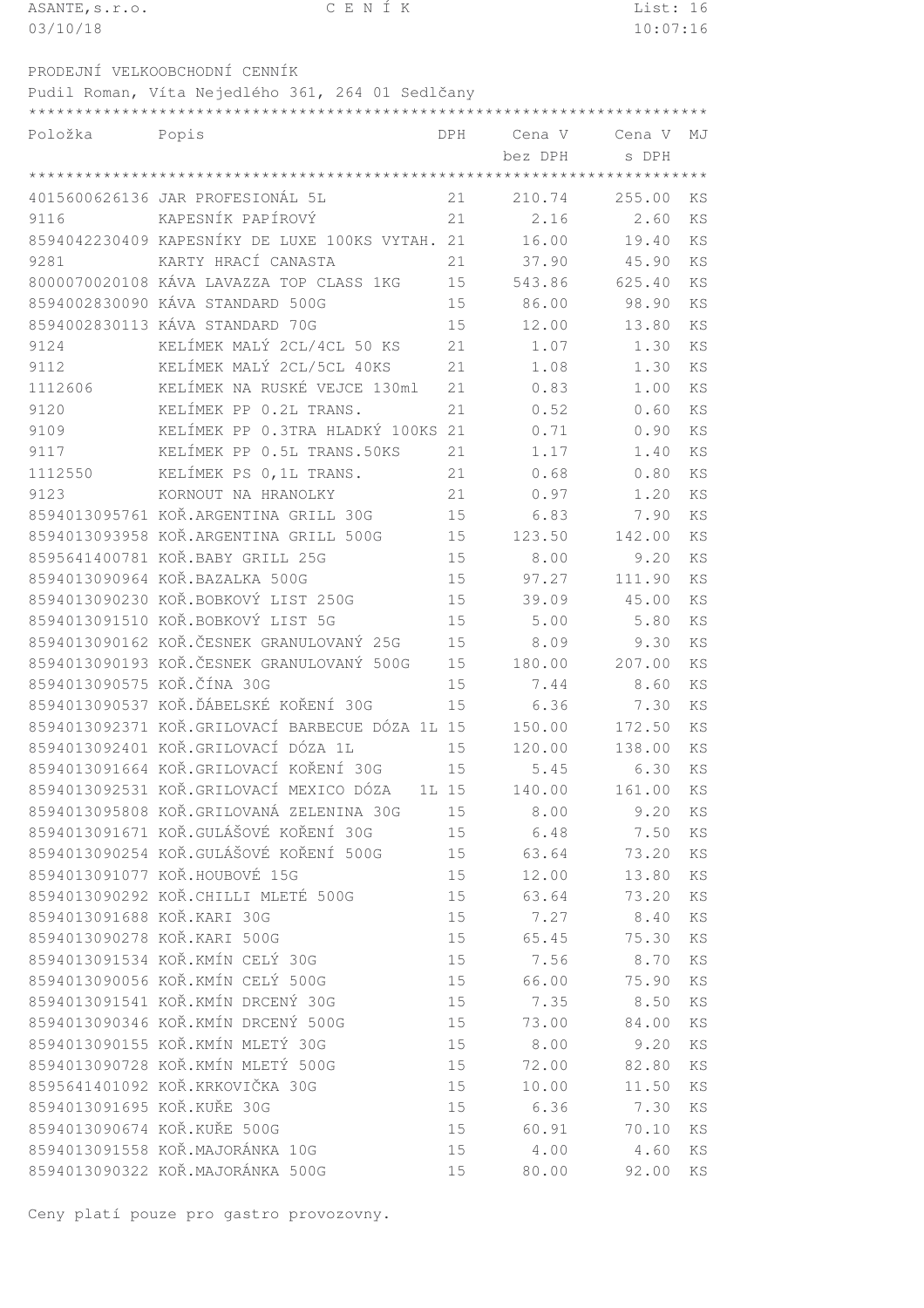| ASANTE, s.r.o. | CENÍK                                            |            |         | List: 17 |           |
|----------------|--------------------------------------------------|------------|---------|----------|-----------|
| 03/10/18       |                                                  |            |         | 10:07:16 |           |
|                | PRODEJNÍ VELKOOBCHODNÍ CENNÍK                    |            |         |          |           |
|                | Pudil Roman, Víta Nejedlého 361, 264 01 Sedlčany |            |         |          |           |
|                |                                                  |            |         |          |           |
| Položka        | Popis                                            | <b>DPH</b> | Cena V  | Cena V   | MJ        |
|                |                                                  |            | bez DPH | s DPH    |           |
|                |                                                  |            |         |          |           |
|                | 8594013092746 KOŘ.MAXI PAPRIKA LAHUD.100G        | 15         | 21.00   | 24.20    | KS        |
|                | 8594013091046 KOŘ.MEDOVÁ ŽEBÍRKA 30G             | 15         | 10.00   | 11.50    | KS        |
|                | 8594013091565 KOŘ.NOVÉ KOŘENÍ CELÉ 20G           | 15         | 7.80    | 9.00     | KS        |
|                | 8594013090117 KOŘ.NOVÉ KOŘENÍ CELÉ 500G          | 15         | 120.87  | 139.00   | KS        |
|                | 8594013090131 KOŘ.NOVÉ KOŘENÍ MLETÉ 500G         | 15         | 120.87  | 139.00   | KS        |
|                | 8594013090209 KOŘ.PAPRIKA PÁLIVÁ 25G             | 15         | 7.27    | 8.40     | KS        |
|                | 8594013090339 KOŘ.PAPRIKA PÁLIVÁ 500G            | 15         | 54.55   | 62.70    | KS        |
|                | 8594013091596 KOŘ.PAPRIKA SLADKÁ 25G             | 15         | 5.85    | 6.70     | KS        |
|                | 8594013090032 KOŘ.PAPRIKA SLADKÁ 500G            | 15         | 56.00   | 64.40    | KS        |
|                | 8594013091985 KOŘ.PEPŘ BAREVNÝ CELÝ 20G          | 15         | 13.58   | 15.60    | KS        |
|                | 8594013090216 KOŘ.PEPŘ ČERNÝ CELÝ 500G           | 15         | 209.88  | 241.40   | <b>KS</b> |
|                | 8594013091626 KOŘ.PEPŘ ČERNÝ MLETÝ 20G           | 15         | 8.97    | 10.30    | <b>KS</b> |
|                | 8594013090070 KOŘ.PEPŘ ČERNÝ MLETÝ 500G          | 15         | 150.00  | 172.50   | <b>KS</b> |
|                | 8594013090452 KOŘ.PETRŽEL LIST 500G              | 15         | 83.64   | 96.20    | KS        |
|                | 8594013092616 KOŘ.POLÉVKOVÉ KOŘ.1000G PET        | 15         | 79.00   | 90.90    | KS        |
|                | 8594013090377 KOŘ.RYBY 30G                       | 15         | 9.00    | 10.40    | KS        |
|                | 8594013091633 KOŘ. SKOŘICE CELÁ 4KS              | 15         | 8.70    | 10.00    | KS        |
|                | 8594013090315 KOŘ.SKOŘICE MLETÁ 500G             | 15         | 62.73   | 72.10    | KS        |
|                | 8594013092630 KOŘ. SOJOVÁ OMÁČKA 1000G PET       | 15         | 81.82   | 94.10    | KS        |
|                | 8594013090544 KOŘ.STEAK 30G                      | 15         | 9.50    | 10.90    | KS        |
|                | 8594013090650 KOŘ.STEAK 500G                     | 15         | 98.00   | 112.70   | ΚS        |
|                | 8594013092500 KOŘ.STEAK DÓZA 1L                  | 15         | 160.87  | 185.00   | KS        |
|                | 1112548 KOŘ. SVAŘENÉ VÍNO SMĚS 5G                | 15         | 6.23    | 7.20     | KS        |
|                | 8594013090391 KOŘ.VEGENA 500G                    | 15         | 44.00   | 50.60    | KS        |
|                | 8594013092807 KOŘ.WORCESTER 850G PET             | 15         | 81.82   | 94.10    | KS        |
|                | 8594013090858 KOŘ.ZVĚŘINA 25G                    | 15         | 10.00   | 11.50    | KS        |
|                | 111218 KRABICE PIZZA 320x30 MVL                  | 21         | 5.17    | 630      | KS        |

 KRABICE PIZZA 320x30 MVL 21 5.17 6.30 KS KUPON TWIST 300,- 0 300.00 300.00 KS LŽÍCE PLASTOVÁ 100KS 21 31.50 38.10 KS 8594021040630 MANDLE UZENÉ 60G 15 27.83 32.00 KS MENUBOX HP 241x208x68mm 21 3.30 4.00 KS 33570 MISKA EPS 550ML KULATÁ+VÍČKO 21 4.13 5.00 KS MISKA OVÁL 250ML 100KS 21 190.00 229.90 KS MISKA POL. 350ML 100KS 21 120.65 146.00 KS MISKA POL. 500ML 100KS 21 132.02 159.70 KS 8591199667232 MÍCHÁTKO DŘEVĚNÉ 1000KS 21 93.60 113.30 KS 2110001 MLÉKO PLNOTUČNÉ 3,5% 1L 15 18.00 20.70 KS NAPICH. BAR.MALÉ 9CM 500KS 21 86.78 105.00 KS NUŽ PLASTOVÝ 17CM 100KS 21 31.50 38.10 KS OCET OCHUCENÝ SKLO 250 ML 15 25.22 29.00 KS OCET VINNÝ SKLO 500 ML 15 33.91 39.00 KS OMÁKA CHILLI SRIRACHA 482 G 15 72.94 83.90 KS OMÁKA SOJOVÁ PRB 500 ML 15 42.00 48.30 KS OMÁKA SWEET CHILI SAUCE 455ML 15 43.72 50.30 KS ORBIT DRA. WINTER. FRESH ICE 15 12.28 14.10 KS 9001376125008 PAPÍR NA PEČENÍ 8M V KRABIČCE 21 31.14 37.70 KS PÁRÁTKA HYG.BALENÉ (1000KS) 21 88.00 106.50 KS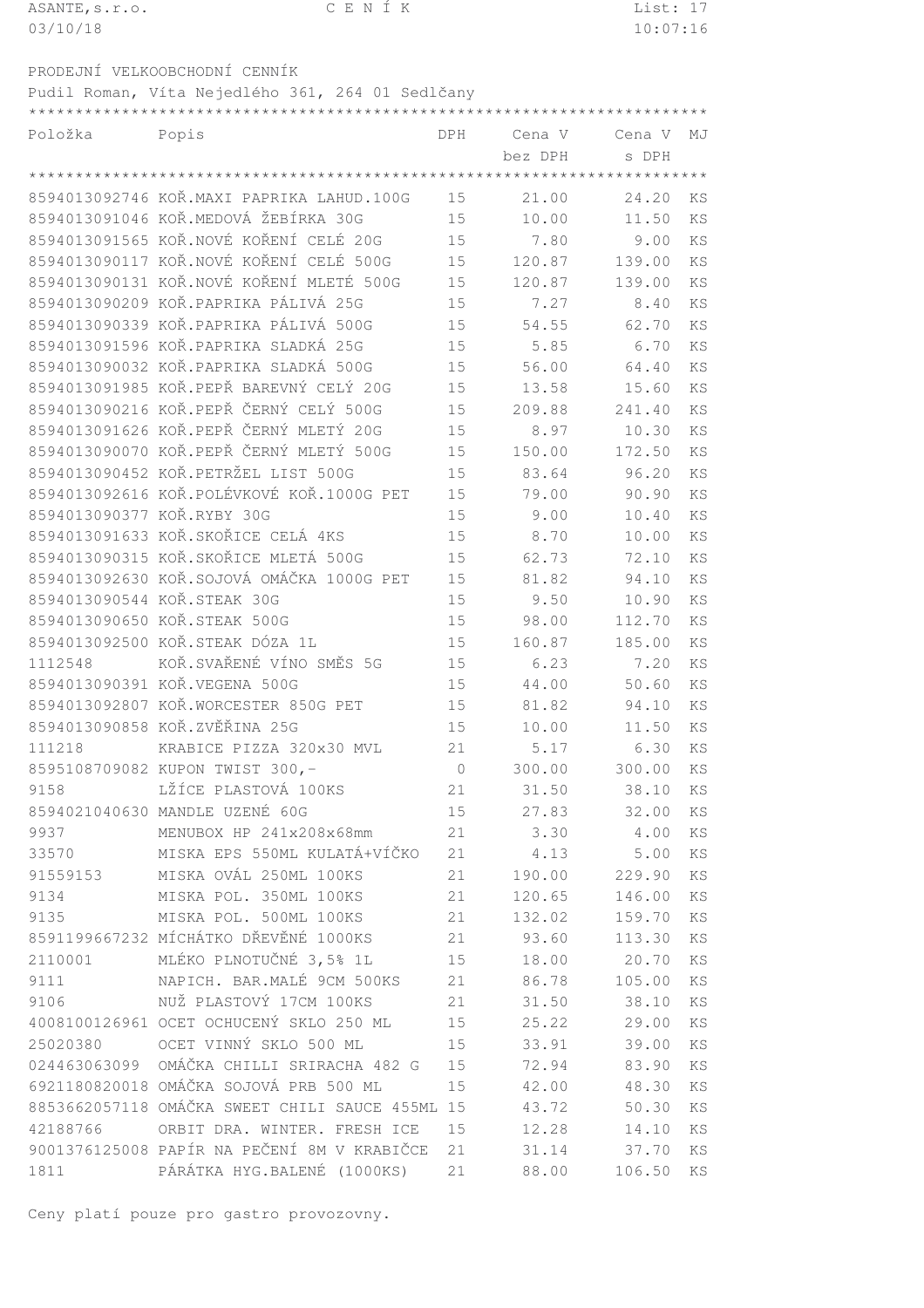| ASANTE, s.r.o. | CENÍK                                            |     |         | List: 18       |           |
|----------------|--------------------------------------------------|-----|---------|----------------|-----------|
| 03/10/18       |                                                  |     |         | 10:07:16       |           |
|                |                                                  |     |         |                |           |
|                | PRODEJNÍ VELKOOBCHODNÍ CENNÍK                    |     |         |                |           |
|                | Pudil Roman, Víta Nejedlého 361, 264 01 Sedlčany |     |         |                |           |
|                |                                                  |     |         |                |           |
| Položka        | Popis                                            | DPH | Cena V  | Cena V         | MJ        |
|                |                                                  |     | bez DPH | s DPH          |           |
|                |                                                  |     |         |                |           |
| 1112508        | PET LÁHEV 2L                                     | 21  | 4.00    | 4.80           | KS        |
|                | 9008438099864 PYTLE NA ODPAD.ZAT.120L ČERNÉ      | 21  | 33.64   | 40.70          | KS        |
|                | 9008438099833 PYTLE NA ODPAD.ZAT.35L ČERNÉ       | 21  | 23.53   | 28.50          | KS        |
|                | 9001376072043 PYTLE NA ODPAD.ZAT.60L ZELENÉ      | 21  | 55.52   | 67.20          | KS        |
|                | 4025648107863 PYTLE NA ODPAD.ZATAH 30L           | 21  | 24.00   | 29.00          | KS        |
| 399            | SAVO 5L                                          | 21  | 135.00  | 163.40         | KS        |
| 9118           | SÁČEK KUŘE 16+5x30PE                             | 21  | 2.99    | 3.60           | <b>KS</b> |
|                | 8591199715407 SÁČEK NA HAMBURGER 500KS           | 21  | 117.00  | 141.60         | KS        |
|                | 9001376111490 SÁČEK NA PEČENÍ XXL 5KS            | 21  | 31.13   | 37.70          | KS        |
|                | 8585000721046 SLUNEČNICOVÝ OLEJ HELIOL 1L        | 15  | 28.00   | 32.20          | KS        |
|                | 4260072580350 STRUHADLO + KLOBOUČEK              | 21  | 53.72   | 65.00          | KS        |
|                | 8595000912436 TABLETY DO MYČKY SKLA 600G         | 21  | 314.05  | 380.00         | KS        |
| 9133           | TALÍŘ 20.5CM 100KS                               | 21  | 105.00  | 127.10         | KS        |
| 9201           | TAŠKA 10KG 30+16X52 ČERV.100KS 21                |     | 39.67   | 48.00          | KS        |
| 488            | TAŠKA 4KG                                        | 21  | 0.83    | 1.00           | KS        |
| 9121           | TAŠKA 4KG 25+12x4.5 ZEL.100KS                    | 21  | 28.93   | 35.00          | KS        |
| 44             | TAŠKA KOŇAK 46/50CM                              | 21  | 2.57    | 3.10           | KS        |
| 1112648        | TÁCEK Č.3C 170x110 MM                            | 21  | 44.95   | 54.40          | KS        |
| 9110           | TÁCEK Č.4C 206x140 100 KS                        | 21  | 51.24   | 62.00          | KS        |
| 9246           | TÁCEK Č.5C 225x160 100KS                         | 21  | 78.51   | 95.00          | KS        |
| 533            | Těsnění JG 5/8"                                  | 21  | 16.53   | 20.00          | KS        |
| 100655         | TOALET.PAPÍR EKONOMY VELKÝ                       | 21  | 10.83   | 13.10          | KS        |
| 9103           | TOALETNÍ PAPÍR JUMBO 19CM                        | 21  | 17.47   | 21.10          | KS        |
| 9827           | UBR.HARMONY Á50 MODRÉ                            | 21  | 12.60   | 15.30          | KS        |
| 902            | UBROUSKY BÍLÉ 30*30                              | 21  | 12.86   | 15.60          | KS        |
| 9825           | UBROUSKY HARMONY Á 50 ZELENÉ                     | 21  | 13.19   | 16.00          | KS        |
| 9826           | UBROUSKY HARMONY Á 50 ŽLUTÉ                      | 21  | 24.15   | 29.20          | KS        |
| 9108           | UTĚRKA Z-Z/250ú ZELENÁ                           | 21  | 17.56   | 21.30          | KS        |
| 9364           | UTĚRKY LINTEO 2KS                                | 21  | 17.00   | 20.60          | KS        |
| 951            | UTOPENCI 4L                                      | 15  | 260.00  | 299.00         | KS        |
| 40230001       | VEJCE 'M'                                        | 15  | 3.00    | 3.50           | KS        |
| 9107           | VIDLIČKA PLASTOVÁ 17CM 100KS                     | 21  | 31.50   | 38.10          | KS        |
| 33690          | VÍČKO EPS MA MISKU 340-680ML                     | 21  | 1.49    | 1.80           | KS        |
| 1112607        | VÍČKO VYPOUKLÉ 130ml na r.vejc 21                |     | 0.87    | 1.10           | KS        |
| 9              | VÝČEPNÍ ZAŘÍZENÍ                                 | 15  | 478.26  | 550.00         | KS        |
|                | 8594029211391 ZAPALOVAČ KUCHYŇSKÝ DLOUHÝ         | 21  | 24.00   | 29.00          | KS        |
|                | 8595577200516 ZÁTKY KE VZDUCHOVÉ PUMPĚ           | 21  | 30.45   | 36.80          | KS        |
| 428            | ZKUMAVKY - DŘEVĚNÁ SADA 6KS                      | 21  | 95.04   | 115.00         | KS        |
| 151515         | ZLEVNI SI TO                                     | 15  | 434.78  | 500.00         | KS        |
|                | 8590046619936 ZMRZ.LEDŇÁČEK KAKAO 45ML           | 15  | 8.70    |                | KS        |
|                | 1112614 ZMRZ.LEDŇÁČEK VANILKA                    | 15  | 11.00   | 10.00<br>12.70 | KS        |
|                | 8714100074428 ZMRZ.NOGER SANDWICH 86ML           | 15  | 22.61   | 26.00          | KS        |
|                |                                                  |     |         |                |           |

\*\*\*\* Ovoce a zelenina \*\*\*\*

9111001 PŘEPRAVKA MODRÁ 0 150.00 150.00 KS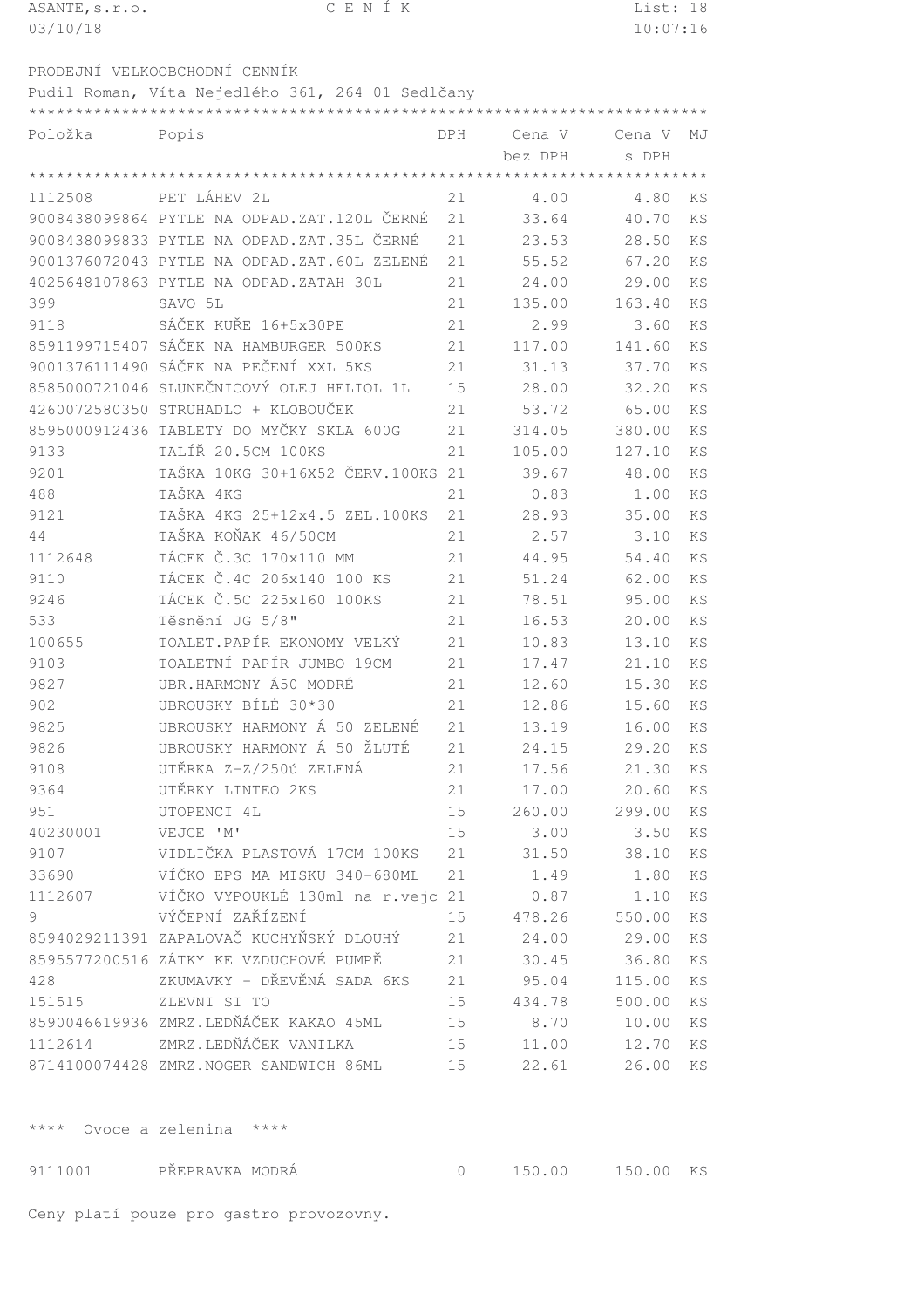| ASANTE, s.r.o. | CENÍK                                            |        |         | List: 19 |    |
|----------------|--------------------------------------------------|--------|---------|----------|----|
| 03/10/18       |                                                  |        |         | 10:07:16 |    |
|                | PRODEJNÍ VELKOOBCHODNÍ CENNÍK                    |        |         |          |    |
|                | Pudil Roman, Víta Nejedlého 361, 264 01 Sedlčany |        |         |          |    |
|                |                                                  |        |         |          |    |
| Položka        | Popis                                            | DPH    | Cena V  | Cena V   | MJ |
|                |                                                  |        | bez DPH | s DPH    |    |
|                |                                                  |        |         |          |    |
| 1163001        | Z.BANÁN ŽLUTÝ                                    | 15     | 40.59   | 46.70    | KG |
| 1210002        | Z.BRAMBORA NOVÁ                                  | 15     | 10.00   | 11.50    | KG |
| 334            | Z.CELER BULVA                                    | 15     | 13.34   | 15.30    | KG |
| 23698          | Z.CIBULE BÍLÁ                                    | 15     | 78.66   | 90.50    | KG |
| 2255           | Z.CIBULE ČERVENÁ                                 | 15     | 16.00   | 18.40    | KG |
| 335            | Z.CIBULE ŽLUTÁ VELKÁ                             | 15     | 16.00   | 18.40    | KG |
| 5074           | Z.CIBULKA SVAZKOVÁ                               | 15     | 12.00   | 13.80    | KS |
| 450            | Z.CITRON KG                                      | 15     | 32.66   | 37.60    | KG |
| 214            | Z.DÝNĚ MUŠKÁT                                    | 15     | 30.00   | 34.50    | KS |
| 1133008        | Z.HROZNO BÍLÉ KOŠ 500G                           | 15     | 25.00   | 28.80    | KS |
| 1133005        | Z.HROZNO BÍLÉ SULTÁNKA BEZ JAD 15                |        | 64.17   | 73.80    | KG |
| 1111003        | Z.HRUŠKA ZELENÁ EXTRA                            | 15     | 35.00   | 40.30    | KG |
| 1112005        | Z.JABLKO JONAGOLD SKL.ČERVENÉ                    | 15     | 20.47   | 23.50    | KG |
| 1242001        | Z.KAPUSTA HLÁVKOVÁ                               | 15     | 19.00   | 21.90    | KG |
| 1310013        | Z.KOPR                                           | 15     | 154.00  | 177.10   | KG |
| 332            | Z.KŘEN                                           | 15     | 62.00   | 71.30    | KG |
| 1154002        | Z.LIMETA EXTRA                                   | 15     | 115.00  | 132.30   | KG |
| 339            | Z.MRKEV                                          | 15     | 7.25    | 8.30     | KG |
| 1124002        | Z.NEKTARINKA                                     | 15     | 65.00   | 74.80    | KG |
| 1274002        | Z.OKURKA HADOVKA KG                              | 15     | 24.27   | 27.90    | KG |
| 1275001        | Z.PAPRIKA BÍLÁ NEPÁLIVÁ                          | 15     | 47.26   | 54.40    | KG |
| 1275002        | Z.PAPRIKA BUND ŽÍHANÁ                            | 15     | 46.46   | 53.40    | KG |
| 371            | Z.PAPRIKA ČERVENÁ                                | 15     | 46.00   | 52.90    | KG |
| 372            | Z.PAPRIKA ZELENÁ                                 | 15     | 34.96   | 40.20    | KG |
| 1254001        | Z.PETRŽEL KADEŘAVÁ/KUDRNKA                       | 15     | 68.26   | 78.50    | KG |
| 351            | Z.PETRŽEL KOŘENOVÁ/PASTINÁK                      | 15     | 15.75   | 18.10    | KG |
| 1157007        | Z.POMERANČ STŘEDNÍ                               | 15     | 25.00   | 28.80    | KG |
| 353            | Z.RAJČE                                          | 15     | 33.93   | 39.00    | KG |
| 1277009        | Z.RAJČE KEŘÍK                                    | 15     | 42.21   | 48.50    | KG |
| 1277002        | Z.RAJČE KULATÉ M/MM                              | 15     | 43.59   | 50.10    | KG |
| 1224001        | Z.ŘEDKEV BÍLÁ KS                                 | 15     | 24.27   | 27.90    | KS |
| 1224003        | Z.ŘEDKVIČKA - SVAZEK                             | 15     | 9.00    | 10.40    | KS |
| 1255009        | Z.SALÁT LEDOVÝ KS                                | 15     | 24.27   | 27.90    | KS |
| 1255011        | Z.SALÁT LOLLO BIONDO KS                          | $15\,$ | 22.00   | 25.30    | KS |
| 1256001        | Z.ŠPENÁT ČERSTVÝ                                 | 15     |         |          | KG |
| 354            | Z.ZELÍ ČÍNSKÉ/PEKINGSKÉ                          | 15     | 14.49   | 16.70    | KG |
| 1245010        | Z.ZELÍ HLÁVKOVÉ BÍLÉ RANÉ                        | 15     | 12.65   | 14.50    | KG |
| 1245003        | Z.ZELÍ HLÁVKOVÉ ČERVENÉ RANÉ                     | 15     | 15.36   | 17.70    | KG |
| 359            | Z.ŽAMPION BÍLÝ                                   | 15     | 47.52   | 54.70    | KG |
|                |                                                  |        |         |          |    |

\*\*\*\* Peprmintový likér \*\*\*\*

| 206 | PEPRMINT 0,5L BOŽKOV 19% | 2.1 | 92.00 111.30 KS  |  |
|-----|--------------------------|-----|------------------|--|
| 205 | PEPRMINT 1L BOŽKOV 19%   | 2.1 | 156.20 189.00 KS |  |
| 527 | PEPRMINT 3L BOŽKOV 19%   | 21  | 685.34 829.30 KS |  |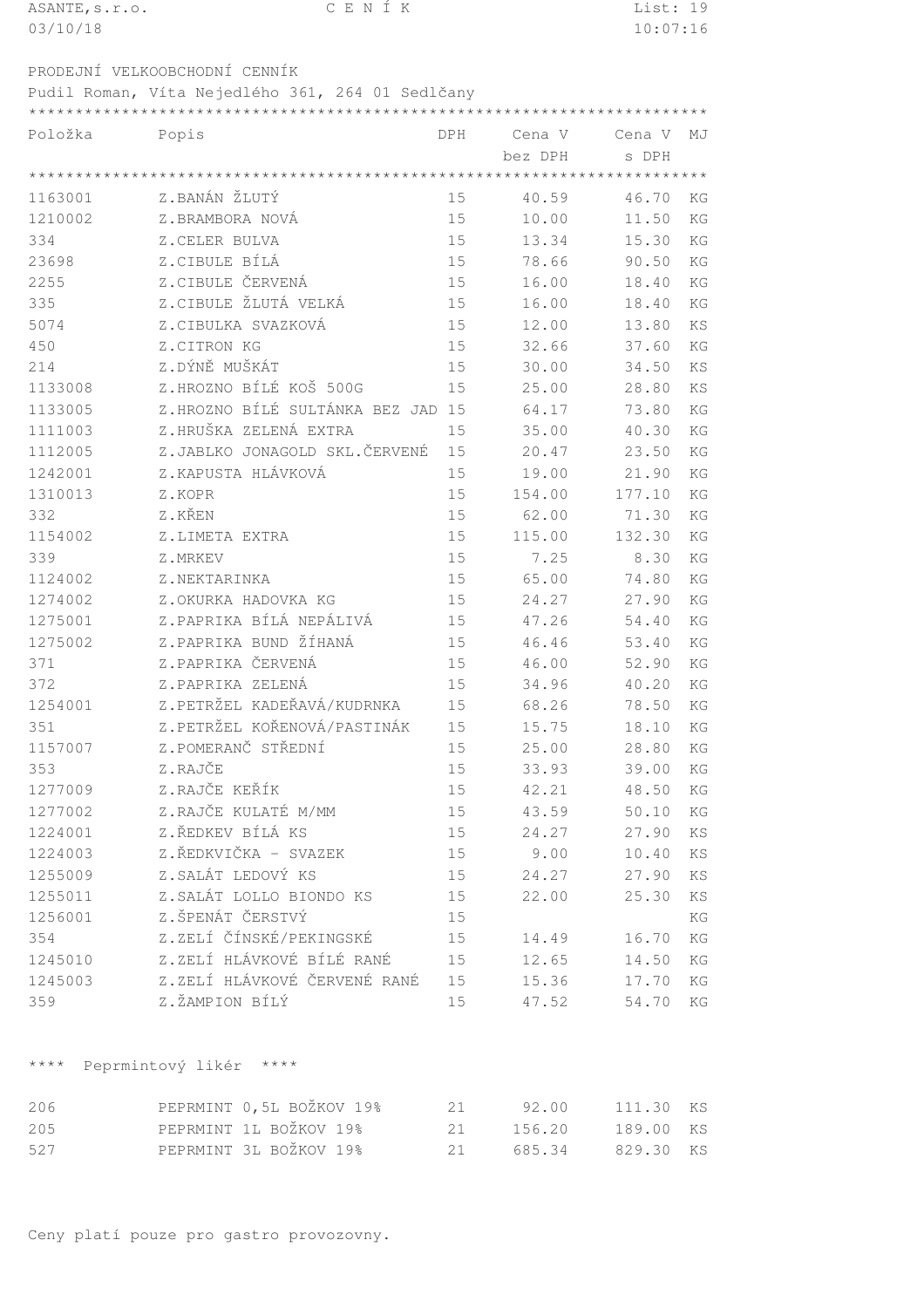| ASANTE, s.r.o.              | CENÍK                                                                   |            |                | List: 20       |           |
|-----------------------------|-------------------------------------------------------------------------|------------|----------------|----------------|-----------|
| 03/10/18                    |                                                                         |            |                | 10:07:16       |           |
|                             |                                                                         |            |                |                |           |
|                             | PRODEJNÍ VELKOOBCHODNÍ CENNÍK                                           |            |                |                |           |
|                             | Pudil Roman, Víta Nejedlého 361, 264 01 Sedlčany                        |            |                |                |           |
|                             |                                                                         |            |                |                |           |
| Položka                     | Popis                                                                   | <b>DPH</b> | Cena V         | Cena V         | MJ        |
|                             |                                                                         |            | bez DPH        | s DPH          |           |
|                             |                                                                         |            |                |                |           |
| $***$ * * *<br>Pivo         | $* * * * *$                                                             |            |                |                |           |
|                             |                                                                         |            |                |                |           |
| 2095                        | BERNARD 10% 0,5L                                                        | 21         | 10.50          | 12.70          | KS        |
| 9558                        | BERNARD NEALKO POLOTMAVÝ 0,5L                                           | 15         | 13.60          | 15.60          | KS        |
| 10023                       | BERNARD ŠVESTKOVÉ NEALKO 0,5L                                           | 15         | 18.26          | 21.00          | KS        |
|                             | 8590376010779 BLACK HILL CIDER 0,33L<br>5998817526606 BRÁNÍK 10% 2L PET | 21         | 16.45          | 19.90          | KS        |
|                             | BRÁNÍK LAHVOVÝ 0,5L 10%                                                 | 21         | 30.37          | 36.80          | KS        |
| 9095                        |                                                                         | 21         | 7.85           | 9.50           | KS        |
| 943                         | DESPERADOS BEER 0,33L<br>DÉMON 0.5L 13% LAHVOVÉ                         | 21         | 20.58          | 24.90          | KS        |
| 9914                        |                                                                         | 21         | 12.22          | 14.80          | KS        |
| 2002                        | FRISCO 0,33L                                                            | 21         | 16.45<br>16.45 | 19.90          | <b>KS</b> |
| 85951631<br>85959613        | FRISCO 0,33L BRUSINKA<br>FRISCO 0.33L LESNÍ OVOCE                       | 21<br>21   | 16.45          | 19.90<br>19.90 | KS<br>KS  |
| 405                         | GAMBRINUS 10% LAHVOVÁ 0,5L                                              | 21         |                |                |           |
| 5998818171225 HEINEKEN 0,4L |                                                                         | 21         | 9.01<br>15.06  | 10.90<br>18.20 | KS<br>KS  |
|                             | 8594167510301 HUBERTUS LEŽÁK FILTR 12% 0,5L                             | 21         |                |                | KS        |
|                             | 8594167510295 HUBERTUS SV.LEŽÁK MEDIUM 0,5L                             | 21         | 10.50<br>9.75  | 12.70<br>11.80 | KS        |
| 260303                      | KEG GAMBRINUS NEPASTER. 30L                                             | 21         | 773.55         | 936.00         | KS        |
| 514                         | KEG HUBERTUS LEŽÁK 12% 20L                                              | 21         | 495.87         | 600.00         | KS        |
| 561                         | KEG HUBERTUS LEŽÁK 12% 30L                                              | 21         | 719.01         | 870.00         | KS        |
| 574                         | KEG HUBERTUS LEŽÁK MED.11% 20L 21                                       |            | 462.81         | 560.00         | KS        |
| 558                         | KEG HUBERTUS LEŽÁK MED.11% 30L 21                                       |            | 669.42         | 810.00         | KS        |
| 566                         | KEG HUBERTUS LEŽÁK MED.11% 50L 21                                       |            | 1115.70        | 1350.00        | KS        |
| 610300                      | KEG KOZEL 10% 30L                                                       | 21         | 699.17         | 846.00         | KS        |
| 1595                        | KEG KOZEL 10% 50L                                                       | 21         | 1123.97        | 1360.00        | KS        |
| 9185                        | KEG KOZEL 11% 30L                                                       | 21         | 803.31         | 972.00         | KS        |
| 2380                        | KEG KOZEL 11% 50L                                                       | 21         | 1297.52        | 1570.00        | ΚS        |
| 762                         | KEG PRAZDROJ 12% 15L                                                    | 21         | 666.94         | 807.00         | ΚS        |
| 421                         | KEG PRAZDROJ 12% 30L                                                    | 21         | 1309.09        | 1584.00        | KS        |
| 424                         | KEG PRAZDROJ 12% 50L                                                    | 21         | 2140.50        | 2590.00        | KS        |
| 101028                      | KEG PRINC MAX 10% 30L                                                   | 21         | 658.16         | 796.40         | ΚS        |
| 9004                        | KEG STAROPRAMEN 10% 50L                                                 | 21         | 1313.22        | 1589.00        | KS        |
| 100667                      | KEG VÉVODA 15L                                                          | 21         | 386.55         | 467.70         | KS        |
| 9903                        | KEG VÉVODA 50L                                                          | 21         | 1194.21        | 1445.00        | ΚS        |
| 235684                      | KINGSWOOD SKLO 0,4                                                      | 21         | 17.27          | 20.90          | KS        |
| 1092                        | KOZEL 10% 0,5L                                                          | 21         | 9.01           | 10.90          | KS        |
| 85951297                    | KOZEL 10% 1,5L PET                                                      | 21         | 32.98          | 39.90          | KS        |
| 1094                        | KOZEL 11% 0,5L                                                          | 21         | 9.83           | 11.90          | ΚS        |
|                             | 8594404013886 KOZEL MISTRŮV LEŽÁK 0,5L 12%                              | 21         | 14.63          | 17.70          | KS        |
|                             | 8594010300592 LOBKOWICZ CHLUMEC.DESÍTKA 0,5L 21                         |            | 9.08           | 11.00          | KS        |
|                             | 8594010300660 LOBKOWICZ IPA 0,5L 14%                                    | 21         | 19.77          | 23.90          | ΚS        |
|                             | 8594044360661 LOBKOWICZ PREMIUM NEALKO 0,33L 15                         |            | 10.69          | 12.30          | ΚS        |
|                             | 8594044360548 LOBKOWICZ PREMIUM NEALKO 0,5L 15                          |            | 11.90          | 13.70          | ΚS        |
|                             | 8593868004225 PLECH 0,4L STAR.SLÁ Č.RYB NEAL 15                         |            | 16.52          | 19.00          | KS        |
|                             | 8593868004201 PLECH 0,4L STAR.SLÁD JABL NEAL 15                         |            | 16.52          | 19.00          | KS        |
| 9806                        | PLECH 0,5L BRÁNÍK                                                       | 21         | 11.54          | 14.00          | KS        |
| 435                         | PLECH 0,5L GAMBRINUS 10%                                                | 21         | 12.31          | 14.90          | KS        |
|                             |                                                                         |            |                |                |           |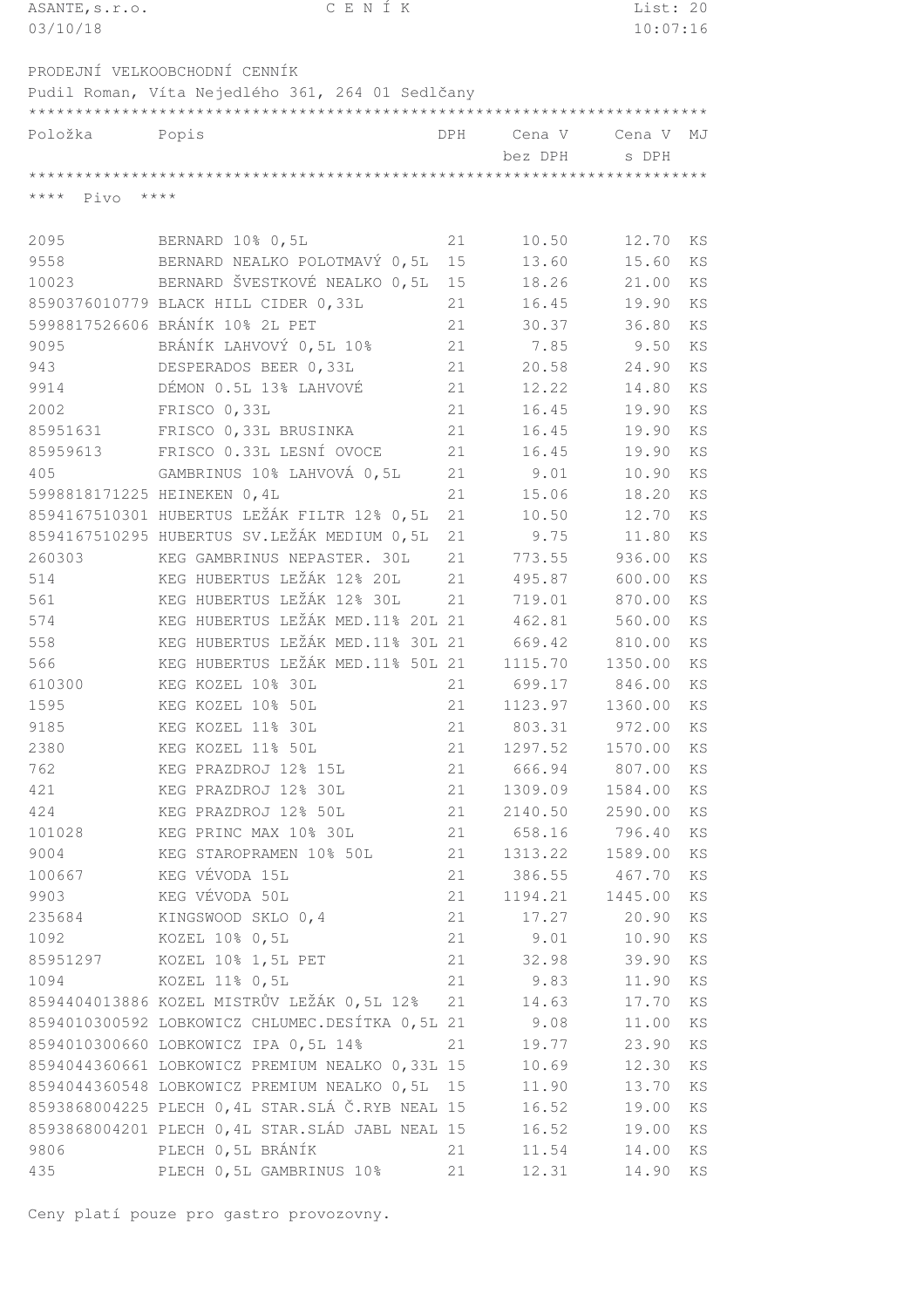| ASANTE, s.r.o.      | CENÍK                                            |     |                | List: 21      |    |
|---------------------|--------------------------------------------------|-----|----------------|---------------|----|
| 03/10/18            |                                                  |     |                | 10:07:16      |    |
|                     |                                                  |     |                |               |    |
|                     | PRODEJNÍ VELKOOBCHODNÍ CENNÍK                    |     |                |               |    |
|                     | Pudil Roman, Víta Nejedlého 361, 264 01 Sedlčany |     |                |               |    |
|                     |                                                  |     |                |               |    |
| Položka             | Popis                                            | DPH |                |               | MJ |
|                     |                                                  |     | bez DPH        | s DPH         |    |
|                     |                                                  |     |                |               |    |
|                     | 8594167510356 PLECH 0,5L HUBERTUS SV LEŽÁK       | 21  | 12.31          | 14.90         | KS |
|                     | 8594010300219 PLECH 0,5L LOBKOW.PREMIUM ALE      | 21  | 23.97          | 29.00         | KS |
|                     | 8593868004300 PLECH 0,5L OSTRAVAR 11%            | 21  | 12.30          | 14.90         | KS |
| 603                 | PLECH 0,5L PRAZDROJ 12%                          | 21  | 24.71          | 29.90         | KS |
|                     | 8593868002320 PLECH 0,5L STAROPRAMEN LEMON       | 21  | 15.70          | 19.00         | KS |
| 1112437             | PLECH GAMBRINUS CITRON 0,5L                      | 21  | 14.79          | 17.90         | KS |
|                     | 8594404009605 PLECH GAMBRINUS GREP 0,5L          | 21  | 14.79          | 17.90         | KS |
|                     | 5000213101872 PLECH GUINNESS DR. 9,87° 0,44L     | 21  | 40.50          | 49.00         | KS |
| 657100              | PLECH KOZEL 11% 0,5L                             | 21  | 15.70          | 19.00         | KS |
|                     | 8586001761994 PLECH RAD.BIRELL POLOT.CITR0,5 15  |     | 17.30          | 19.90         | KS |
|                     | 8594404008336 PLECH RAD.BIRELL POMEL.GR.0,5L 15  |     | 17.30          | 19.90         | KS |
| 4103                | PLZEŇ 12% LAHVOVÁ 0,5L                           | 21  | 22.23          | 26.90         | KS |
| 9877                | PLZEŇ SOUDEK 5L                                  | 21  | 318.18         | 385.00        | KS |
| 460                 | PRAZDROJ 12% 0,33L LAHVOVÁ                       | 21  | 18.10          | 21.90         | KS |
| 9093                | PREZIDENT 13,9% LAHV. 0,33L                      | 21  | 13.50          | 16.30         | KS |
|                     | 8594404000497 PRIMUS 10% 0,5L                    | 21  | 7.00           | 8.50          | KS |
| 111121              | RADEGAST 12° 0,5L RYZE HOŘKÝ                     | 21  | 13.14          | 15.90         | KS |
|                     | 8594404007106 RADEGAST BIRELL POLOTMAVÝ 0,5L 15  |     | 12.96          | 14.90         | KS |
| 440                 | RADEGAST BIRREL NEALKO 0,5L                      | 15  | 12.96          | 14.90         | KS |
| 41113               | REGENT 12% SVĚTLÝ LEŽÁK 0.5L                     | 21  | 10.00          | 12.10         | KS |
| 760                 | STAROPRAMEN 10% 0.5L LAHV.                       | 21  | 8.18           | 9.90          | KS |
| 9014                | STAROPRAMEN NEALKO 0.5L LAHV.                    | 15  | 10.37          | 11.90         | KS |
| 9911                | VÉVODA 0,5L 11% LAHVOVÉ                          | 21  | 10.66          | 12.90         | KS |
|                     |                                                  |     |                |               |    |
|                     |                                                  |     |                |               |    |
| **** Plasty ****    |                                                  |     |                |               |    |
|                     |                                                  |     |                |               |    |
|                     | 8591199661162 BRČKA JUMBO 150KS                  |     | 21 38.40 46.50 |               | KS |
|                     | 8594066793263 MISKA ALOBAL.GRILOVACÍ 1KS         | 21  | 7.00           | 8.50          | KS |
| 9127                | MYDLO TEK.5L JABLKO                              | 21  |                | 113.53 137.40 | KS |
|                     | 8591199724096 ROZETKA 8,5-9CM BILÁ 1000KS        |     | 21 81.32 98.40 |               | KS |
|                     | 8591199736013 TALÍŘ PLAST PEVNÝ 22CM 100KS       | 21  |                | 148.00 179.10 | KS |
|                     |                                                  |     |                |               |    |
|                     |                                                  |     |                |               |    |
| **** Rum<br>$***$ * |                                                  |     |                |               |    |
|                     |                                                  |     |                |               |    |
| 944                 | BACARDI BLACK 1L 40%                             | 21  |                | 333.06 403.00 | KS |
| 1887                | BACARDI BLANCA 1L 37.5%                          | 21  |                | 302.48 366.00 | KS |
| 1346                | BACARDI OAK HEARD 1L 35%                         | 21  |                | 280.17 339.00 | KS |
| 2186                | BACARDI RAZZBERRY 1L 32%                         | 21  |                | 326.45 395.00 | KS |
| 834                 | BACARDI RESERVE 0,7L 40%                         | 21  | 303.33         | 367.00        | KS |
|                     | 8594005018716 BOŽKOV BÍLÝ 1L 30%                 | 21  |                | 197.52 239.00 | KS |
|                     | 8594005019485 BOŽKOV RUM REPUBLICA 0,7L 38%      | 21  | 222.31 269.00  |               | KS |
|                     | 8594005019560 BOŽKOV RUM REPUBLICA WHITE 0,7 21  |     | 222.31         | 269.00        | KS |
|                     | 8594005019461 BOŽKOV RUM REPUBLIKA 0,5L 38% 21   |     |                | 195.04 236.00 | KS |

 BOŽKOV SPEC.KÁVOVÝ 0,5L 33% 21 121.49 147.00 KS BOŽKOV SPEC.KÁVOVÝ 1L 33% 21 197.52 239.00 KS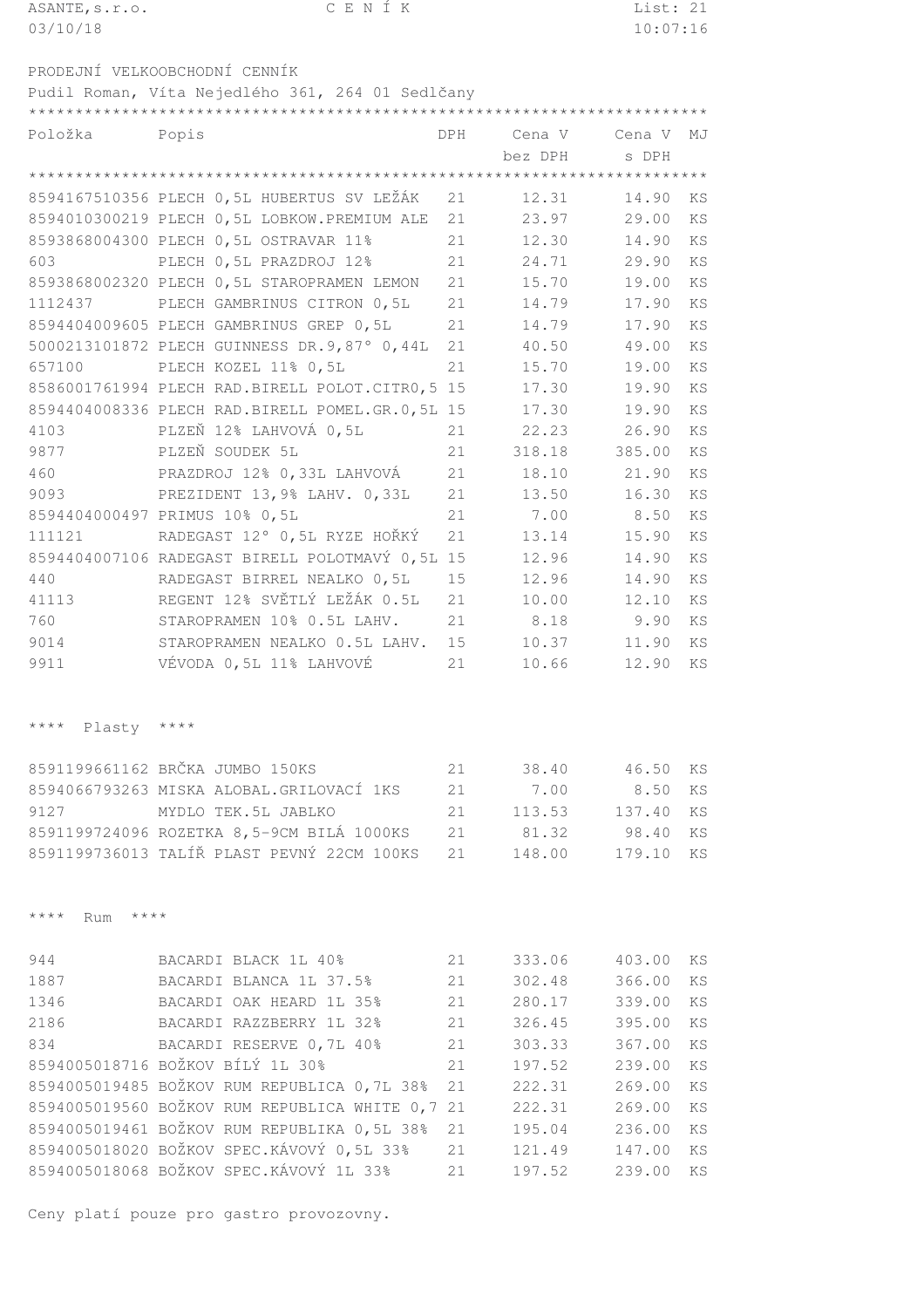| ASANTE, s.r.o. | CENIK | List: 22 |
|----------------|-------|----------|
| 03/10/18       |       | 10:07:16 |

PRODEJNÍ VELKOOBCHODNÍ CENNÍK

Pudil Roman, Víta Nejedlého 361, 264 01 Sedlčany

| Položka | Popis                                           |    | DPH Cena V Cena V |         | MJ        |  |
|---------|-------------------------------------------------|----|-------------------|---------|-----------|--|
|         |                                                 |    | bez DPH           | s DPH   |           |  |
|         |                                                 |    |                   |         |           |  |
|         | 8594005018044 BOŽKOV SPEC.MANDLOVÝ 0,5L 33%     | 21 | 116.00            | 140.40  | KS        |  |
|         | 8594005018082 BOŽKOV SPEC.MANDLOVÝ 1L 30%       | 21 | 197.52            | 239.00  | <b>KS</b> |  |
| 74      | BOŽKOV SPICED 0,5L 30%                          | 21 | 99.42             | 120.30  | KS        |  |
| 3104    | BOŽKOV SPICED 1L 30%                            | 21 | 208.26 252.00     |         | KS        |  |
| 203     | BOŽKOV TUZEMSKÝ 0,2L 37,5%                      | 21 | 42.98 52.00       |         | <b>KS</b> |  |
| 200     | BOŽKOV TUZEMSKÝ 0,5L 37,5%                      | 21 | 110.00            | 133.10  | KS        |  |
| 596     | BOŽKOV TUZEMSKÝ 1L 37,5%                        | 21 | 197.52            | 239.00  | KS        |  |
| 3251    | CAPT. MORGAN BLACK SPIC.0, 7L40% 21             |    | 300.00            | 363.00  | KS        |  |
|         | 5000281034980 CAPT.MORGAN BLACK SPIC.1L 40%     | 21 | 369.42            | 447.00  | KS        |  |
| 1513    | CAPT.MORGAN SPICED 0,7L 35%                     | 21 | 209.92            | 254.00  | KS        |  |
|         | 5000281033181 CAPT.MORGAN SPICED 3L 35%         | 21 | 1550.00           | 1875.50 | KS        |  |
| 9051    | CAPT. MORGAN SPICED GOLD 1L 35% 21              |    | 247.11 299.00     |         | KS        |  |
|         | 5000281040912 CAPT.MORGAN WHITE 1L 37,5%        | 21 | 295.87            | 358.00  | KS        |  |
| 1528    | CAPT.SILVER 0,7L 37,5%                          | 21 | 142.94            | 173.00  | KS        |  |
|         | 3263280106429 CUERPO MOJITO 0,7L 15%            | 21 | 145.00            | 175.50  | KS        |  |
|         | 3263280106436 CUERPO RASPBERRY 0,7L 15%         | 21 | 113.33            | 137.10  | KS        |  |
|         | 7594003620059 DIPLOMATICO 12Y 0,7L 40% VENEZ 21 |    | 677.69            | 820.00  | KS        |  |
|         | 7594003622503 DIPLOMATICO PREMIUM AMB.0,7L40 21 |    | 7304.37           | 8838.30 | <b>KS</b> |  |
| 111242  | DZAMA 6Y 0,7L 45%                               | 21 | 750.00            | 907.50  | KS        |  |
|         | 9501101192539 DZAMA VANILLA 3Y 0,7L 43%         | 21 | 661.25            | 800.10  | KS        |  |
| 9519    | EL DORADO RUM WHITE 0,7L 37,5% 21               |    | 222.00            | 268.60  | KS        |  |
| 2681    | FLOR DE CANA 7Y 0,7L 40%                        | 21 | 400.83            | 485.00  | KS        |  |
|         | 8594000206699 HANÁCKÁ TUZEMSKÝ 1L 40%           | 21 | 166.12            | 201.00  | KS        |  |
|         | 8501110080255 HAVANA 3Y 1L 40%                  | 21 | 350.41            | 424.00  | KS        |  |
|         | 0766094060053 MATUSALEM PLATINO 0,7L 40%        | 21 | 298.33            | 361.00  | KS        |  |
| 111241  | MOMBACHO 19Y 0, 7L 49%                          | 21 | 1541.67           | 1865.40 | KS        |  |
| 2144    | OLD PASCAS DARK 0,7L 37,5%                      | 21 | 181.82 220.00     |         | KS        |  |
| 739     | R HILLS ALPSKÝ 0,7L 79,5%                       | 21 | 335.83            | 406.40  | KS        |  |
|         | 3012991022005 RHUM NEGRITA DARK 0, 7L 37, 5%    | 21 | 193.70            | 234.40  | KS        |  |
|         | 3012991502002 RHUM NEGRITA WHITE 0,7L 37,5%     | 21 | 193.70            | 234.40  | KS        |  |
|         | 7401005001918 RON BOTRAN BLANCO 0,7L 40%        | 21 | 244.26            | 295.60  | KS        |  |
| 111262  | RON BOTRAN SOLERA 1893 0,7L40% 21               |    | 784.11            | 948.80  | KS        |  |
|         | 8594045652871 RON CAPTAIN GOLD SPIC.35% 0,7L 21 |    | 156.20            | 189.00  | KS        |  |
|         | 7466871100325 RON CUBANEY ELIXIR 0,7L 34%       | 21 | 381.82            | 462.00  | KS        |  |
|         | 7466871100233 RON CUBANEY RESERVA 8 ANOS        | 21 | 382.64            | 463.00  | KS        |  |
|         | 7594003626624 RON DIPLOMATICO MANTUANO 0.7L     | 21 | 417.36            | 505.00  | KS        |  |
|         | 5011166051060 RON LAMB S SPICED 0,7L 30%        | 21 | 328.64            | 397.70  | ΚS        |  |
| 3151    | RON LEGENDARIO 0,7L 34%                         | 21 | 414.05            | 501.00  | KS        |  |
|         | 3322177437128 RON MARTINIQUE 12Y 0, 7L KNIHA    | 21 | 1491.10           | 1804.20 | KS        |  |
|         | 8028286000226 RON PAMPERO BLANCO 1L 37,5%       | 21 | 329.75            | 399.00  | ΚS        |  |
|         | 8500000917008 RON SANT.CUBA CARTA 38% 0,7L      | 21 | 202.48            | 245.00  | ΚS        |  |
|         | 9501007223504 RON.MOUNT GAY BLACK 0,7L 43%      | 21 | 479.34            | 580.00  | KS        |  |
|         | 8595010602372 STROMEČEK TUZEMÁK 0,5L 40%        | 21 | 164.46            | 199.00  | KS        |  |
| 686     | TUZEMÁK 0,5L 37,5% JH                           | 21 | 85.12             | 103.00  | KS        |  |
| 597     | TUZEMÁK 1L 37,5% JH                             | 21 | 159.50            | 193.00  | KS        |  |
| 2379    | TUZEMÁK KORÁB 0,75L 40%                         | 21 | 214.05            | 259.00  | KS        |  |
|         | 8595010602037 TUZEMÁK MÍČ 0.5L 40%              | 21 | 172.97            | 209.30  | ΚS        |  |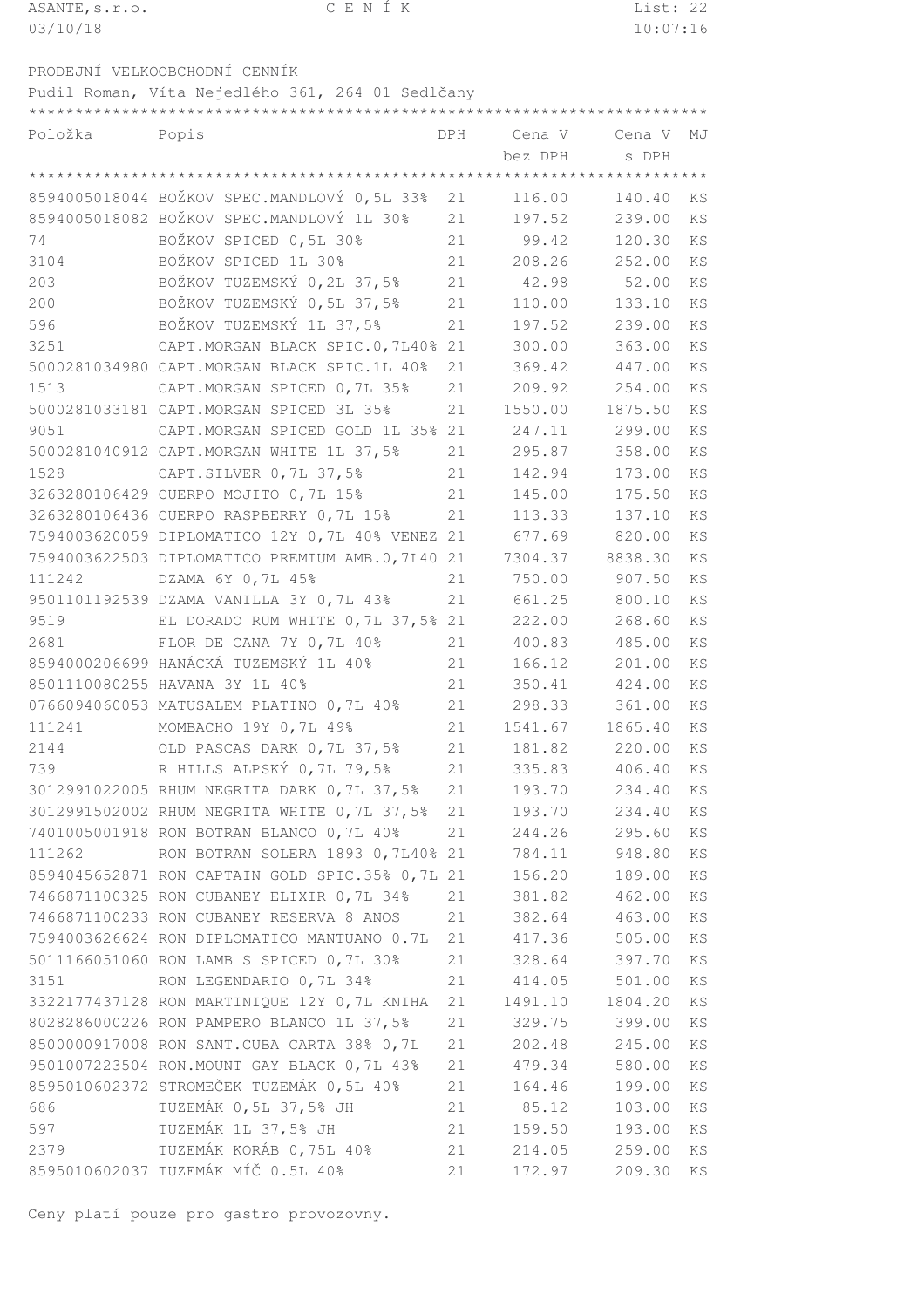| ASANTE, s.r.o.       | CENÍK                                              |            |         | List: 23 |    |
|----------------------|----------------------------------------------------|------------|---------|----------|----|
| 03/10/18             |                                                    |            |         | 10:07:16 |    |
|                      |                                                    |            |         |          |    |
|                      | PRODEJNÍ VELKOOBCHODNÍ CENNÍK                      |            |         |          |    |
|                      | Pudil Roman, Víta Nejedlého 361, 264 01 Sedlčany   |            |         |          |    |
|                      |                                                    |            |         |          |    |
| Položka              | Popis                                              | <b>DPH</b> | Cena V  | Cena V   | MJ |
|                      |                                                    |            | bez DPH | s DPH    |    |
|                      |                                                    |            |         |          |    |
| 259                  | TUZEMÁK 0,197L 37,5% JH 21 38.84                   |            |         | 47.00    | KS |
|                      |                                                    |            |         |          |    |
|                      |                                                    |            |         |          |    |
| $***$ * * *<br>Sekt  | $***$ *                                            |            |         |          |    |
|                      |                                                    |            |         |          |    |
| 1642                 | AVANTI AMARENA VIŠEŇ 0,75L                         | 21         | 38.84   | 47.00    | ΚS |
|                      | 8594044832014 AVANTI FRAGOLA 0,75L                 | 21         | 39.67   | 48.00    | KS |
|                      | 8594044832052 AVANTI PERA 0,75L                    | 21         | 39.67   | 48.00    | KS |
|                      | 8594044832038 AVANTI PESCA 0,75L                   | 21         | 39.67   | 48.00    | KS |
| 1751                 | BOHEMIA DEMI PRESTIGE 0,7L                         | 21         | 179.34  | 217.00   | KS |
| 446                  | BOHEMIA REGIA BRUT 0,75L                           | 21         | 109.09  | 132.00   | KS |
| 655                  | BOHEMIA REGIA BRUT 1,5L                            | 21         | 235.54  | 285.00   | KS |
| 301                  | BOHEMIA REGIA ČERVENÁ 0,75L                        | 21         | 109.09  | 132.00   | KS |
| 560                  | BOHEMIA SEKT BRUT 0,375L                           | 21         | 52.89   | 64.00    | KS |
| 309                  | BOHEMIA SEKT DEMI 0,75L                            | 21         | 103.31  | 125.00   | KS |
| 390                  | BOHEMIA SEKT DEMI 1,5L                             | 21         | 235.54  | 285.00   | KS |
| 40                   | BOHEMIA SEKT ROSE 0.75L                            | 21         | 109.09  | 132.00   | KS |
|                      | 3035131113487 FR ROSÉ CUVEE RESERVE B&G 0,75 21    |            | 238.80  | 289.00   | KS |
| 950                  | IGRISTOE ČERV.POLOS.0,7L 11%                       | 21         | 74.71   | 90.40    | KS |
| 1831                 | J.P. CHENET 0,75L DEMI                             | 21         | 114.88  | 139.00   | KS |
| 1832                 | J.P. CHENET BRUT 0,75L                             | 21         | 115.00  | 139.20   | KS |
| 101004               | ŠAMŠULA BAPHOMET SEKT BRUT 0,7 21                  |            | 216.67  | 262.20   | KS |
|                      | 8003295004281 TEMPL.CROIX SEKT BRUT 0,75L          | 21         | 95.00   | 115.00   | KS |
| 1112182              | TEMPL. SANG REAL SEKT DEMI 0,75 21                 |            | 189.22  | 229.00   | KS |
|                      |                                                    |            |         |          |    |
|                      |                                                    |            |         |          |    |
| $***$ * * *<br>Sirup | $\star\star\star\star$                             |            |         |          |    |
|                      |                                                    |            |         |          |    |
| 2368                 |                                                    | 15         | 209.04  | 240.40   |    |
| 1762                 | MONIN ANANAS 0,7L                                  |            | 209.04  | 240.40   | ΚS |
| 1509                 | MONIN BANANE GREEN 0,7L<br>MONIN BANANE JAUNE 0.7L | 15         | 209.04  | 240.40   | ΚS |
|                      |                                                    | 15         |         |          | ΚS |
| 1518                 | MONIN BITTER 0,7L                                  | 15         | 209.04  | 240.40   | ΚS |
| 2212                 | MONIN CANNELE/SKOŘICE 0,7L                         | 15         | 234.00  | 269.10   | KS |
| 2369                 | MONIN CASSIS/ČER.RYBÍZ 0,7L                        | 15         | 217.36  | 250.00   | ΚS |
| 2030                 | MONIN COCO 1L                                      | 15         | 234.73  | 269.90   | KS |
| 2221                 | MONIN CURACAO BLUE 0,7L                            | 15         | 220.83  | 254.00   | ΚS |
| 2031                 | MONIN FRAISE/STRAWBERRY 1L                         | 15         | 252.72  | 290.60   | KS |
| 1523                 | MONIN GINGER/ZÁZVOR 0,7L                           | 15         | 234.00  | 269.10   | KS |
| 2032                 | MONIN GRENADINE 1L                                 | 15         | 187.19  | 215.30   | KS |
| 2794                 | MONIN LAVANDE 0,7L                                 | 15         | 225.17  | 259.00   | KS |
| 260                  | MONIN LIME 1L                                      | 15         | 163.42  | 187.90   | KS |
| 2223                 | MONIN ORGEAT/MANDLE 0,7L                           | 15         | 209.04  | 240.40   | ΚS |
| 2785                 | MONIN ROSE 0,7L                                    | 15         | 216.51  | 249.00   | ΚS |
| 2491                 | MONIN SPICY/PIKANT 0,7L                            | 15         | 224.95  | 258.70   | ΚS |
|                      | 5701125123814 ROSES GRENADINE 1L                   | 15         | 132.17  | 152.00   | ΚS |
|                      |                                                    |            |         |          |    |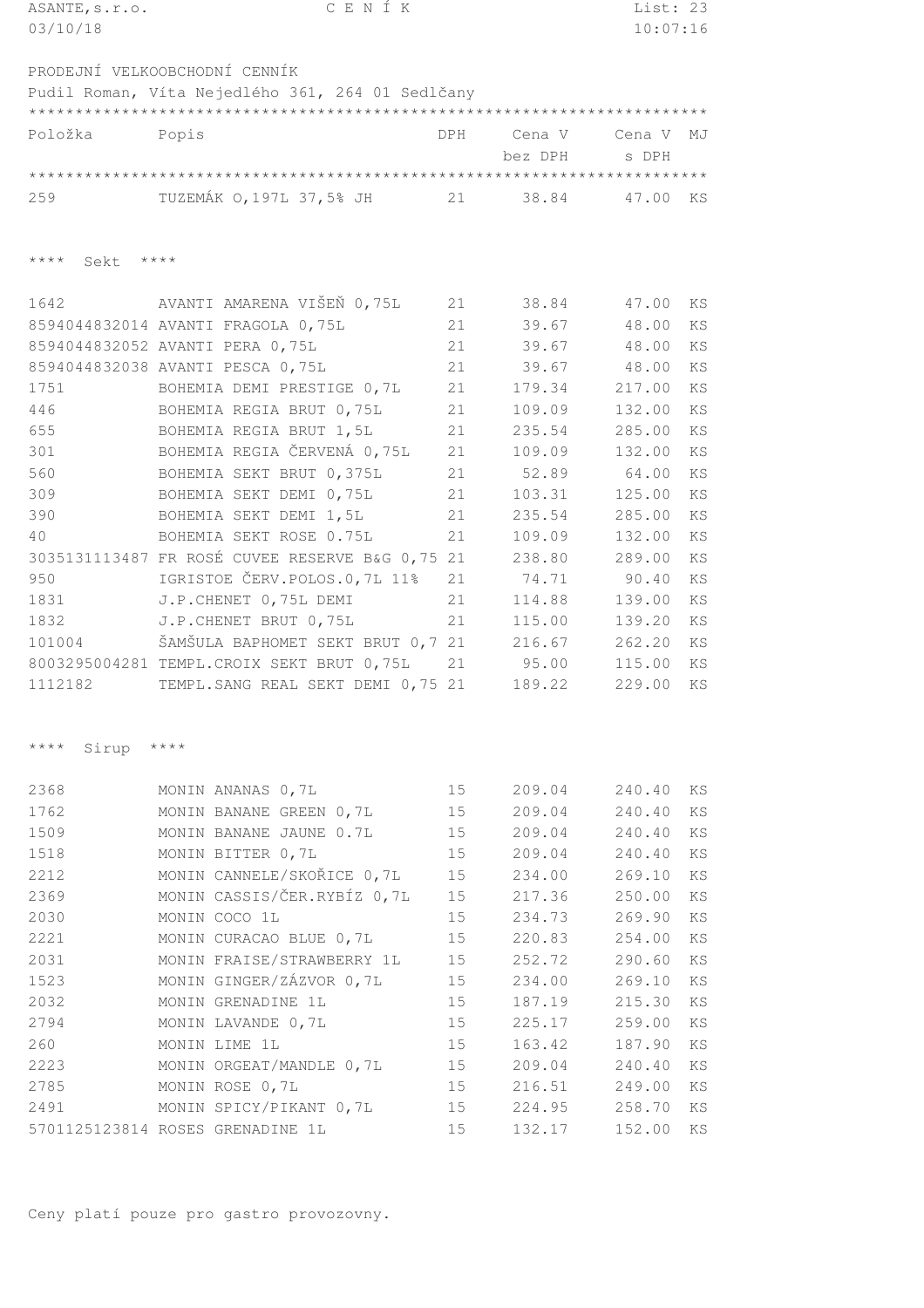| ASANTE, s.r.o.                         | CENÍK                                            |                |         | List: 24 |                        |
|----------------------------------------|--------------------------------------------------|----------------|---------|----------|------------------------|
| 03/10/18                               |                                                  |                |         | 10:07:16 |                        |
|                                        |                                                  |                |         |          |                        |
|                                        | PRODEJNÍ VELKOOBCHODNÍ CENNÍK                    |                |         |          |                        |
|                                        | Pudil Roman, Víta Nejedlého 361, 264 01 Sedlčany |                |         |          |                        |
|                                        |                                                  |                |         |          |                        |
| Položka                                | Popis                                            | DPH            | Cena V  | Cena V   | MJ                     |
|                                        |                                                  |                | bez DPH | s DPH    |                        |
|                                        |                                                  |                |         |          |                        |
| $***$ * * *<br>Telefonní kupony        | $***$ *                                          |                |         |          |                        |
|                                        |                                                  |                |         |          |                        |
| 8595106657279 KUPON GO 300             |                                                  | $\bigcirc$     | 300.00  | 300.00   | KS                     |
|                                        |                                                  |                |         |          |                        |
|                                        |                                                  |                |         |          |                        |
| $* * * * *$<br>Teplé nápoje            | $\star\star\star\star$                           |                |         |          |                        |
|                                        |                                                  |                |         |          |                        |
| 35078                                  | KÁVA PRESSO                                      | 15             | 21.74   | 25.00    | KS                     |
|                                        | 8594002830205 KÁVA STANDARD 250G                 | 15             | 45.00   | 51.80    | $\mathop{\mathrm{KS}}$ |
|                                        |                                                  |                |         |          |                        |
|                                        |                                                  |                |         |          |                        |
| $***$ * * *<br>Tequila                 | $\star\star\star\star$                           |                |         |          |                        |
|                                        |                                                  |                |         |          |                        |
| 1484                                   | MEXICANA BLANCO 0,7L 38%                         | 21             | 168.20  | 203.50   | KS                     |
| 1514                                   | MEXICANA GOLD 0,7L 38%                           | 21             | 168.21  | 203.50   | KS                     |
| 683                                    | SIERRA TEQ.GOLD 0,7L 38%                         | 21             | 368.91  | 446.40   | KS                     |
| 19                                     | SIERRA TEQ. GOLD 1L 38%                          | 21             | 303.31  | 367.00   | KS                     |
|                                        | 3263285153909 TEQ.AGAVITA GOLD 0,75L 38%         | 21             | 212.50  | 257.10   | KS                     |
| 1661                                   | TEQ.ARRIBA GOLD 0,7L 38%                         | 21             | 266.12  | 322.00   | KS                     |
|                                        | 0698450527002 TEQ.CASCO VIEJO GOLD 1L            | 21             | 345.83  | 418.50   | KS                     |
|                                        | 7503000677409 TEQ.CORRALEJO ANEJO 0,7L 38%       | 21             | 577.69  | 699.00   | KS                     |
| 90068                                  | TEQ.EL JIMADOR BLANCO 1L 38%                     | 21             | 428.93  | 519.00   | KS                     |
| 461                                    | TEQ.IGUANA GOLD 0,7L 37,5%                       | 21             | 168.60  | 204.00   | KS                     |
| 826                                    | TEQ.J.CUERVO CLASSICO 0,7L                       | 21             | 326.45  | 395.00   | KS                     |
|                                        | 0698450900058 TEQ.MARACAME PLATA 0,7L 38%        | 21             | 747.90  | 905.00   | ΚS                     |
| 586                                    | TEQ.OLMEGA EXTRA 0,7L 38%                        | 21             | 489.00  | 591.70   | KS                     |
| 1184                                   | TEQ.OLMEGA GOLD 0,7L 38%                         | 21             | 415.87  | 503.20   | ΚS                     |
| 1658                                   | TEQ.OLMEGA GOLD 1L 38%                           | 21             | 414.88  | 502.00   | KS                     |
| 1292                                   | TEQ.PEPE L.GOLD 0,7L 40%                         | 21             | 299.00  | 361.80   | KS                     |
| 456                                    | TEQ.PEPE L.GOLD 1L 40%                           | 21             | 247.11  | 299.00   | ΚS                     |
| 1710                                   | TEQ. SAUZA GOLD 0, 7L 40%                        | 21             | 370.33  | 448.10   | KS                     |
| 1930                                   | TEQ. SAUZA GOLD 1L 40%                           | 21             | 365.83  | 442.70   | KS                     |
|                                        |                                                  |                |         |          |                        |
|                                        |                                                  |                |         |          |                        |
| $\star\star\star\star$<br>Trafika **** |                                                  |                |         |          |                        |
|                                        |                                                  |                |         |          |                        |
|                                        | 8590379053209 DÁRKOVÝ BALÍČEK                    | 21             | 182.50  | 220.80   | KS                     |
| 10105                                  | KUPON VODAFONE 250KC                             | $\overline{0}$ | 206.61  | 206.60   | ΚS                     |
| 9423                                   | PAPÍROVÁ TAŠKA 29,-                              | 21             | 18.49   | 22.40    | ΚS                     |
| 9440                                   | PAPÍROVÁ TAŠKA 29,-                              | 21             | 24.37   | 29.50    | KS                     |
|                                        | 4333465127415 PERO KULIČKOVÉ 50KS                | 21             | 4.50    | 5.50     | ΚS                     |
|                                        | 8595234342955 TABÁK MARLBORO RED 30G             | 21             | 98.35   | 119.00   | KS                     |
|                                        |                                                  |                |         |          |                        |
|                                        |                                                  |                |         |          |                        |
| $***$ * * *                            | Vína česká ****                                  |                |         |          |                        |
|                                        |                                                  |                |         |          |                        |
| 466                                    | BUDAMONT ČERVENÉ POLOSLADKÉ 1L 21                |                | 45.45   | 55.00    | KS                     |
|                                        |                                                  |                |         |          |                        |
|                                        | Ceny platí pouze pro gastro provozovny.          |                |         |          |                        |
|                                        |                                                  |                |         |          |                        |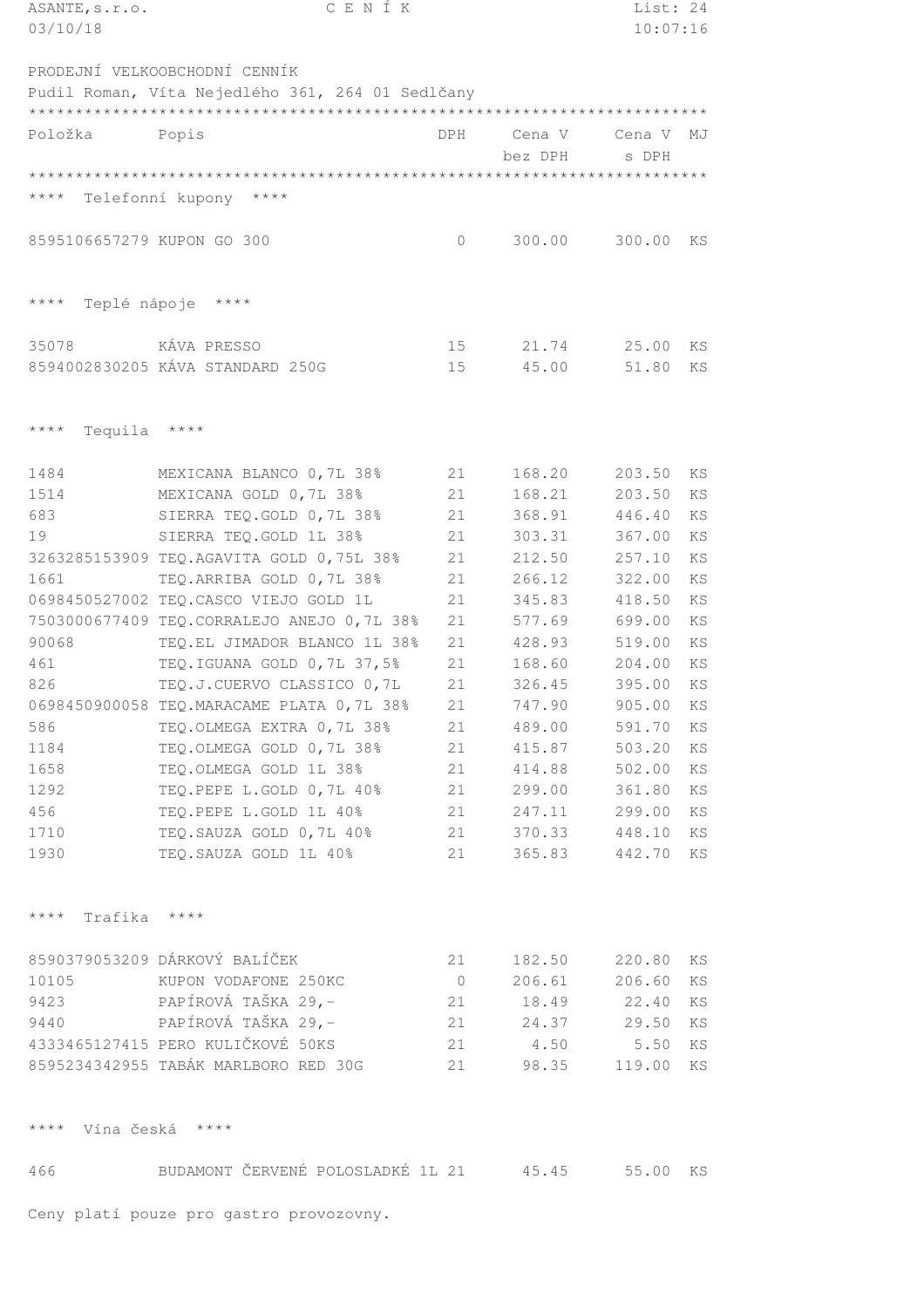| ASANTE, s.r.o. | CENIK | List: 25 |
|----------------|-------|----------|
| 03/10/18       |       | 10:07:16 |
|                |       |          |

\*\*\*\*\*\*\*\*\*\*\*\*\*\*\*\*\*\*\*\*\*\*\*\*\*\*\*\*\*\*\*\*\*\*\*\*\*\*\*\*\*\*\*\*\*\*\*\*\*\*\*\*\*\*\*\*\*\*\*\*\*\*\*\*\*\*\*\*\*\*\*\*\*

PRODEJNÍ VELKOOBCHODNÍ CENNÍK

Pudil Roman, Víta Nejedlého 361, 264 01 Sedlčany

| Položka | Popis                                            | DPH | Cena V Cena V |        | MJ                     |
|---------|--------------------------------------------------|-----|---------------|--------|------------------------|
|         |                                                  |     | bez DPH       | s DPH  |                        |
|         |                                                  |     |               |        |                        |
| 1082    | CINZANO ASTI 0,75L 7%                            | 21  | 171.07        | 207.00 | KS                     |
|         | 8594029226968 FRANKOVKA MUTĚNICE 1L              | 21  | 49.00         | 59.30  | KS                     |
| 936     | HROZEN FRANKOVKA 1L                              | 21  | 48.80         | 59.10  | KS                     |
| 894     | HS ANDRÉ 0,75L                                   | 21  | 154.17        | 186.60 | KS                     |
| 799     | HS CABERNET SAUVIGNON 0,75L                      | 21  | 172.73        | 209.00 | KS                     |
| 918     | HS FRANKOVKA 0,75L                               | 21  | 163.33        | 197.60 | KS                     |
| 564     | HS CHARDONNAY PS 0,75L                           | 21  | 153.72        | 186.00 | KS                     |
| 2175    | HS MODRY PORTUGAL 0,75L                          | 21  | 158.35        | 191.60 | KS                     |
| 1431    | HS RULANDSKÉ MODRÉ 0,75L PS                      | 21  | 171.90        | 208.00 | KS                     |
| 872     | HS VELTLÍNSKÉ ZELENÉ 0,75L PS                    | 21  | 135.65        | 164.10 | KS                     |
|         | 8594029222489 MODRÝ PORTUGAL MUTĚNICE 1L         | 21  | 49.00         | 59.30  | KS                     |
|         | 8594029226951 MULLER THURGAU MUTĚNICE 1L         | 21  | 49.00         | 59.30  | KS                     |
| 9514    | MVZ ANDRÉ 0,75L HERB.                            | 21  | 140.83        | 170.40 | KS                     |
|         | 8594002237509 MVZ FRANKOVKA 0,7L CB.             | 21  | 76.67         | 92.80  | KS                     |
|         | 8594002234713 MVZ FRANKOVKA 0,7L HERB.           | 21  | 140.83        | 170.40 | KS                     |
| 9526    | MVZ SVATOVAVŘINECKÉ 0,7L HERB. 21                |     | 140.83        | 170.40 | KS                     |
| 988     | POEZIE ČERVENÁ 1L TETRA                          | 21  | 31.00         | 37.50  | KS                     |
|         | 8594068860178 PRŮŠA ANDRÉ SWEET PS 0,75L         | 21  | 144.63        | 175.00 | KS                     |
|         | 8594068860338 PRŮŠA CABERNET MORAVIA 0,7L PS 21  |     | 156.20        | 189.00 | KS                     |
|         | 8594068860055 PRŮŠA DORNFELDER PS 0,75L          | 21  | 156.20        | 189.00 | KS                     |
|         | 8594068860314 PRŮŠA DORNFELDER ROSÉ 0,7L PS      | 21  | 156.20        | 189.00 | KS                     |
|         | 8594068860321 PRŮŠA FRANKOVKA ROSÉ 0,7L PS       | 21  | 156.20        | 189.00 | KS                     |
|         | 8586003162294 PRŮŠA PÁLAVA 0,5L VÝB.Z BOBULÍ 21  |     | 165.00        | 199.70 | KS                     |
|         | 8594068860291 PRŮŠA SVATOVAV. BLONDE PS 0,75L 21 |     | 144.63        | 175.00 | KS                     |
| 100673  | ŠAMŠULA CAB. SAUVIGNON 0,7L VH                   | 21  | 162.50        | 196.60 | KS                     |
| 101003  | ŠAMŠULA HIBERNAL 0,7L PS                         | 21  | 162.50        |        | KS                     |
| 101000  | ŠAMŠULA CHARDONNAY 0,7L PS                       | 21  |               | 196.60 | KS                     |
|         |                                                  |     | 162.50        | 196.60 |                        |
| 101001  | ŠAMŠULA PÁLAVA 0,7L VzH                          | 21  | 137.50        | 166.40 | KS                     |
| 100672  | ŠAMŠULA RULAND. MODRÉ 0,7L VH09 21               |     | 162.50        | 196.60 | KS                     |
| 100671  | ŠAMŠULA RULAND.ŠEDÉ 0,7L VH09                    | 21  | 162.50        | 196.60 | $\mathop{\mathrm{KS}}$ |
| 100670  | ŠAMŠULA RYZLINK RÝNSKÝ 0,7L PS 21                |     | 162.50        | 196.60 | KS                     |
| 100669  | ŠAMŠULA SAUVIGNON 0,7L PS09                      | 21  | 162.50        | 196.60 | KS                     |
|         | 8594011300980 TEMPL.ALIBERNET 0,7L               | 21  | 83.38         | 100.90 | KS                     |
| 1140    | TEMPL.FRANKOVKA 0,7L                             | 21  | 68.60         | 83.00  | KS                     |
| 2290    | TEMPL.FRANKOVKA 1L                               | 21  | 47.93         | 58.00  | KS                     |
|         | 8594011304414 TEMPL.FRANKOVKA ROSE PS08 0,7L 21  |     | 150.08        | 181.60 | KS                     |
|         | 3260980028563 TEMPL. CHARMAT BLANC BRUT 0,75L 21 |     | 128.10        | 155.00 | KS                     |
|         | 3260980028587 TEMPL. CHARMAT ROSE BRUT 0,75L     | 21  | 128.10        | 155.00 | KS                     |
| 576     | TEMPL.IRŠAI OLIV.PS 2004 0,75L 21                |     | 172.50        | 208.70 | KS                     |
|         | 8594011308122 TEMPL.MERLOT 0,375L                | 21  | 44.92         | 54.40  | KS                     |
| 665     | TEMPL.MERLOT 0,75L                               | 21  | 78.04         | 94.40  | KS                     |
|         | 8594011307156 TEMPL.MODRÝ PORTUGAL BIO 0.75      | 21  | 180.09        | 217.90 | KS                     |
| 2288    | TEMPL.MULLER 1L                                  | 21  | 47.93         | 58.00  | KS                     |
| 1144    | TEMPL.MULLER THURGAU 0,7L                        | 21  | 70.04         | 84.80  | ΚS                     |
|         | 8594011308702 TEMPL.MUŠKÁT MORAVSKÝ 0,75L        | 21  | 80.00         | 96.80  | KS                     |
| 1768    | TEMPL.RULANDSKÉ BILE 0,75L                       | 21  | 74.89         | 90.60  | KS                     |
| 583     | TEMPL.RULANDSKÉ BÍLÉ 08 0,75L                    | 21  | 150.08        | 181.60 | KS                     |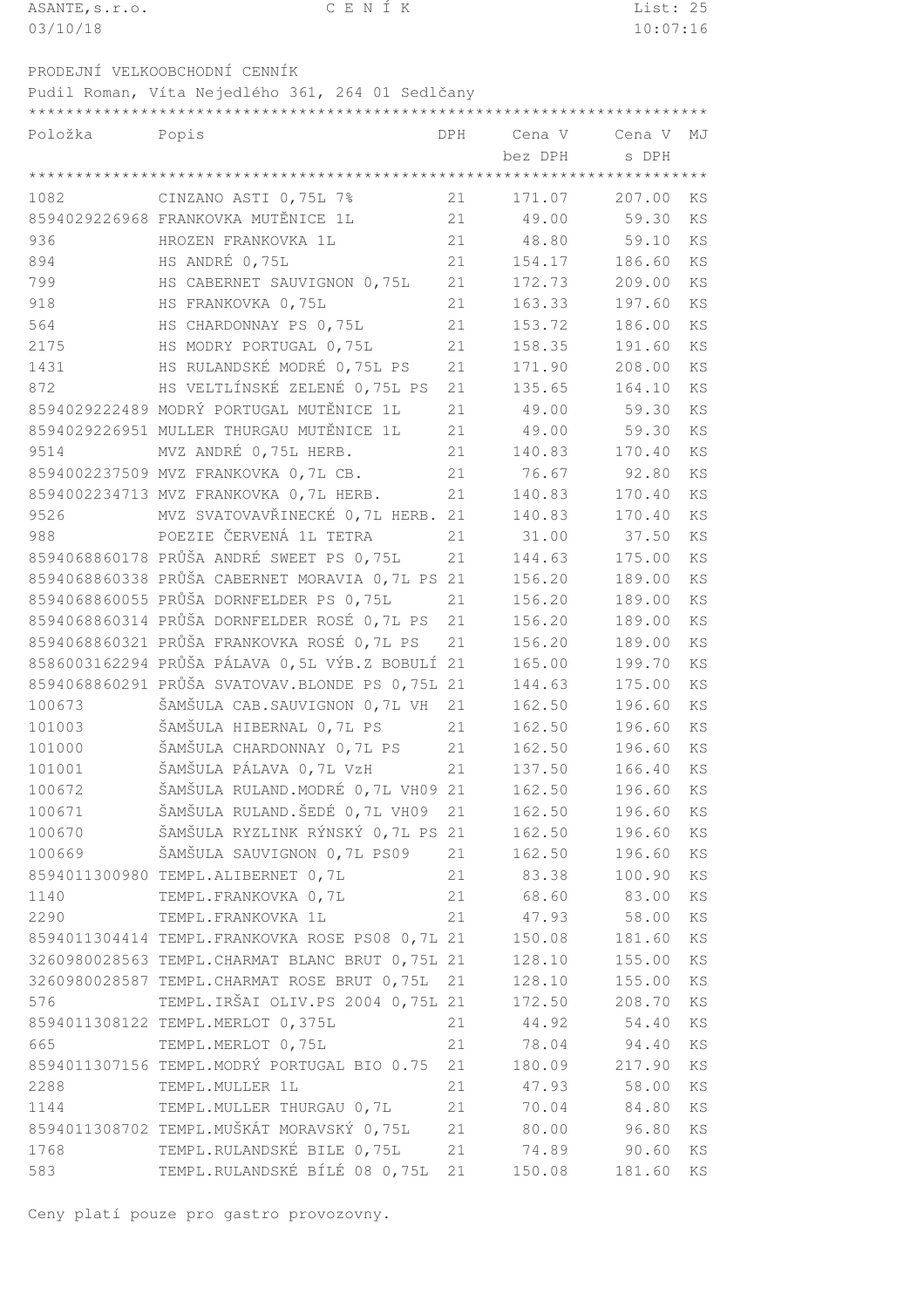| ASANTE, s.r.o. | CENÍK                                             |     |         | List: 26 |                        |
|----------------|---------------------------------------------------|-----|---------|----------|------------------------|
| 03/10/18       |                                                   |     |         | 10:07:16 |                        |
|                |                                                   |     |         |          |                        |
|                | PRODEJNÍ VELKOOBCHODNÍ CENNÍK                     |     |         |          |                        |
|                | Pudil Roman, Víta Nejedlého 361, 264 01 Sedlčany  |     |         |          |                        |
|                |                                                   |     |         |          |                        |
| Položka        | Popis                                             | DPH | Cena V  | Cena V   | MJ                     |
|                |                                                   |     | bez DPH | s DPH    |                        |
|                |                                                   |     |         |          |                        |
| 1999           | TEMPL.RULANDSKÉ MODRÉ 0,75L                       | 21  | 75.21   | 91.00    | ΚS                     |
|                | 8594011301901 TEMPL.RYZLINK VLAŠSKÝ 0,75L         | 21  | 70.04   | 84.80    | KS                     |
|                | 8594011302151 TEMPL.SANG REAL SEKT BRUT 0.75 21   |     | 199.10  | 240.90   | <b>KS</b>              |
|                | 8594011305787 TEMPL. SANG REAL SEKT ROSE 0, 7L 21 |     | 199.10  | 240.90   | KS                     |
|                | 8594011307583 TEMPL.SAUVIGNON 0,375L              | 21  | 40.00   | 48.40    | KS                     |
| 1145           | TEMPL. SAUVIGNON 0,7L                             | 21  | 75.00   | 90.80    | <b>KS</b>              |
|                | 8594011307613 TEMPL.SAUVIGNON SILVER 0,75L        | 21  | 98.35   | 119.00   | <b>KS</b>              |
|                | 8594011302267 TEMPL.SVATOMARTINSKÉ ČERV.          | 21  | 75.00   | 90.80    | <b>KS</b>              |
| 2196           | TEMPL. TRAMÍN 0,75L                               | 21  | 83.52   | 101.10   | KS                     |
| 2289           | TEMPL.VELTLÍN 1L                                  | 21  | 47.93   | 58.00    | <b>KS</b>              |
| 2198           | TEMPL.VELTLÍNSKÉ ZELENÉ 0,75L                     | 21  | 70.00   | 84.70    | KS                     |
| 585            | TEMPL.ZWEIGELTREBE 0,75L                          | 21  | 74.04   | 89.60    | KS                     |
| 4422101        | TRAMÍN ČERVENÝ 0.75L ZNOJMO                       | 21  | 80.00   | 96.80    | KS                     |
|                | 8592458005437 U KAPLIČKY MUŠKÁT MOR.0,75L KB 21   |     | 155.00  | 187.60   | <b>KS</b>              |
|                | 8592458005451 U KAPLIČKY SAUVIGNON 0,75L PS       | 21  | 155.00  | 187.60   | KS                     |
|                | 8592458004935 U KAPLIČKY SYLVÁNSKÉ Z.0,75LKB 21   |     | 155.00  | 187.60   | KS                     |
|                | 8594172640055 V.BÍLOVICE MODRÝ PORTUGAL 3L        | 21  | 185.95  | 225.00   | <b>KS</b>              |
| 9969           | VALT CABERNET SAUVIGNON 0,75L                     | 21  | 86.78   | 105.00   | <b>KS</b>              |
|                | 8595596710607 VALT FRANKOVKA 1L NEVR.LÁH.         | 21  | 66.12   | 80.00    | <b>KS</b>              |
|                | 8594002171513 VALT CHARDONNAY 0,7L                | 21  | 85.95   | 104.00   | KS                     |
|                | 8594002176372 VALT MODRÝ PORTUGAL 0,7L            | 21  | 86.78   | 105.00   | <b>KS</b>              |
|                | 8595596710621 VALT MULLER 1L NEVR.LÁH.            | 21  | 66.12   | 80.00    | KS                     |
| 1112650        | VALT RULANDSKÉ BÍLÉ 0,75L                         | 21  | 85.95   | 104.00   | KS                     |
|                | 8595596710096 VALT RULANDSKÉ BÍLÉ PS10 0,75L 21   |     | 148.35  | 179.50   | KS                     |
|                | 8594002172152 VALT RULANDSKÉ MODRÉ 0,7L           | 21  | 85.95   | 104.00   | ΚS                     |
|                | 8594002178505 VALT RYZLINK RÝNSKÝ 1L              | 21  | 66.12   | 80.00    | KS                     |
|                | 8595596710645 VALT RYZLINK VLAŠ.1L NEVR.SKLO 21   |     | 66.12   | 80.00    | ΚS                     |
|                | 8594002177140 VALT RYZLINK VLAŠSKÝ 0,75L          | 21  | 84.30   | 102.00   | ΚS                     |
| 2130           | VALT SAUVIGNON 0,75L                              | 21  | 92.56   | 112.00   | KS                     |
|                | 8595596710614 VALT SVATOVAŘINECKÉ 1L NEVR.LÁ 21   |     | 66.12   | 80.00    | KS                     |
|                | 8594029222496 VELTLÍNSKÉ ZELENÉ MUTĚNICE 1L       | 21  | 49.00   | 59.30    | KS                     |
|                |                                                   |     |         |          |                        |
|                |                                                   |     |         |          |                        |
| $***$ * *      | Vína zahraniční ****                              |     |         |          |                        |
|                |                                                   |     |         |          |                        |
|                | 7791540126215 ARG CABERNET SAUVIGNON 0.75L Č 21   |     | 238.80  | 289.00   | KS                     |
|                | 7798081660437 ARG LA CELIA MALBEC 0,75L           | 21  | 97.30   | 117.70   | ΚS                     |
|                | 7791540126222 ARG MALBEC F.L.ESCON. 0,75L Č       | 21  | 238.80  | 289.00   | KS                     |
|                | 7791540128356 ARG SHIRAZ F.L.ESCON. 0,75L Č       | 21  | 238.80  | 289.00   | KS                     |
|                | 7804321028346 AROMO CHARDONNAY 0.75L              | 21  | 83.70   | 101.30   | KS                     |
|                | 7804321028308 AROMO SAUVIG.BLANC 0.75L            | 21  | 83.70   | 101.30   | KS                     |
| 2307           | AUST. BUSH MERLOT 0, 75L                          | 21  | 70.00   | 84.70    | KS                     |
| 2585           | AUST.BUSH PETIT ROSE 0,7L                         | 21  | 70.00   | 84.70    | $\mathop{\mathrm{KS}}$ |
|                | 9311218122776 AUST.LINDEM.BIN CAB-SAUV. 0,7L 21   |     | 106.61  | 129.00   | KS                     |
|                | 9311218119493 AUST.LINDEM.BIN MERLOT 0,7L         | 21  | 106.61  | 129.00   | $\mathop{\mathrm{KS}}$ |
|                | 9311218119509 AUST.LINDEM.BIN SHIRAZ 0,7L         | 21  | 106.61  | 129.00   | ΚS                     |
|                | 9311218122479 AUST.LINDEMANNS SHIRAZ CABER.       | 21  | 69.73   | 84.40    | ΚS                     |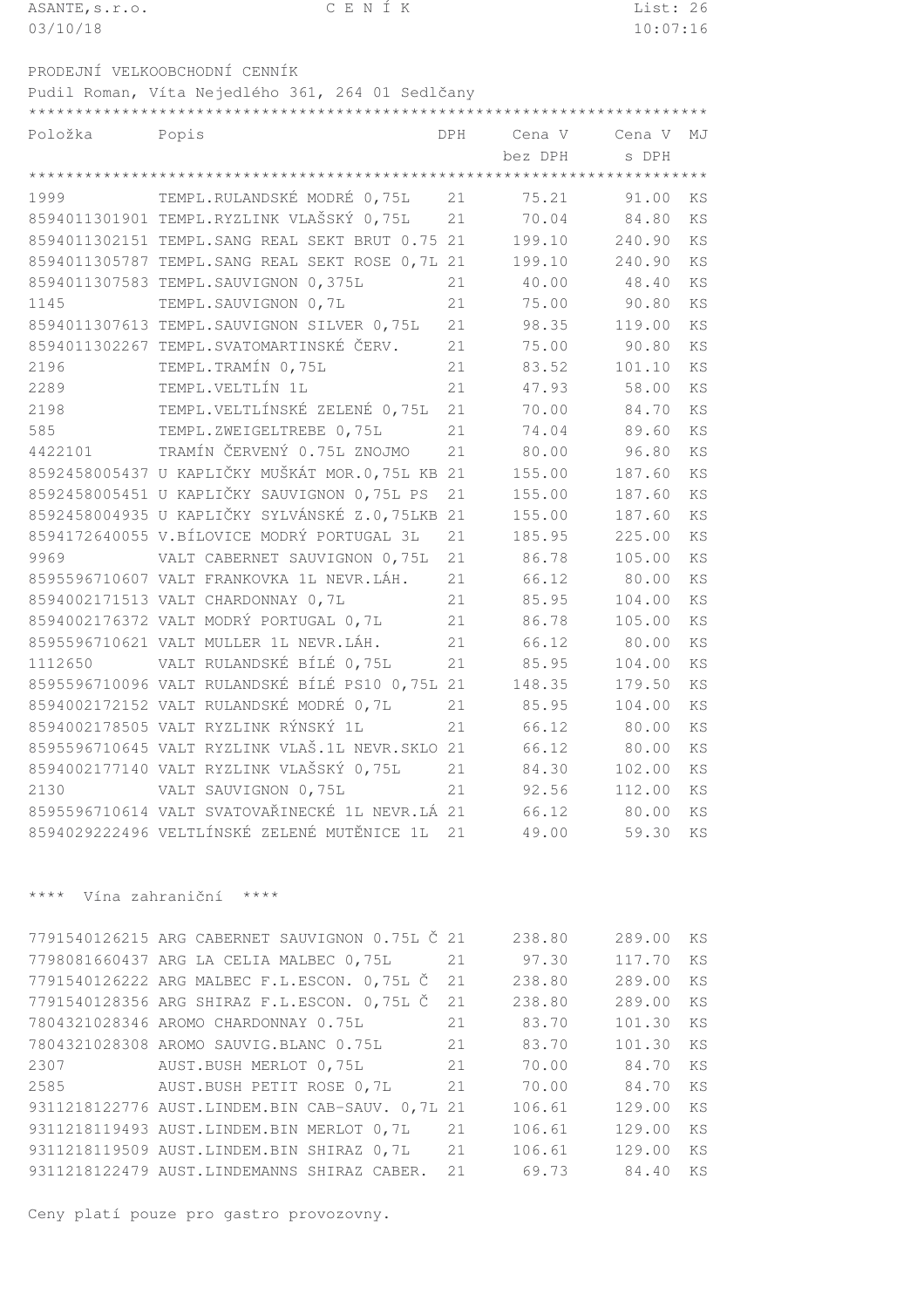| ASANTE, s.r.o. | CENIK | List: 27 |
|----------------|-------|----------|
| 03/10/18       |       | 10:07:16 |
|                |       |          |

\*\*\*\*\*\*\*\*\*\*\*\*\*\*\*\*\*\*\*\*\*\*\*\*\*\*\*\*\*\*\*\*\*\*\*\*\*\*\*\*\*\*\*\*\*\*\*\*\*\*\*\*\*\*\*\*\*\*\*\*\*\*\*\*\*\*\*\*\*\*\*\*\*

PRODEJNÍ VELKOOBCHODNÍ CENNÍK

Pudil Roman, Víta Nejedlého 361, 264 01 Sedlčany

Položka Popis DPH Cena V Cena V MJ bez DPH s DPH \*\*\*\*\*\*\*\*\*\*\*\*\*\*\*\*\*\*\*\*\*\*\*\*\*\*\*\*\*\*\*\*\*\*\*\*\*\*\*\*\*\*\*\*\*\*\*\*\*\*\*\*\*\*\*\*\*\*\*\*\*\*\*\*\*\*\*\*\*\*\*\*\* AUST.NEXT KANG.CAB.SHIRAZ 3L 21 160.00 193.60 KS AUST.NEXT KANG.CHARDONNAY 0,7L 21 57.00 69.00 KS AUST.NEXT KANG.CHARDONNAY 3L 21 160.00 193.60 KS AUST.NEXT KANG.MERLOT 0,75L 21 57.00 69.00 KS BEAUJ.NOUVEAU V.BERARD 0,75L 21 125.00 151.30 KS BEAUJOLAIS COTES DU RHONE 0,75 21 54.94 66.50 KS BEAUJOLAIS PRIMEUR 2013 0,75L 21 99.90 120.90 KS BIB CHARDONNAY TEMPL 20L 21 48.00 58.10 L BIB SAUVIGNON BLANC TEMPL 20L 21 48.00 58.10 L CALIF.ROBERT MON.ZINFAND.0,75L 21 97.30 117.70 KS 3263280104234 CALIF.ZINFANDEL ROSE RWP 0,75L 21 50.42 61.00 KS EST.CAB.SAUVIGNON 0.75L CHILE 21 176.59 213.70 KS EST.CHARDONNAY 0.75L CHILE 21 117.32 142.00 KS EST.SYRAH 0,75L CHILE 21 181.67 219.80 KS FR BORDEAUX AC,GOLD 0,75LB B&G 21 198.00 239.60 KS FR CABER.SAVIGNON BG 0,75L 21 155.29 187.90 KS FR CUVEE JEAN PAUL ROSE 0,75L 21 82.50 99.80 KS FR CHARDONNAY BRUT0,75L 12,5% 21 238.80 289.00 KS 3258880723633 FR CHARDONNAY VdP J.C.Beau 0,7 21 118.80 143.80 KS<br>3324654114218 FR MERLOT VdP ROCADET Č. 0,75L 21 93.63 113.30 KS<br>3035131113869 FR PINOT NOIR BG 0,75L 21 155.46 188.10 KS 3324654114218 FR MERLOT VdP ROCADET Č. 0,75L 21 93.63 113.30 KS FR PINOT NOIR BG 0,75L 21 155.46 188.10 KS FR.ARTHUR METZ SYLVANER 0,75L 21 120.00 145.20 KS 3500610052187 FR.BARON dARIGNAC CAB.S.0,75L 21 45.45 55.00 KS<br>3263286347093 FR.BARON dARIGNAC ROUGE 0,75L 21 35.29 42.70 KS FR.BARON dARIGNAC ROUGE 0,75L 21 35.29 42.70 KS 3263280104432 FR.BONGERONDE SYRAH 0.75L 21 61.58 74.50 KS<br>3500610043796 FR.BORDEAUX 2006 0.75L 21 78.40 94.90 KS FR.BORDEAUX 2006 0,75L 21 78.40 94.90 KS 3159560603279 FR.CALVET MERLOT 0,75L 21 63.03 76.30 KS FR.CALVET ROSÉ D ANJOU 0,75L 21 79.17 95.80 KS FR.CAMEMBERT SYRAH MARSE 0,75L 21 114.88 139.00 KS FR.DOMAINE CHEMIN 0,75 2KS BOX 21 250.00 302.50 KS FR.DULAC BLANC LIEBLICH 1L 21 50.76 61.40 KS FR.ENTRECOTE MERLOT-CAB.S.0,7L 21 102.25 123.70 KS FR.GRAND SUD GRENACHE ROT 1L 21 75.63 91.50 KS FR.GRAND SUD CHARDONNAY 3L 21 225.00 272.30 KS FR.GRAND SUD MERLOT 1L 21 78.72 95.30 KS FR.GRAND SUD MERLOT 3L 21 224.99 272.20 KS FR.GRAND SUD MERLOT ROSE 1L 21 75.82 91.70 KS FR.CHATEAU DE FEZAN 0,75L 21 351.00 424.70 KS FR.KIWI CUVEE CHARDONAY 0,75L 21 73.55 89.00 KS FR.KIWI CUVÉE PINOT NOIR 0,75L 21 73.55 89.00 KS FR.KIWI CUVÉE SAUVIGN.BL.0,7L 21 73.55 89.00 KS 3500610042645 FR.LA BAUME SYRAH 0,75L 21 128.33 155.30 KS<br>8594045652505 FR.PALAIS DE FR.CAB.SAUV.0,75L 21 57.02 69.00 KS 8594045652505 FR.PALAIS DE FR.CAB.SAUV.0,75L 21 57.02 69.00 KS

 FR.PALAIS DE FR.SAUVIG.BL.0,75 21 57.02 69.00 KS FR.PIERRE BREV.ROSÉ D'AN.0,75L 21 98.35 119.00 KS HENKEL TROCKEN SEKT 0,75L 21 127.27 154.00 KS

8594045652482 FR.PALAIS DE FR.MERLOT 0,75L 21 57.02 69.00 KS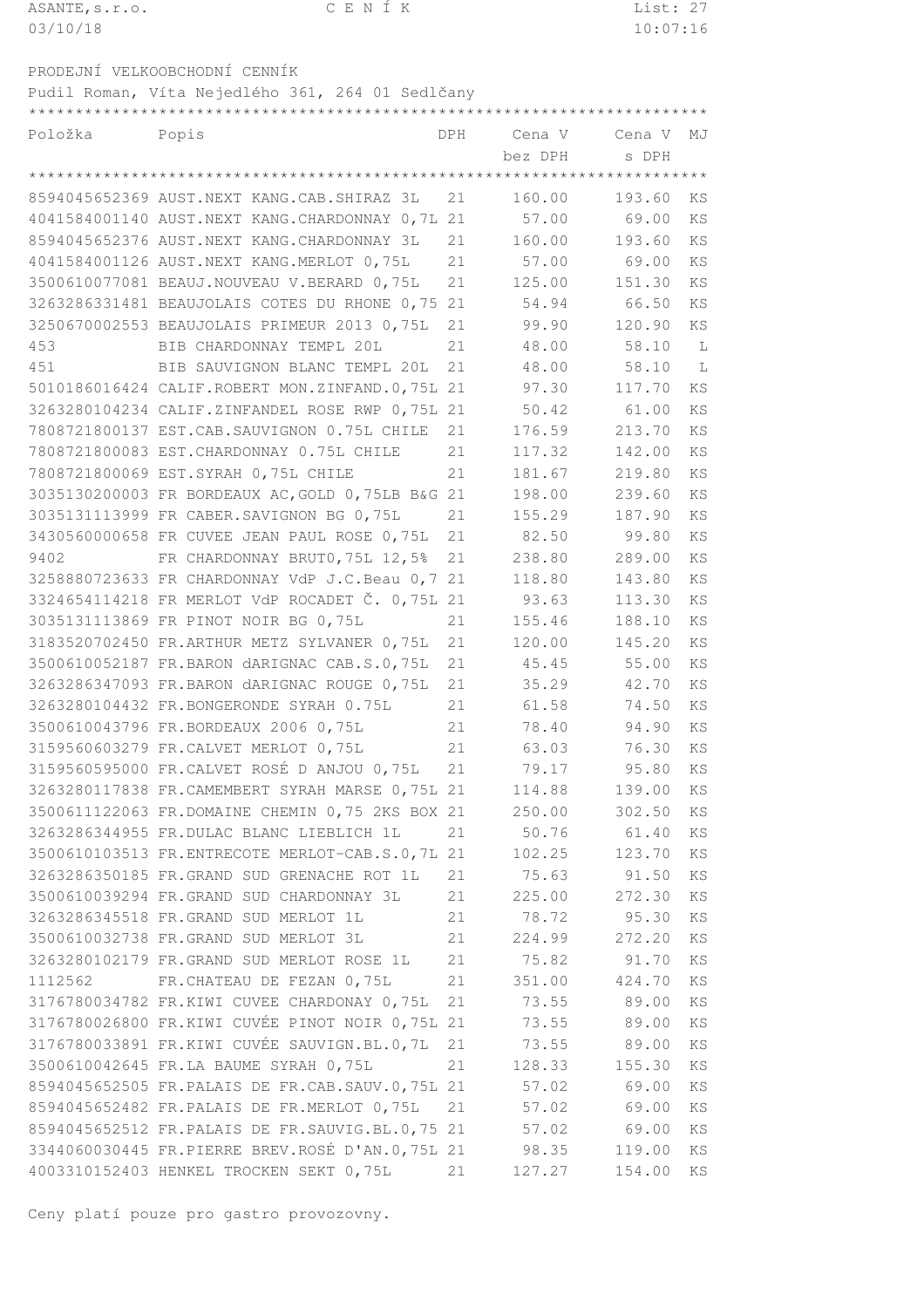| ASANTE, s.r.o. |                                                  | CENIK |     |        | List: 28 |       |
|----------------|--------------------------------------------------|-------|-----|--------|----------|-------|
| 03/10/18       |                                                  |       |     |        | 10:07:16 |       |
|                |                                                  |       |     |        |          |       |
|                | PRODEJNÍ VELKOOBCHODNÍ CENNÍK                    |       |     |        |          |       |
|                | Pudil Roman, Víta Nejedlého 361, 264 01 Sedlčany |       |     |        |          |       |
|                |                                                  |       |     |        |          |       |
| Položka        | Popis                                            |       | DPH | Cena V | Cena V   | - M.T |

| Položka | Popis                                                  |    | DPH Cena V Cena V |             | MJ |
|---------|--------------------------------------------------------|----|-------------------|-------------|----|
|         |                                                        |    | bez DPH           | s DPH       |    |
|         |                                                        |    |                   |             |    |
|         | 8594045652451 HUGO ROSSINI 0,75L                       | 21 | 45.45             | 55.00       | ΚS |
|         | 8594045652208 CHILE CAMPO DE CH.CAB.SAUV.3L            | 21 | 147.93            | 179.00      | KS |
|         | 8594045652215 CHILE CAMPO DE CH. SAUVIGNON 3L 21       |    | 144.63            | 175.00      | KS |
|         | 7804320303178 CHILE CASILL. DEL DIABLO CABER. 21       |    | 144.92            | 175.30      | KS |
|         | 7804320087016 CHILE CASILL. DEL DIABLO CARMEN 21       |    | 135.01            | 163.40      | KS |
|         | 7804320985633 CHILE CASILL.DEL DIABLO MERLOT 21        |    | 91.00             | 110.10      | KS |
|         | 7804320706009 CHILE FRONTERA MERLOT 0,7L               | 21 | 70.83             | 85.70       | KS |
|         | 7804320556000 CHILE FRONTERA SAUVIGNON 0,75L 21        |    | 70.83             | 85.70       | KS |
|         | 7804300011512 CHILE SIGLO DE ORO CAB.S. 0.7L 21        |    | 105.00            | 127.10      | KS |
|         | 7804300011413 CHILE SIGLO DE ORO CHARD.0,7L            | 21 | 105.00            | 127.10      | ΚS |
|         | 7804320039718 CHILE SUNRISE MERLOT ROSE 0,75 21        |    | 99.17             | 120.00      | KS |
|         | 7804300010034 CHILE VARIETAL CAB. SAUVIG.0, 7L 21      |    | 105.00            | 127.10      | KS |
|         | 7804300123277 CHILE VARIETAL CARMENERE 0,7L            | 21 | 105.00            | 127.10      | KS |
|         | 7804300120993 CHILE VARIETAL CHARDONNAY 0,7L 21        |    | 105.00            | 127.10      | KS |
|         | 7804300120986 CHILE VARIETAL MERLOT 0,7L               | 21 | 105.00            | 127.10      | KS |
|         | 7804300010041 CHILE VARIETAL SAU. BLANC 0, 7L          | 21 | 80.99             | 98.00       | KS |
|         | 8008863002737 ITA CABERNET VENETO 0,7č Vivol 21        |    | 102.00            | 123.40      | KS |
|         | 8005415000005 ITA CANTI BARBERA D ASTI 0,75L 21        |    | 123.00            | 148.80      | KS |
|         | 8005415044191 ITA CANTI GAVI DOCG 0,75L                | 21 | 113.74            | 137.60      | KS |
|         | 8005415045327 ITA CANTI MERLOT SICIL.0,75L             | 21 | 104.66            | 126.60      | KS |
|         | 8005415045211 ITA CANTI PINOT GR.ROSE 0,75L            | 21 | 104.66            | 126.60      | KS |
|         | 8005415046447 ITA CANTI PROSECCO BRUT 0,75L            | 21 | 144.07            | 174.30      | KS |
|         | 8006870011223 ITA CORTE DEI ROVI BRUT 0,75L            | 21 | 115.00            | 139.20      | KS |
|         | 8059020140038 ITA DUETERRE CUVEÉ ROSSO 0,7             | 21 | 270.00            | 326.70      | KS |
|         | 8003319730479 ITA FRIZZANTE BIANCO ORIG.0,75           | 21 | 62.00             | 75.00       | KS |
|         | 8003319730561 ITA FRIZZANTE BROSKEV<br>$0,75L$ 21      |    | 62.00             | 75.00       | KS |
|         | 8003319730677 ITA FRIZZANTE GRAPEFRUIT 0,75L 21        |    | 62.00             | 75.00       | KS |
|         | 8002235020886 ITA CHIANTI CLAS. ZONIN 0,75L            | 21 | 180.00            | 217.80      | KS |
|         | 8006805058019 ITA LA GIOIOSA ROSÉ FRIZ.0,75L 21        |    | 81.82             | 99.00       | KS |
|         | 8008863002720 ITA MERLOT VENETO 0,7čVivolo 21          |    | 102.00            | 123.40      | ΚS |
|         | 8002235632553 ITA MONTEPULCIANO ZONIN 0,75L            | 21 | 57.50             | 69.60       | ΚS |
|         | 8008863004533 ITA NERO dAVOLA 0,75L                    | 21 | 130.80            | 158.30      | KS |
|         | 8002793000535 ITA PICCINI CHIANTI DOCG 1,5L 21         |    | 382.80            | 463.20      | KS |
|         | 8008863000252 ITA PINOT BIANCO VENETO b.0,75 21        |    | 49.17             | 59.50       | KS |
|         | 8002235212557 ITA PINOT GR. FRIULI ZONIN 0,75 21       |    | 100.00            | 121.00      | KS |
|         | 8002235020312 ITA PINOT GRIGIO ZONIN 0,75L             | 21 | 88.12             | 106.60      | KS |
|         | 8008863004014 ITA PRIMITOVO SALENTO 0,7č Cal 21        |    | 142.80            | 172.80      | ΚS |
|         | 8002235007313 ITA PROSECCO FRIZ.DOC 1821 0,7 21        |    | 120.00            | 145.20      | KS |
|         | 8008863000368 ITA SOAVE CLASSICO 0, 7b Verone 21       |    | 118.80            | 143.80      | KS |
|         | 8002235692052 ITA VALPOLICELLA ZONIN 0,75L             | 21 | 68.33             | 82.70       | KS |
|         | 8594045652284 ITA VILLA BIANCO 5L                      | 21 | 160.00            | 193.60      | KS |
|         | 8594045652659 ITA VILLA PROSECCO 0,75L                 | 21 | 95.87             | 116.00      | KS |
|         | 8594045652277 ITA VILLA ROSSO 5L                       | 21 | 160.00            | 193.60      | KS |
|         | 8034094891239 ITA. PRIMITIVO MANDURIA DOC 0,7 21       |    | 286.80            | 347.00      | ΚS |
|         | 3263286329006 J.P CHENET CHARDON RESERVE 0,7 21 118.75 |    |                   | 143.70      | KS |
|         | 3263286324223 J.P.CHENET BLANC DE BL.0,25L 21          |    | 27.27             | 33.00       | KS |
| 141     | J.P. CHENET CAB. SYRAH 0, 75L 12% 21                   |    |                   | 70.00 84.70 | KS |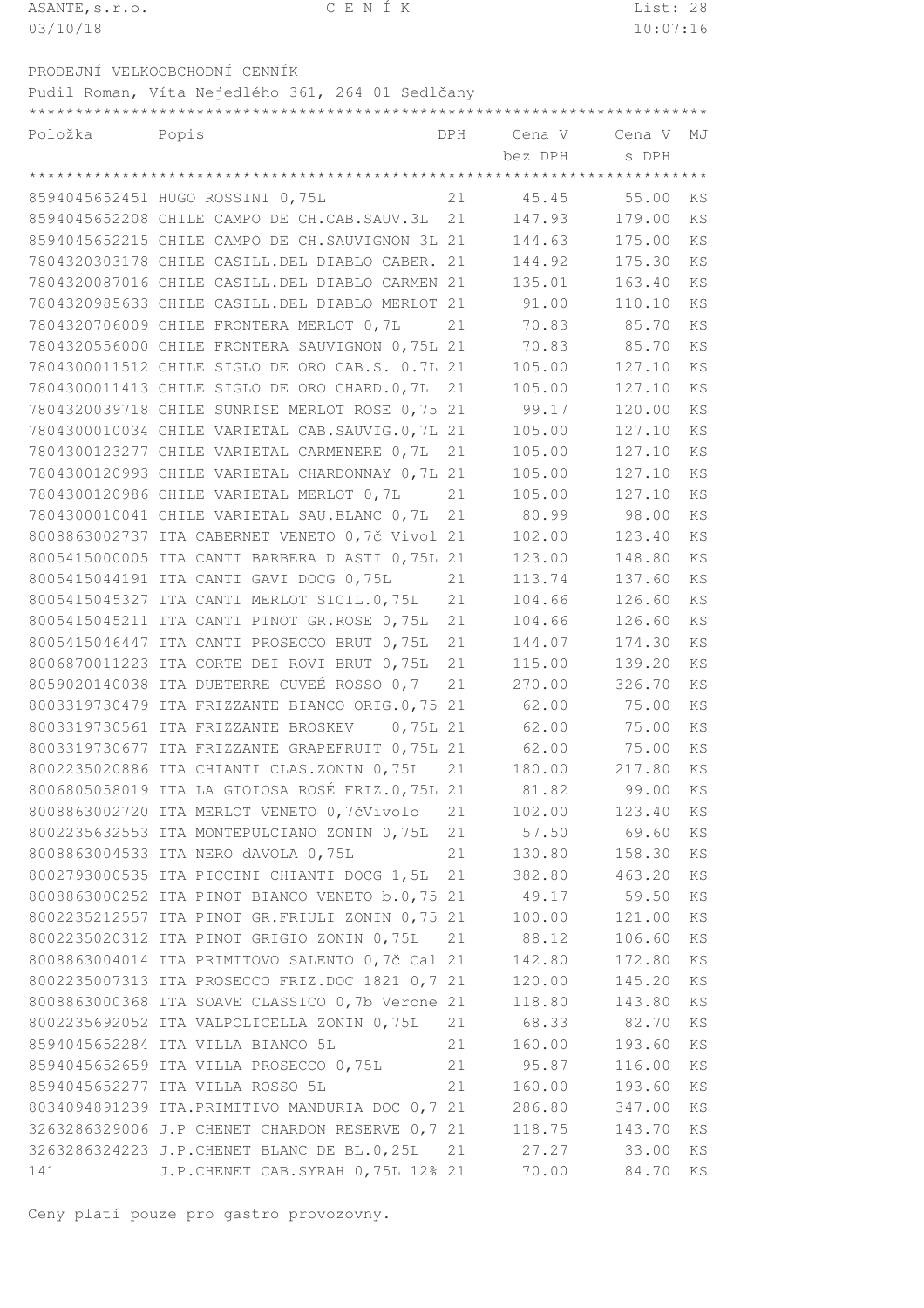| ASANTE, s.r.o. | CENIK | List: 29 |
|----------------|-------|----------|
| 03/10/18       |       | 10:07:16 |
|                |       |          |

PRODEJNÍ VELKOOBCHODNÍ CENNÍK Pudil Roman, Víta Nejedlého 361, 264 01 Sedlčany

\*\*\*\*\*\*\*\*\*\*\*\*\*\*\*\*\*\*\*\*\*\*\*\*\*\*\*\*\*\*\*\*\*\*\*\*\*\*\*\*\*\*\*\*\*\*\*\*\*\*\*\*\*\*\*\*\*\*\*\*\*\*\*\*\*\*\*\*\*\*\*\*\*

| Položka<br>Popis |                                                  |    | DPH Cena V Cena V |             | MJ        |
|------------------|--------------------------------------------------|----|-------------------|-------------|-----------|
|                  |                                                  |    | bez DPH           | s DPH       |           |
|                  |                                                  |    |                   |             |           |
|                  | 3263286324216 J.P. CHENET CABERNET SYRAH 0,25 21 |    | 27.27             | 33.00       | KS        |
|                  | 111293 J.P. CHENET CABERNET-SYRAH 3L             | 21 | 205.79            | 249.00      | <b>KS</b> |
|                  | 3500610036019 J.P.CHENET CABERNET-SYRAH 5L       | 21 | 311.65            | 377.10      | <b>KS</b> |
|                  | 3500610057144 J.P. CHENET FASHION PEACH 0,75L 21 |    | 78.63             | 95.10       | KS        |
|                  | 3263280110815 J.P.CHENET GAMAY NOUVEAU 0,75L 21  |    | 107.50            | 130.10      | KS        |
|                  | 3263289998544 J.P.CHENET CHARDONNAY 0,25L        | 21 | 27.27             | 33.00       | KS        |
|                  | 3263286347260 J.P.CHENET MERLOT 0,25L            | 21 | 27.27             | 33.00       | KS        |
| 1531             | J.P. CHENET MERLOT 0,75L 13%                     | 21 | 70.00             | 84.70       | KS        |
|                  | 3263286324230 J.P.CHENET ROSE 0,25L              | 21 | 27.27             | 33.00       | KS        |
| 9491             | J.P. CHENET ROSE-GRENACHE 0.75L 21               |    | 70.00             | 84.70       | KS        |
|                  | 3263286355906 J.P.CHENET SAUVIGNON 0,75L         | 21 |                   | 70.00 84.70 | KS        |
| 1041             | J.P. CHENET SEKT ROSÉ 0,75L 12% 21               |    | 102.48            | 124.00      | KS        |
|                  | 3500610093708 J.P. CHENET SPARKLING ROSE 0,75 21 |    | 115.00            | 139.20      | KS        |
|                  | 3500610033346 J.P.CHENET SWEET ROUGE 0,75L       | 21 | 70.00             | 84.70       | KS        |
| 111291           | J.P. CHENET UGNI BLANC 3L                        | 21 | 205.79            | 249.00      | KS        |
|                  | 3500610048227 J.P. CHENET UGNI BLANC 5L          | 21 | 311.65            | 377.10      | KS        |
| 1941             | LAMBRUSCO BELLIS.BIANCO 1,5L                     | 21 | 78.51             | 95.00       | KS        |
|                  | 8004810430080 LAMBRUSCO BELLIS.ROSATO 0,75L      | 21 | 45.45             | 55.00       | KS        |
| 506              | LAMBRUSCO BELLIS.ROSSO 0.75L                     | 21 | 45.45             | 55.00       | KS        |
|                  | 8004810431483 LAMBRUSCO EMILI ROSATO 0,75L       | 21 | 70.30             | 85.10       | KS        |
|                  | 8004810296488 LAMBRUSCO EMILI ROSSO 0,75L        | 21 | 70.83             | 85.70       | KS        |
| 69               | MEDVĚDÍ KREV 0,7L                                | 21 | 43.80             | 53.00       | KS        |
|                  | 4840454004409 MOLD.AURVIN MUSCAT 0,75L           | 21 | 57.50             | 69.60       | KS        |
|                  | 4840454008643 MOLD.AURVIN MUSCAT 1L              | 21 | 66.94             | 81.00       | KS        |
|                  | 4840454003808 MOLD. STARÝ MNICH ČERVENÉ 0,75L 21 |    | 65.83             | 79.70       | KS        |
| 9631             | MVZ CHILE CAB. SAUVIGNON 0,75L                   | 21 | 95.83             | 116.00      | KS        |
|                  | 4049366001692 NEM.ALTE REBE RIESLING 0,75L       | 21 | 125.00            | 151.30      | KS        |
|                  | 8594045652925 NEM.BIN SAUVIGNON BLANC 0,75L      | 21 | 119.83            | 145.00      | KS        |
|                  | 4049366003771 NEM.HANS BAER GRAUBURGUN.0,75L 21  |    | 103.50            | 125.20      | KS        |
|                  | 4049366003764 NEM.HANS BAER PINOT BLANC 0,75 21  |    | 103.50            | 125.20 KS   |           |
|                  | 4049366003757 NEM.HANS BAER RIESLING 0,75L 21    |    | 103.50            | 125.20      | ΚS        |
|                  | 4058387000317 NEM. NOBILE BIANCO VANILKA 0,7L 21 |    | 73.55             | 89.00       | ΚS        |
|                  | 4102240012532 NEM.NOBILE ROSSO ČOKOLÁD.0,75L 21  |    |                   | 73.55 89.00 | ΚS        |
|                  | 4049366002613 NEM.RIESLING ERNST LUDWIG DRY      | 21 |                   | 74.00 89.50 | ΚS        |
|                  | 4049366001661 NEM.RIESLING FEINHERB 0,75L        | 21 | 95.04             | 115.00      | KS        |
|                  | 4049366002620 NEM.RIESLING LUDWIG MEDIUM 0,7 21  |    | 74.00             | 89.50       | ΚS        |
|                  | 4005055732520 NEM.RIESLING TROCK.J.GRAF 0,7L 21  |    | 129.00            | 156.10      | KS        |
|                  | 4049366001678 NEM.RIESLING TROCKEN 0,75L         | 21 | 125.00            | 151.30      | ΚS        |
|                  | 9415305123087 NEW Z. ANGEL COVE SAUVIGNON BL 21  |    | 125.00            | 151.30      | KS        |
|                  | 4007988041090 NEW Z.SEAGULL SAUV.BLANC 0,75L 21  |    | 100.00            | 121.00      | ΚS        |
|                  | 9415305122011 NEW.Z. MATUA VALLEY SAUV.BL        | 21 | 200.82            | 243.00      | KS        |
| 1072             | OLD PORTER BÍLÉ 0,75L                            | 21 | 104.96            | 127.00      | ΚS        |
|                  | 4102240014062 PERISECCO CUCUMBER                 | 21 | 72.45             | 87.70       | ΚS        |
|                  | 4102240014352 PERISECCO HIBISCUS 0,75L           | 21 |                   | 72.45 87.70 | ΚS        |
|                  | 5601213184607 PORT. CASAL MENDES BIANCO 0,75L 21 |    | 45.83             | 55.50       | ΚS        |
|                  | 5601213184867 PORT.CASAL MENDES ROSÉ 0,75L       | 21 | 45.83             | 55.50       | ΚS        |
|                  | 5601213181057 PORT. CASAL MENDES TINTO 0,75L     | 21 | 45.83             | 55.50       | KS        |
|                  |                                                  |    |                   |             |           |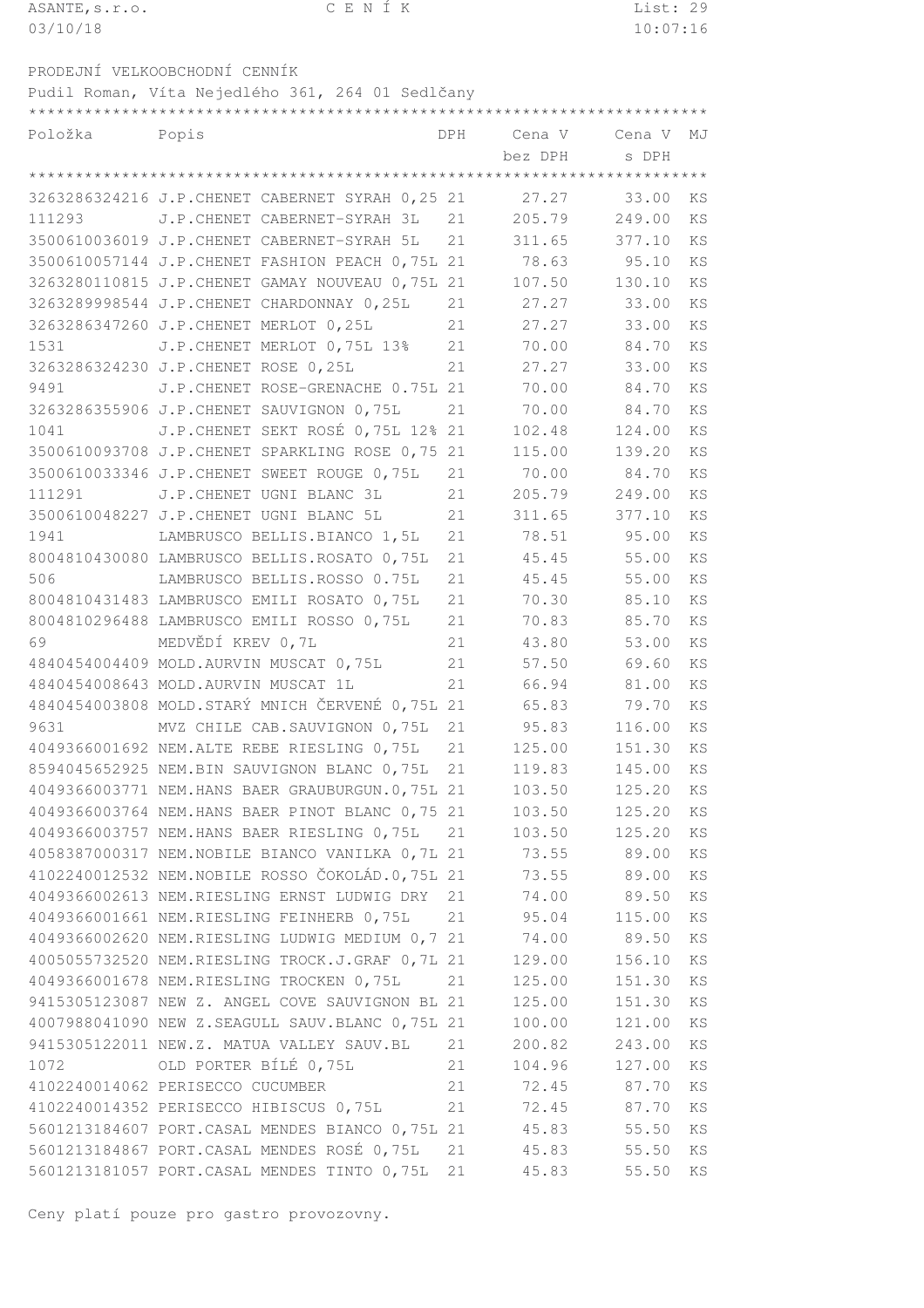| ASANTE, s.r.o. | CENIK | List: 30 |
|----------------|-------|----------|
| 03/10/18       |       | 10:07:16 |
|                |       |          |

PRODEJNÍ VELKOOBCHODNÍ CENNÍK Pudil Roman, Víta Nejedlého 361, 264 01 Sedlčany

\*\*\*\*\*\*\*\*\*\*\*\*\*\*\*\*\*\*\*\*\*\*\*\*\*\*\*\*\*\*\*\*\*\*\*\*\*\*\*\*\*\*\*\*\*\*\*\*\*\*\*\*\*\*\*\*\*\*\*\*\*\*\*\*\*\*\*\*\*\*\*\*\*

| Položka | Popis                                               | DPH | Cena V      | Cena V      | MJ        |
|---------|-----------------------------------------------------|-----|-------------|-------------|-----------|
|         |                                                     |     | bez DPH     | s DPH       |           |
|         |                                                     |     |             |             |           |
|         | 8411304002713 PORTO OLD KING 0,75L                  | 21  | 48.76       | 59.00       | KS        |
|         | 8410337046039 PORTO OSBORNE SHERRY MED.0,75L 21     |     | 147.17      | 178.10      | <b>KS</b> |
|         | 5942002300687 ROM CONU ALECU MERL. ROSE 0,7L        | 21  | 142.15      | 172.00      | <b>KS</b> |
|         | 5942002300694 ROM CONU ALECU MERLOT 0, 7L           | 21  | 142.15      | 172.00      | KS        |
|         | 5942002300359 ROM CONU ALECU SAUVIG.BL.0,7L         | 21  | 142.15      | 172.00      | KS        |
|         | 5942002304739 ROM LACRIM LUI 5LET.0,75L ROSÉ 21     |     | 275.00      | 332.80      | KS        |
|         | 5942002300397 ROM PREMIAT CUVE DEMISEC 0,75L 21     |     | 81.82       | 99.00       | KS        |
|         | 5942002001270 ROM PREMIAT DRY RIESLING 0,75L 21     |     | 81.82       | 99.00       | KS        |
|         | 5942002301646 ROM PREMIAT MERLOT+CABER.0,75L 21     |     | 81.82       | 99.00       | KS        |
|         | 5942002001171 ROM RAI DE MURF. BÍLÉ 0,75L           | 21  | 144.63      | 175.00      | KS        |
|         | 5942002001164 ROM RAI DE MURF. ČERVENÉ 0,75L        | 21  | 144.73      | 175.10      | <b>KS</b> |
|         | 5942002001348 ROM RAI DE MURF.RUŽOVÉ 0,75L          | 21  | 144.63      | 175.00      | <b>KS</b> |
|         | 5942002001102 ROM SEC DE MURF.CAB.SAUV.0,75L 21     |     | 158.66      | 192.00      | KS        |
|         | 5942002301707 ROM SEC DE MURF.MERLOT RŮ.0,75 21     |     | 158.72      | 192.10      | KS        |
|         | 5942002001065 ROM SEC DE MURF. SAUVIG. BL. 0, 7L 21 |     | 158.72      | 192.10      | <b>KS</b> |
| 1112164 | ROM TREI HECTARE C.S.ROSE 0,7L 21                   |     | 197.23      | 238.70      | <b>KS</b> |
|         | 5942002300335 ROM TREI HECTARE CAB. SAUV. 0, 7L 21  |     | 197.52      | 239.00      | KS        |
|         | 5942002001386 ROM TREI HECTARE FETEASCA 0,7L 21     |     | 197.52      | 239.00      | KS        |
|         | 5942002001379 ROM TREI HECTARE CHARDON.0,7L         | 21  | 197.52      | 239.00      | KS        |
|         | 5942002302025 ROM VICINA CAS-LUNA MERLOT 0,7 21     |     | 81.65       | 98.80       | KS        |
|         | 5942002303169 ROM. TREI HECTARE SAB. NOBLE BÍL 21   |     | 309.92      | 375.00      | KS        |
|         | 5942002303152 ROM. TREI HECTARE SAB. NOBLE ČER 21   |     | 309.92      | 375.00      | KS        |
|         | 4399902100120 ROTKÁPPCHEN SPAR.DOUX 0,75L           | 21  | 98.35       | 119.00      | <b>KS</b> |
|         | 4399902100205 ROTKÁPPCHEN SPAR.RIESL.SEC 0,7 21     |     | 166.80      | 201.80      | <b>KS</b> |
|         | 4399902100021 ROTKÁPPCHEN SPARKL.SEC 0,75L          | 21  | 92.56       | 112.00      | KS        |
|         | 4399902100083 ROTKÁPPCHEN SPARL.DEMI SEC 0,7 21     |     | 92.56       | 112.00      | KS        |
| 1324    | ROYAL OPORTO WHITE 0,75L 19%                        | 21  | 234.71      | 284.00      | <b>KS</b> |
|         | 6007498000110 S.A SAVANHA CABERNET SAUVI.0,7 21     |     | 82.50       | 99.80       | KS        |
|         | 6007498000332 S.A SAVANHA MERLOT 0,75L              | 21  | 82.50 99.80 |             | KS        |
|         | 6001506900331 S.A.BELLINGHAM SHIRAZ CAB.0,7L 21     |     | 120.83      | 146.20      | KS        |
|         | 5028267000545 S.A. KUMALA CHENIN CHARD.0,75L 21     |     | 77.31       | 93.60       | ΚS        |
|         | 5028267009210 S.A.KUMALA INTULO ČERVENÉ 0,7L 21     |     | 44.59       | 54.00       | ΚS        |
|         | 5028267000484 S.A. KUMALA PINOTAGE CINS.0,75L 21    |     |             | 71.43 86.40 | ΚS        |
|         | 5028267006943 S.A.KUMALA ROSE 0,75L                 | 21  | 79.17       | 95.80       | ΚS        |
| 907     | SANGRIA CLAUDIO 1,5L                                | 21  | 42.50       | 51.40       | ΚS        |
|         | 5014313700651 SEGADA RED 0.75L RIBATEI              | 21  | 122.02      | 147.60      | KS        |
|         | 5014313700699 SEGADA WHITE 0.75L RIBAT              | 21  | 118.99      | 144.00      | ΚS        |
|         | 8410261752013 SP. CASTILLO MAYOR COS06 0,7L         | 21  | 43.20       | 52.30       | KS        |
|         | 8410261752037 SP. CASTILLO MAYOR ROBLE05 0, 7L 21   |     | 65.40       | 79.10       | ΚS        |
|         | 8413165103004 SP.CONDADO DE EGUREN 05 0.75L         | 21  | 133.20      | 161.20      | KS        |
|         | 8411749112015 SP.DON JACOBO GRAND RESER.0, 7L 21    |     | 499.99      | 605.00      | ΚS        |
|         | 8411749121116 SP.DON JACOBO ROSADO 0,7L             | 21  | 150.00      | 181.50      | KS        |
|         | 8411749111070 SP.DON JACOBO ROSSO 0,7L              | 21  | 169.99      | 205.70      | ΚS        |
|         | 8422795012105 SP.DON PEDRO TINTO 0,75L              | 21  | 32.23       | 39.00       | ΚS        |
|         | 8413165006398 SP.HEREDAD UGA.CRIANZA03 0,75L 21     |     | 255.60      | 309.30      | ΚS        |
|         | 8413165105701 SP.REINARES BÍLÉ 06 0,75L             | 21  | 76.56       | 92.60       | KS        |
|         | 8420342002012 SP.RIBERA DUERO PROTOS 04 0,75 21     |     | 196.80      | 238.10      | KS        |
|         |                                                     |     |             |             |           |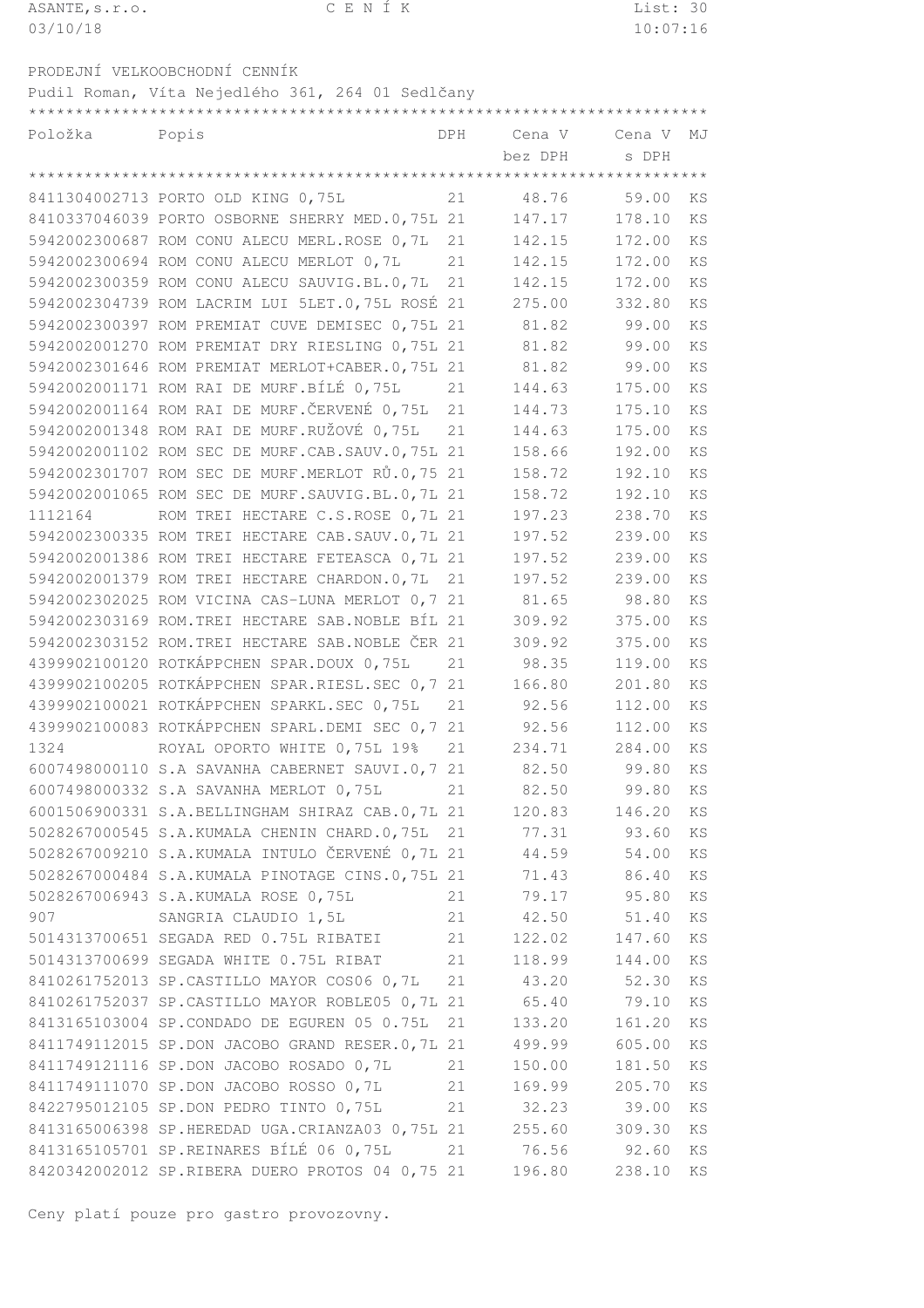| ASANTE, s.r.o.                  | CENÍK                                            |     |                 | List: 31      |           |
|---------------------------------|--------------------------------------------------|-----|-----------------|---------------|-----------|
| 03/10/18                        |                                                  |     |                 | 10:07:16      |           |
|                                 | PRODEJNÍ VELKOOBCHODNÍ CENNÍK                    |     |                 |               |           |
|                                 | Pudil Roman, Víta Nejedlého 361, 264 01 Sedlčany |     |                 |               |           |
|                                 |                                                  |     |                 |               |           |
| Položka                         | Popis                                            | DPH | Cena V          | Cena V        | MJ        |
|                                 |                                                  |     | bez DPH         | s DPH         |           |
|                                 |                                                  |     |                 |               |           |
|                                 | 4033624035758 SVÁŘKO 1L SKLO                     | 21  | 42.00           | 50.80         | KS        |
| 9296                            | VASCO DA GAMA TERRAS2003 1,5L                    | 21  | 164.00          | 198.40        | KS        |
|                                 | 5014313700538 VASCO RAMADA WHITE 0,75L PORTU 21  |     | 64.54           | 78.10         | KS        |
|                                 | 4102240011917 VILLA ITALIA ROSSO 1L VERMUT       | 21  | 38.84           | 47.00         | KS        |
|                                 | 8594045652062 VIVATA TETRA BÍLÉ 1L               | 21  | 20.95           | 25.40         | KS        |
|                                 | 8594045652055 VIVATA TETRA ČERVENÁ 1L            | 21  | 20.95           | 25.40         | KS        |
|                                 | 5997640700320 VÍNO PATRON BÍLÉ 2L PET            | 21  | 28.00           | 33.90         | KS        |
|                                 | 5997640700337 VÍNO PATRON ČERVENÉ 2L PET         | 21  | 28.00           | 33.90         | KS        |
|                                 |                                                  |     |                 |               |           |
| $\star\star\star\star$<br>Vodky | $\star\star\star\star$                           |     |                 |               |           |
| 1233                            | AMUNDSEN VODKA 0,5L 37,5%                        | 21  | 136.36          | 165.00        | KS        |
| 228                             | AMUNDSEN VODKA 1L 37.5%                          | 21  | 223.97          | 271.00        | <b>KS</b> |
| 100415                          | B. JELZIN CLEAR 0, 5L 37, 5%                     | 21  | 109.92          | 133.00        | KS        |
| 1258                            | B.JELZIN CLEAR 0,7L 37,5%                        | 21  | 156.20          | 189.00        | KS        |
| 1866                            | B.JELZIN CLEAR 1L 37,5%                          | 21  | 189.26          | 229.00        | KS        |
| 2758                            | BOŽKOV OSTRUŽINA 0,5L 37,5%                      | 21  | 99.17           | 120.00        | KS        |
|                                 | 8594058181313 FINLANDIA 0,7L 40% + SKLO          | 21  | 335.00          | 405.40        | KS        |
| 1192                            | FINLANDIA BLACKCURRANT 1L 37,5 21                |     | 272.73          | 330.00        | KS        |
| 5080                            | FINLANDIA COCONUT 1L 37,5%                       | 21  | 272.73          | 330.00        | KS        |
| 258                             | FINLANDIA VODKA 0,5L 40%                         | 21  | 185.95          | 225.00        | KS        |
| 240                             | FINLANDIA VODKA 0,7L 40%                         | 21  | 238.84          | 289.00        | KS        |
| 249                             | FINLANDIA VODKA 1,75L 40%                        | 21  | 742.00          | 897.80        | KS        |
| 1303                            | FINLANDIA VODKA 1L 40%                           | 21  | 272.73          | 330.00        | KS        |
| 1970                            | FRANZ JOSEPH 0,197L 37,5%                        | 21  | 38.84           | 47.00         | KS        |
| 621                             | FRANZ JOSEPH 0,5L 37,5% JH                       | 21  | 85.12           | 103.00        | KS        |
| 1220                            | FRANZ JOSEPH 1L 37,5%                            | 21  | 159.50          | 193.00        | KS        |
| 962                             | HANÁCKÁ VODKA 0,7L 40%                           | 21  | 145.45          | 176.00        | KS        |
|                                 | 8594000206972 HANÁCKÁ VODKA 1L 37,5%             | 21  |                 | 168.60 204.00 | KS        |
| 213                             | KOSKENKORVA VODKA 0,7L 37,5%                     | 21  |                 | 181.82 220.00 | KS        |
| 1173                            | KOSKENKORVA VODKA 1L 40%                         | 21  | 289.00          | 349.70        | KS        |
| 341                             | NORDIC ICE VODKA 0, 2L 37, 5%                    | 21  | 39.67           | 48.00         | KS        |
| 284                             | NORDIC ICE VODKA 0,5L 37,5%                      | 21  | 108.00          | 130.70        | KS        |
| 1056                            | NORDIC ICE VODKA 1L 37,5%                        | 21  | 171.90          | 208.00        | KS        |
|                                 | 8595198805114 PEAR VODKA 0,5L 38%                | 21  | 109.99          | 133.10        | KS        |
| 5159                            | PLUM VODKA 0,5L 40%                              | 21  | 127.27          | 154.00        | KS        |
| 5196                            | PLUM VODKA 1L 40%                                | 21  | 193.39          | 234.00        | KS        |
| 285                             | PRAŽSKÁ VODKA 0,5L 40%                           | 21  | 93.39           | 113.00        | KS        |
| 67                              | PUSCHKIN CLEAR44 0,7L 44%                        | 21  | 249.59          | 302.00        | KS        |
|                                 | 4603928000976 RUSSIAN BELUGA 0,7L 40%            | 21  | 741.67          | 897.40        | ΚS        |
|                                 | 4603928003779 RUSSIAN BELUGA G.LINE 0,7L 40% 21  |     | 2408.33 2914.10 |               | KS        |
|                                 | 4603400000050 RUSSIAN STANDARD 0,7L 40% BOX 21   |     | 275.00          | 332.80        | KS        |

 RUSSIAN STANDARD 1L 40% RUSKO 21 304.96 369.00 KS SKYY VODKA CITRUS 0,7L 37.5% 21 234.45 283.70 KS SKYY VODKA MARACUJA 0,7L 37,5% 21 234.45 283.70 KS SMIRNOFF RED 3L 37,5 % 21 1119.84 1355.00 KS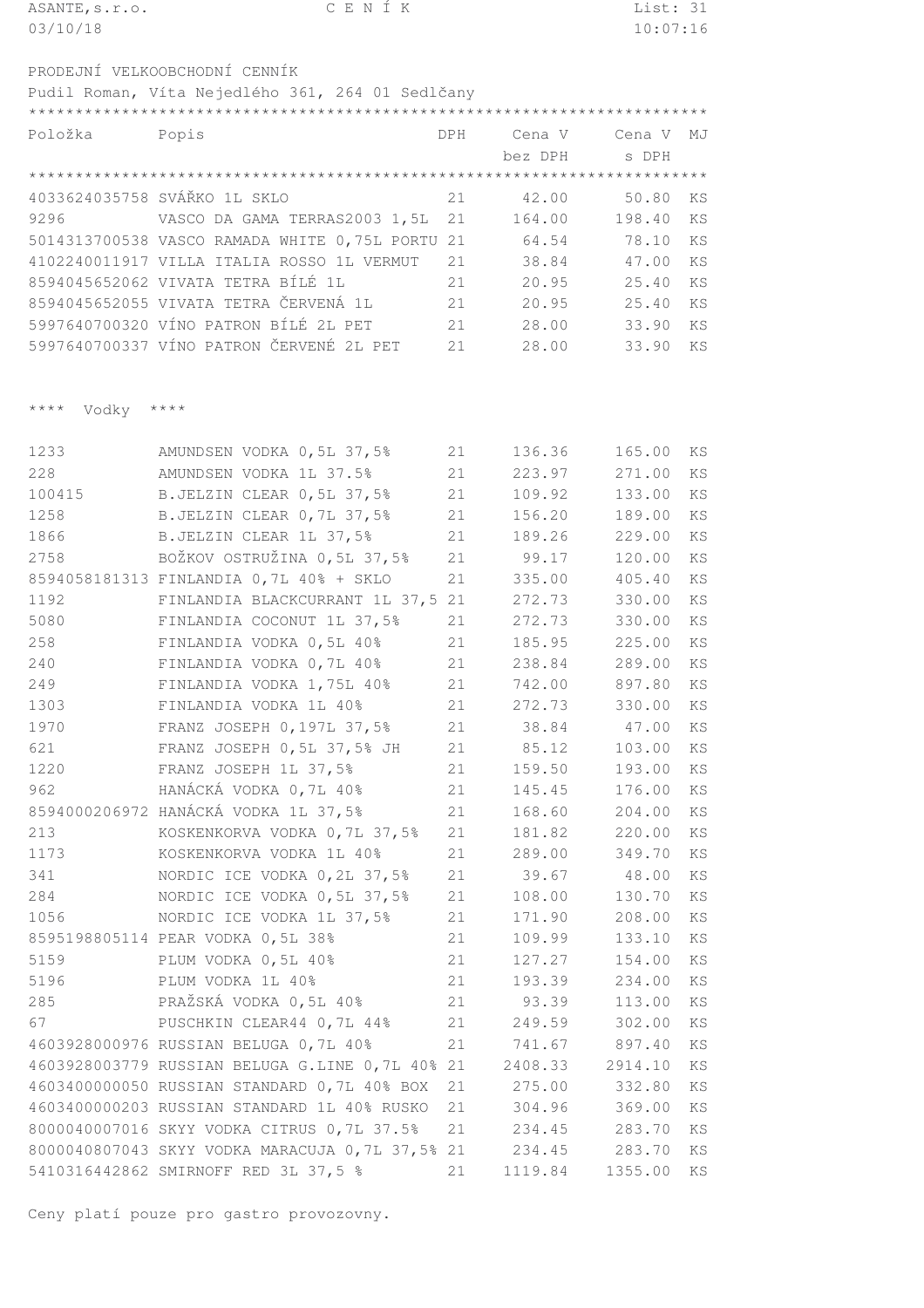| ASANTE, s.r.o.                                   | CENIK | List: 32 |
|--------------------------------------------------|-------|----------|
| 03/10/18                                         |       | 10:07:16 |
|                                                  |       |          |
| PRODEJNÍ VELKOOBCHODNÍ CENNÍK                    |       |          |
| Pudil Roman, Víta Nejedlého 361, 264 01 Sedlčany |       |          |
|                                                  |       |          |

| Položka | Popis                                      | DPH | Cena V  | Cena V | MJ |
|---------|--------------------------------------------|-----|---------|--------|----|
|         |                                            |     | bez DPH | s DPH  |    |
|         |                                            |     |         |        |    |
| 483     | SMIRNOFF VODKA 1L 40%                      | 21  | 280.17  | 339.00 | KS |
| 871     | STOLICHNAYA VODKA 1L 40%                   | 21  | 321.49  | 389.00 | KS |
| 1039    | VODKA 0,2L BOŽKOV 37,5%                    | 21  | 39.67   | 48.00  | KS |
| 267     | VODKA 0,5L BOŽKOV 37,5%                    | 21  | 100.83  | 122.00 | KS |
| 207     | VODKA 11 BOŽKOV 37,5%                      | 21  | 179.34  | 217.00 | KS |
|         | 4770047230604 VODKA BOOM 0,7L 40%          | 21  | 219.17  | 265.20 | KS |
| 737     | VODKA STOCK PRESTIGE 0,7L 40%              | 2.1 | 169.90  | 205.60 | KS |
|         | 5902573004575 VODKA STOCK PRESTIGE 1L 40%  | 21  | 281.67  | 340.80 | KS |
|         | 4025127040988 VODKA THREE SIXTY 1L 37,5%   | 21  | 374.38  | 453.00 | KS |
|         | 4600893900812 VODKA ZELYONAYA MARKA 1L 40% | 21  | 275.00  | 332.80 | L  |

\*\*\*\* Whisky \*\*\*\*

| 5060044481519 ARRAN MALT BOURBON 0,7L 50%<br>21<br>2250.01<br>2722.50<br>5060044481390 ARRAN MALT MADEIRA 0,7L 50%<br>21<br>2249.92<br>2722.40<br>5060044481314 ARRAN MALT MOSCATEL 0,7L 50%<br>21<br>2250.01<br>2722.50<br>5060044481319 ARRAN MALT SHERRY 0,7L 50%<br>2250.01 2722.50<br>21<br>5060044481512 ARRAN MALT ST.EMILLIO.0,7L 50% 21<br>2250.03<br>2722.50<br>268.60 325.00<br>670<br>BALLANTINES WHISKY 0,7L 40%<br>21<br>264<br>BALLANTINES WHISKY 1L 40%<br>21<br>346.28<br>419.00<br>2035.00 2462.40<br>5099357002497 CONNEMARA 12Y WHISKY 0,7L 40%<br>21<br>0096749000067 ELIJAH CRAIG 12Y 0,7L 40%<br>21<br>450.00 544.50<br>21 319.01 386.00<br>604<br>J.WALKER 1L 40%<br>21<br>5000267129785 J.WALKER 3L 40%<br>1813.64 2194.50<br>5000267024202 J.WALKER BLACK 0,7L 40%<br>21<br>480.00<br>580.80<br>21<br>279<br>430.00<br>520.30<br>JACK DANIELS 0,7L 40%<br>21<br>567<br>541.32<br>JACK DANIELS 1L 40%<br>655.00<br>21<br>5099873006498 JACK DANIELS FIRE 1L 35%<br>549.59<br>665.00<br>5099873038758 JACK DANIELS GENTLEMAN 0,7L40% 21<br>495.04<br>599.00<br>1758<br>JACK DANIELS HONEY 0,7L 35%<br>430.00<br>520.30<br>21<br>JACK DANIELS HONEY 1L 35%<br>2367<br>21<br>541.32<br>655.00<br>1694<br>JACK DANIELS SINGLE BAREL 0,7L 21<br>742.98<br>899.00<br>21<br>543.00<br>5011007025649 JAMESON CASKMATES 1L 40%<br>448.76<br>577<br>JAMESON WHISKEY 0,7L 40%<br>21<br>323.14<br>391.00<br>1588<br>JAMESON WHISKEY 1L 40%<br>21<br>369.42<br>447.00<br>5099357090708 O SULLIVAN 0,7L 40%<br>21<br>210.00<br>254.10<br>1066<br>21<br>218.00<br>OLD SMUGGLER WHIS.0,7L 40%<br>180.17<br>21<br>5011995000543 OSA GREEN PAR 3x0,15L 40%<br>356.30<br>431.10<br>1390<br>PASSPORT 0,75L 40%<br>21<br>296.64<br>358.90<br>21<br>763<br>PS WHISKY RED 0,7L 40%<br>170.83 206.70<br>5060044481338 ROBERT BURNS 250Y 0,7L 43%<br>21<br>2941.20<br>3558.90<br>1034<br>21<br>SEVEN CROWN 1L 40%<br>242.15 293.00<br>9322<br>21 326.40<br>394.90<br>SIR EDWARDS 0, 7L 40%<br>21 287.50 347.90<br>1524<br>TEACHERS 0.7L 40%<br>5391516892247 TULLAMORE CIDER CASK 0, 7L 40%<br>21<br>399.17<br>483.00 | 5060044480874 ARRAN MALT 100% PROOF.0,7L 57% 21 | 2249.98 | 2722.50 | KS |
|-----------------------------------------------------------------------------------------------------------------------------------------------------------------------------------------------------------------------------------------------------------------------------------------------------------------------------------------------------------------------------------------------------------------------------------------------------------------------------------------------------------------------------------------------------------------------------------------------------------------------------------------------------------------------------------------------------------------------------------------------------------------------------------------------------------------------------------------------------------------------------------------------------------------------------------------------------------------------------------------------------------------------------------------------------------------------------------------------------------------------------------------------------------------------------------------------------------------------------------------------------------------------------------------------------------------------------------------------------------------------------------------------------------------------------------------------------------------------------------------------------------------------------------------------------------------------------------------------------------------------------------------------------------------------------------------------------------------------------------------------------------------------------------------------------------------------------------------------------------------------------------------------------------------------------------------------------------------------------------------------------------------------------------------------------------------------------------------------------------------------|-------------------------------------------------|---------|---------|----|
|                                                                                                                                                                                                                                                                                                                                                                                                                                                                                                                                                                                                                                                                                                                                                                                                                                                                                                                                                                                                                                                                                                                                                                                                                                                                                                                                                                                                                                                                                                                                                                                                                                                                                                                                                                                                                                                                                                                                                                                                                                                                                                                       |                                                 |         |         | KS |
|                                                                                                                                                                                                                                                                                                                                                                                                                                                                                                                                                                                                                                                                                                                                                                                                                                                                                                                                                                                                                                                                                                                                                                                                                                                                                                                                                                                                                                                                                                                                                                                                                                                                                                                                                                                                                                                                                                                                                                                                                                                                                                                       |                                                 |         |         | KS |
|                                                                                                                                                                                                                                                                                                                                                                                                                                                                                                                                                                                                                                                                                                                                                                                                                                                                                                                                                                                                                                                                                                                                                                                                                                                                                                                                                                                                                                                                                                                                                                                                                                                                                                                                                                                                                                                                                                                                                                                                                                                                                                                       |                                                 |         |         | KS |
|                                                                                                                                                                                                                                                                                                                                                                                                                                                                                                                                                                                                                                                                                                                                                                                                                                                                                                                                                                                                                                                                                                                                                                                                                                                                                                                                                                                                                                                                                                                                                                                                                                                                                                                                                                                                                                                                                                                                                                                                                                                                                                                       |                                                 |         |         | KS |
|                                                                                                                                                                                                                                                                                                                                                                                                                                                                                                                                                                                                                                                                                                                                                                                                                                                                                                                                                                                                                                                                                                                                                                                                                                                                                                                                                                                                                                                                                                                                                                                                                                                                                                                                                                                                                                                                                                                                                                                                                                                                                                                       |                                                 |         |         | KS |
|                                                                                                                                                                                                                                                                                                                                                                                                                                                                                                                                                                                                                                                                                                                                                                                                                                                                                                                                                                                                                                                                                                                                                                                                                                                                                                                                                                                                                                                                                                                                                                                                                                                                                                                                                                                                                                                                                                                                                                                                                                                                                                                       |                                                 |         |         | KS |
|                                                                                                                                                                                                                                                                                                                                                                                                                                                                                                                                                                                                                                                                                                                                                                                                                                                                                                                                                                                                                                                                                                                                                                                                                                                                                                                                                                                                                                                                                                                                                                                                                                                                                                                                                                                                                                                                                                                                                                                                                                                                                                                       |                                                 |         |         | KS |
|                                                                                                                                                                                                                                                                                                                                                                                                                                                                                                                                                                                                                                                                                                                                                                                                                                                                                                                                                                                                                                                                                                                                                                                                                                                                                                                                                                                                                                                                                                                                                                                                                                                                                                                                                                                                                                                                                                                                                                                                                                                                                                                       |                                                 |         |         | KS |
|                                                                                                                                                                                                                                                                                                                                                                                                                                                                                                                                                                                                                                                                                                                                                                                                                                                                                                                                                                                                                                                                                                                                                                                                                                                                                                                                                                                                                                                                                                                                                                                                                                                                                                                                                                                                                                                                                                                                                                                                                                                                                                                       |                                                 |         |         | KS |
|                                                                                                                                                                                                                                                                                                                                                                                                                                                                                                                                                                                                                                                                                                                                                                                                                                                                                                                                                                                                                                                                                                                                                                                                                                                                                                                                                                                                                                                                                                                                                                                                                                                                                                                                                                                                                                                                                                                                                                                                                                                                                                                       |                                                 |         |         | KS |
|                                                                                                                                                                                                                                                                                                                                                                                                                                                                                                                                                                                                                                                                                                                                                                                                                                                                                                                                                                                                                                                                                                                                                                                                                                                                                                                                                                                                                                                                                                                                                                                                                                                                                                                                                                                                                                                                                                                                                                                                                                                                                                                       |                                                 |         |         | KS |
|                                                                                                                                                                                                                                                                                                                                                                                                                                                                                                                                                                                                                                                                                                                                                                                                                                                                                                                                                                                                                                                                                                                                                                                                                                                                                                                                                                                                                                                                                                                                                                                                                                                                                                                                                                                                                                                                                                                                                                                                                                                                                                                       |                                                 |         |         | KS |
|                                                                                                                                                                                                                                                                                                                                                                                                                                                                                                                                                                                                                                                                                                                                                                                                                                                                                                                                                                                                                                                                                                                                                                                                                                                                                                                                                                                                                                                                                                                                                                                                                                                                                                                                                                                                                                                                                                                                                                                                                                                                                                                       |                                                 |         |         | KS |
|                                                                                                                                                                                                                                                                                                                                                                                                                                                                                                                                                                                                                                                                                                                                                                                                                                                                                                                                                                                                                                                                                                                                                                                                                                                                                                                                                                                                                                                                                                                                                                                                                                                                                                                                                                                                                                                                                                                                                                                                                                                                                                                       |                                                 |         |         | KS |
|                                                                                                                                                                                                                                                                                                                                                                                                                                                                                                                                                                                                                                                                                                                                                                                                                                                                                                                                                                                                                                                                                                                                                                                                                                                                                                                                                                                                                                                                                                                                                                                                                                                                                                                                                                                                                                                                                                                                                                                                                                                                                                                       |                                                 |         |         | KS |
|                                                                                                                                                                                                                                                                                                                                                                                                                                                                                                                                                                                                                                                                                                                                                                                                                                                                                                                                                                                                                                                                                                                                                                                                                                                                                                                                                                                                                                                                                                                                                                                                                                                                                                                                                                                                                                                                                                                                                                                                                                                                                                                       |                                                 |         |         | KS |
|                                                                                                                                                                                                                                                                                                                                                                                                                                                                                                                                                                                                                                                                                                                                                                                                                                                                                                                                                                                                                                                                                                                                                                                                                                                                                                                                                                                                                                                                                                                                                                                                                                                                                                                                                                                                                                                                                                                                                                                                                                                                                                                       |                                                 |         |         | KS |
|                                                                                                                                                                                                                                                                                                                                                                                                                                                                                                                                                                                                                                                                                                                                                                                                                                                                                                                                                                                                                                                                                                                                                                                                                                                                                                                                                                                                                                                                                                                                                                                                                                                                                                                                                                                                                                                                                                                                                                                                                                                                                                                       |                                                 |         |         | KS |
|                                                                                                                                                                                                                                                                                                                                                                                                                                                                                                                                                                                                                                                                                                                                                                                                                                                                                                                                                                                                                                                                                                                                                                                                                                                                                                                                                                                                                                                                                                                                                                                                                                                                                                                                                                                                                                                                                                                                                                                                                                                                                                                       |                                                 |         |         | KS |
|                                                                                                                                                                                                                                                                                                                                                                                                                                                                                                                                                                                                                                                                                                                                                                                                                                                                                                                                                                                                                                                                                                                                                                                                                                                                                                                                                                                                                                                                                                                                                                                                                                                                                                                                                                                                                                                                                                                                                                                                                                                                                                                       |                                                 |         |         | KS |
|                                                                                                                                                                                                                                                                                                                                                                                                                                                                                                                                                                                                                                                                                                                                                                                                                                                                                                                                                                                                                                                                                                                                                                                                                                                                                                                                                                                                                                                                                                                                                                                                                                                                                                                                                                                                                                                                                                                                                                                                                                                                                                                       |                                                 |         |         | KS |
|                                                                                                                                                                                                                                                                                                                                                                                                                                                                                                                                                                                                                                                                                                                                                                                                                                                                                                                                                                                                                                                                                                                                                                                                                                                                                                                                                                                                                                                                                                                                                                                                                                                                                                                                                                                                                                                                                                                                                                                                                                                                                                                       |                                                 |         |         | KS |
|                                                                                                                                                                                                                                                                                                                                                                                                                                                                                                                                                                                                                                                                                                                                                                                                                                                                                                                                                                                                                                                                                                                                                                                                                                                                                                                                                                                                                                                                                                                                                                                                                                                                                                                                                                                                                                                                                                                                                                                                                                                                                                                       |                                                 |         |         | KS |
|                                                                                                                                                                                                                                                                                                                                                                                                                                                                                                                                                                                                                                                                                                                                                                                                                                                                                                                                                                                                                                                                                                                                                                                                                                                                                                                                                                                                                                                                                                                                                                                                                                                                                                                                                                                                                                                                                                                                                                                                                                                                                                                       |                                                 |         |         | KS |
|                                                                                                                                                                                                                                                                                                                                                                                                                                                                                                                                                                                                                                                                                                                                                                                                                                                                                                                                                                                                                                                                                                                                                                                                                                                                                                                                                                                                                                                                                                                                                                                                                                                                                                                                                                                                                                                                                                                                                                                                                                                                                                                       |                                                 |         |         | KS |
|                                                                                                                                                                                                                                                                                                                                                                                                                                                                                                                                                                                                                                                                                                                                                                                                                                                                                                                                                                                                                                                                                                                                                                                                                                                                                                                                                                                                                                                                                                                                                                                                                                                                                                                                                                                                                                                                                                                                                                                                                                                                                                                       |                                                 |         |         | KS |
|                                                                                                                                                                                                                                                                                                                                                                                                                                                                                                                                                                                                                                                                                                                                                                                                                                                                                                                                                                                                                                                                                                                                                                                                                                                                                                                                                                                                                                                                                                                                                                                                                                                                                                                                                                                                                                                                                                                                                                                                                                                                                                                       |                                                 |         |         | KS |
|                                                                                                                                                                                                                                                                                                                                                                                                                                                                                                                                                                                                                                                                                                                                                                                                                                                                                                                                                                                                                                                                                                                                                                                                                                                                                                                                                                                                                                                                                                                                                                                                                                                                                                                                                                                                                                                                                                                                                                                                                                                                                                                       |                                                 |         |         | KS |
|                                                                                                                                                                                                                                                                                                                                                                                                                                                                                                                                                                                                                                                                                                                                                                                                                                                                                                                                                                                                                                                                                                                                                                                                                                                                                                                                                                                                                                                                                                                                                                                                                                                                                                                                                                                                                                                                                                                                                                                                                                                                                                                       |                                                 |         |         | KS |
|                                                                                                                                                                                                                                                                                                                                                                                                                                                                                                                                                                                                                                                                                                                                                                                                                                                                                                                                                                                                                                                                                                                                                                                                                                                                                                                                                                                                                                                                                                                                                                                                                                                                                                                                                                                                                                                                                                                                                                                                                                                                                                                       |                                                 |         |         | KS |
|                                                                                                                                                                                                                                                                                                                                                                                                                                                                                                                                                                                                                                                                                                                                                                                                                                                                                                                                                                                                                                                                                                                                                                                                                                                                                                                                                                                                                                                                                                                                                                                                                                                                                                                                                                                                                                                                                                                                                                                                                                                                                                                       |                                                 |         |         | KS |
|                                                                                                                                                                                                                                                                                                                                                                                                                                                                                                                                                                                                                                                                                                                                                                                                                                                                                                                                                                                                                                                                                                                                                                                                                                                                                                                                                                                                                                                                                                                                                                                                                                                                                                                                                                                                                                                                                                                                                                                                                                                                                                                       |                                                 |         |         | KS |